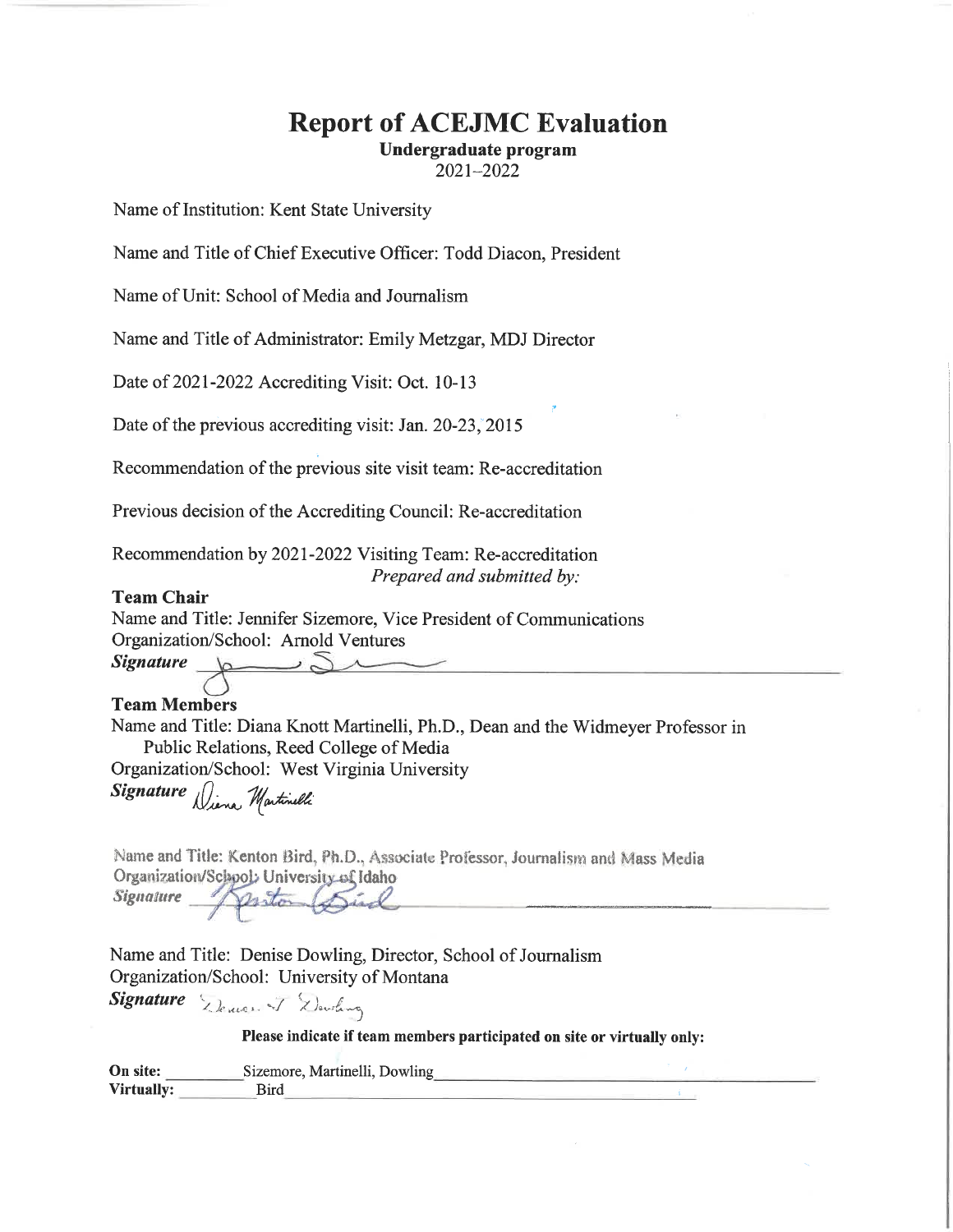# **PART I: General information**

**Name of Institution:** Kent State University

**Name of Unit:** School of Media and Journalism

**Year of Visit:** 2021

#### **1. Check regional association by which the institution now is accredited.**

- \_\_\_ Middle States Association of Colleges and Schools
- New England Association of Schools and Colleges
- \_X\_ North Central Association of Colleges and Schools
- Northwest Association of Schools and Colleges
- \_\_\_ Southern Association of Colleges and Schools
- \_\_\_ Western Association of Schools and Colleges

## **2. Indicate the institution's type of control; check more than one if necessary.**

\_\_\_ Private \_X\_ Public Other (specify)

**3. Provide assurance that the institution has legal authorization to provide education beyond the secondary level in your state. It is not necessary to include entire authorizing documents. Public institutions may cite legislative acts; private institutions may cite charters or other authorizing documents.**

Kent State University was established in 1910 by statutory act and is maintained by the state of Ohio. It is under the jurisdiction of a board of nine voting trustees, plus two national trustees and two student trustees, all appointed by the governor, subject to the advice and consent of the Ohio Senate. The university is supported financially through state legislative appropriations, student tuition and fees, and gifts.

# **4. Has the journalism/mass communications unit been evaluated previously by the Accrediting Council on Education in Journalism and Mass Communications?**

 $X$  Yes \_\_\_ No

If yes, give the date of the last accrediting visit: January 2015

**5. When was the unit or sequences within the unit first accredited by ACEJMC?**  1965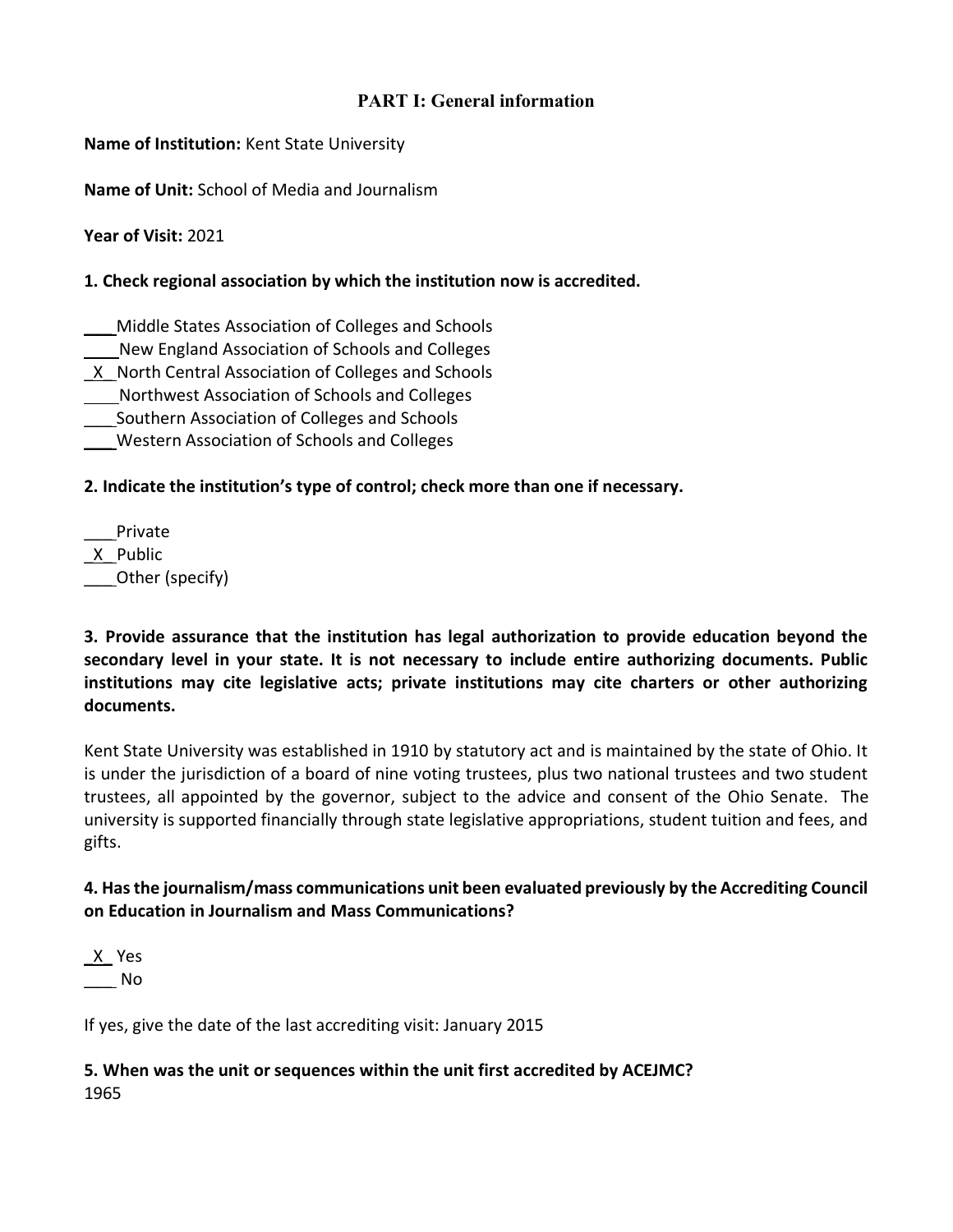#### **6. Provide the unit's mission statement. Statement should give date of adoption and/or last revision.**

We provide our students with a solid academic experience that balances both conceptual and practical courses, professional opportunities and multiple internships, all of which are grounded in a foundation of ethics in a diverse and global society.

Adopted in 2014.

#### **7. What are the type and length of terms?**

| Semesters of:     | 15  | weeks                                                       |  |
|-------------------|-----|-------------------------------------------------------------|--|
| Quarters of:      |     | weeks                                                       |  |
|                   |     | Summer sessions of: Two 5-week sessions; One 8-week session |  |
| Intersessions of: | -3- | weeks                                                       |  |

#### **8. Check the programs offered in journalism/mass communications:**

- $X$  Bachelor's degree
- \_X\_ Master's degree
- Ph.D. degree

# **9. List the specific undergraduate degrees as well as the majors or sequences being reviewed by ACEJMC. \*Indicate online degrees.**

#### Bachelor of Science degree

- Advertising
- Digital Media Production
- Journalism
- Public Relations

# **10. Credit hours required by the university for an undergraduate degree: (Specify semester-hour or quarter-hour credit.)**

#### 120 semester hours

# **11. Give the number of credit hours students may earn for internship experience. (Specify semester-hour or quarter-hour credit.)**

Students in the Digital Media Production, Journalism, and Public Relations sequences are required to complete a one-credit semester hour internship. The Advertising sequence requires a two-credit semester hour internship.

**12. List each professional journalism or mass communications sequence or specialty offered and give the name of the person in charge.**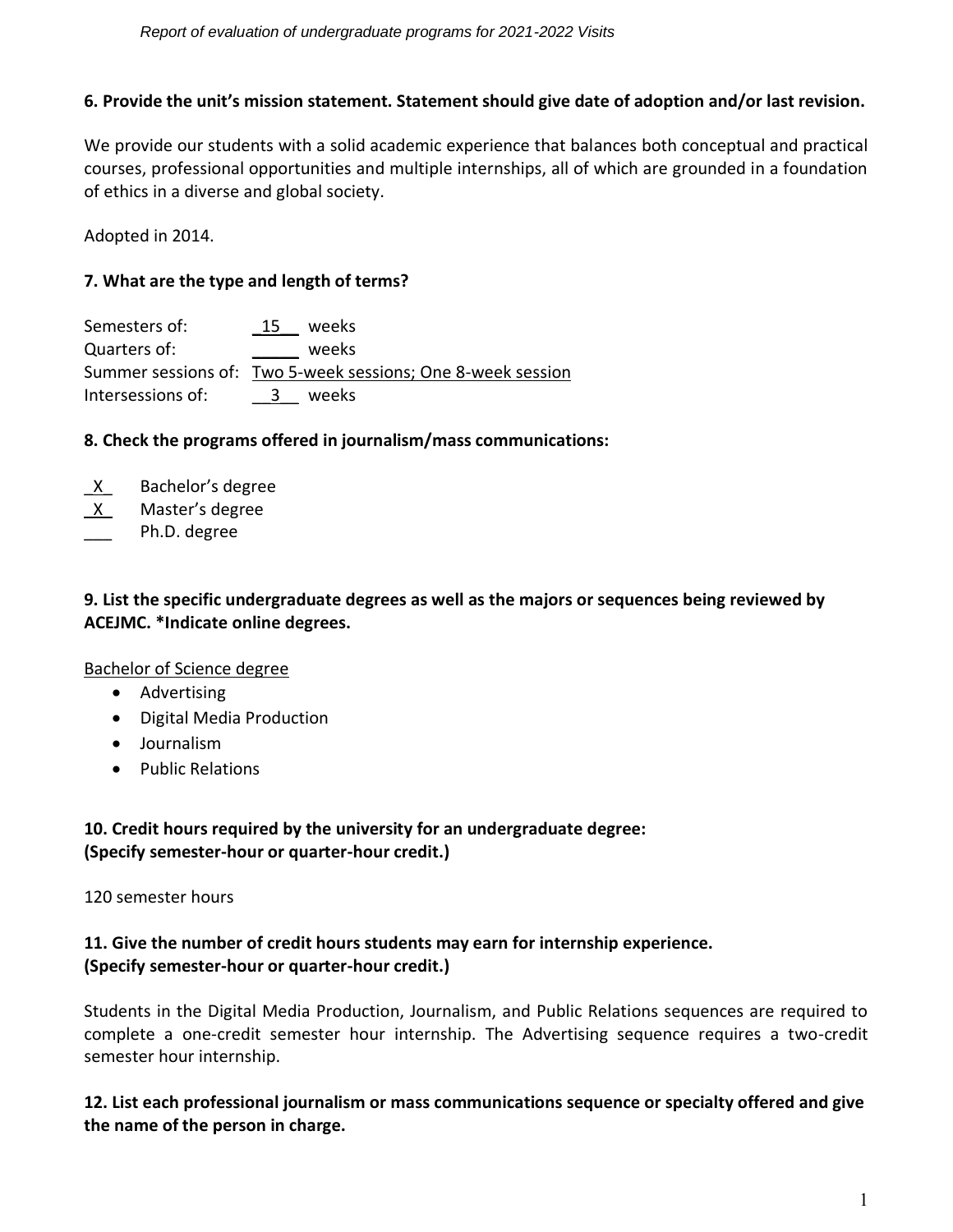Name of Sequence or Specialty **Person in Charge Fall 2021** 

# Advertising **Evan Bailey** Digital Media Production **Digital Media Production** Journalism **Mitch McKenney\*** Mitch McKenney\* Public Relations **Michele Ewing**

\*McKenney is serving as Journalism sequence coordinator in Fall 2021 while Jacqueline Marino is on Professional Improvement Leave.

## **13. Number of full-time students enrolled in the institution:**

As of Spring 2021: 33,234 across eight campuses. Please see the [University's Spring 2021 enrollment](https://www.kent.edu/ir/8-campus-system-spring-2021-0)  [data](https://www.kent.edu/ir/8-campus-system-spring-2021-0) 

# **14. Number of undergraduate majors in the accredited unit, by sequence and total (if the unit has pre-major students, list them as a single total):**

| Name of Sequence or Specialty (Spring 2021) | Undergraduate majors |
|---------------------------------------------|----------------------|
| Advertising                                 | 86                   |
| Digital Media Production                    | 272                  |
| Journalism                                  | 213                  |
| <b>Public Relations</b>                     | 108                  |
| <b>Total</b>                                | 679                  |

**15. Number of students in each section of all skills courses (newswriting, reporting, editing, and section for the term during which the visit will occur and the preceding term. Include a separate list for online skills courses, which also must meet the 20-1 ratio. (The Council has ruled that campaigns courses are exempt from the 20-1 ratio.)**

| <b>Course</b> | <b>Section</b> | <b>Title</b>                            | Spring 2021 | <b>Fall 2021 (as</b><br>of August<br>16) |
|---------------|----------------|-----------------------------------------|-------------|------------------------------------------|
|               |                |                                         |             |                                          |
| 20004         | 001            | Advertising Writing and Storytelling    | 16          | 16                                       |
|               | 002            |                                         | 13          | 10                                       |
| 20011         | 001            | <b>Production Fundamentals</b>          | 15          | 20                                       |
|               | 002            |                                         | 16          | 20                                       |
|               | 003            |                                         | 16          | 16                                       |
|               | 004            |                                         | 16          |                                          |
|               | 005            |                                         | Section cut |                                          |
|               | 006            |                                         | 18          |                                          |
|               | 600            |                                         |             | 4                                        |
| 21005         | 001            | Advertising Messaging and Communication | 12          | 16                                       |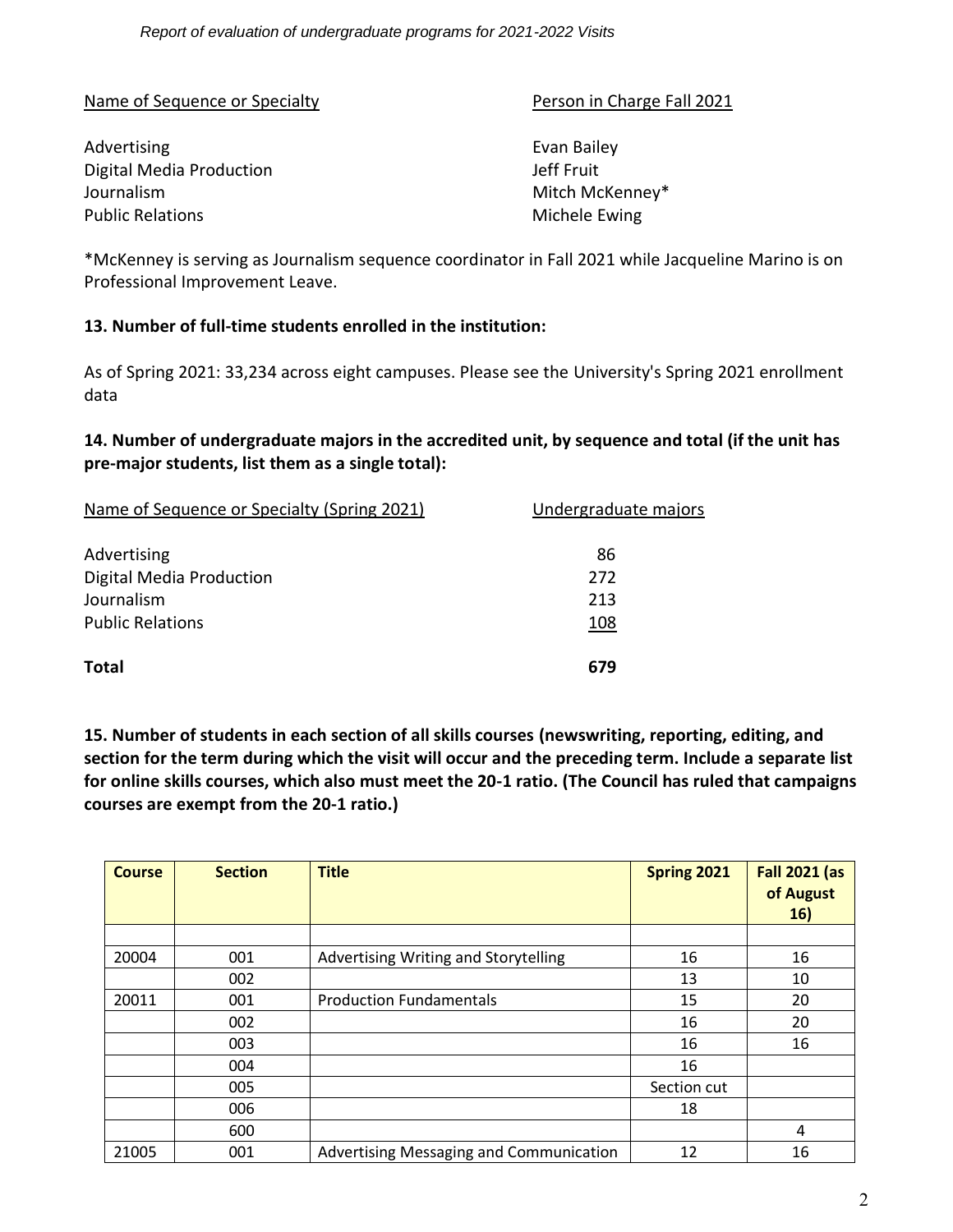| <b>Course</b> | <b>Section</b> | <b>Title</b>                            | Spring 2021 | <b>Fall 2021 (as</b> |
|---------------|----------------|-----------------------------------------|-------------|----------------------|
|               |                |                                         |             | of August<br>16)     |
| 22004         | 001            | <b>Visual Storytelling</b>              | 18          |                      |
| 23004         | 001            | <b>Story For Picture</b>                | 17          | 16                   |
|               | 002            |                                         | 18          | 18                   |
|               | 003            |                                         | 18          | 11                   |
|               | 004            |                                         | 18          | 11                   |
| 23130         | 001            | Directing for Picture                   | 20          | 20                   |
|               | 002            |                                         | 20          | 19                   |
|               |                |                                         |             | 14                   |
| 23140         | 001            | Production I                            | 18          | 16                   |
|               | 002            |                                         | 18          | 15                   |
|               | 003            |                                         |             | 8                    |
| 26001         | 001/60         | <b>Writing Across Platforms</b>         | 18          | 18                   |
|               | 002            |                                         | 18          | 18                   |
|               | 003            |                                         |             | 15                   |
|               | 004            |                                         | 17          |                      |
|               | 005            |                                         |             |                      |
|               | 006            |                                         | 19          | 18                   |
| 26005         | 001            | <b>Storytelling Across Platforms</b>    | 20          | 19                   |
|               | 002            |                                         |             | 20                   |
| 26007         | 001            | Reporting                               | 20          | 21                   |
|               |                |                                         | 20          |                      |
| 26008         | 001            | <b>Broadcast Reporting</b>              | 14          | 11                   |
| 30036         | 001            | Digital Video Editing                   | 20          | 20                   |
|               |                |                                         | 20          | 9                    |
|               |                |                                         | 20          | 20                   |
| 31002         | 002            | <b>Advertising Copyrighting</b>         | 16          | 20                   |
| 31003         | 001            | <b>Advertising Media Planning</b>       | 17          | 15                   |
| 31004         | 001            | <b>Digital Advertising</b>              | 18          | 16                   |
| 31007         | 003            | Digital Analytics in ADV and PR         | 20          | 13                   |
|               | 004            |                                         | 20          | 13                   |
| 31011         | 001            | <b>Advertising Strategy Development</b> | 20          | 16                   |
| 32001         | 001            | Photojournalism I                       |             | 19                   |
|               | 002            |                                         |             | 8                    |
| 32002         | 001            | Photojournalism II                      | 13          |                      |
| 33033         | 001            | Sound for Picture                       | 19          | 20                   |
|               | 002            |                                         | 19          | 19                   |
| 33042         |                | <b>Studio Television</b>                |             | 13                   |
| 33043         | 001            | Digital Cinematography                  | 18          | 20                   |
|               | 002            |                                         | 20          | 20                   |
|               | 003            |                                         | 20          |                      |
| 36005         |                | Editing                                 |             | 20                   |
| 36010         | 001            | Interviewing and Data for Journalists   | 16          |                      |
| 36018         | 001            | <b>Feature Writing</b>                  | 14          | 13                   |
| 36020         | 001            | Storytelling with Sound                 | 17          | 18                   |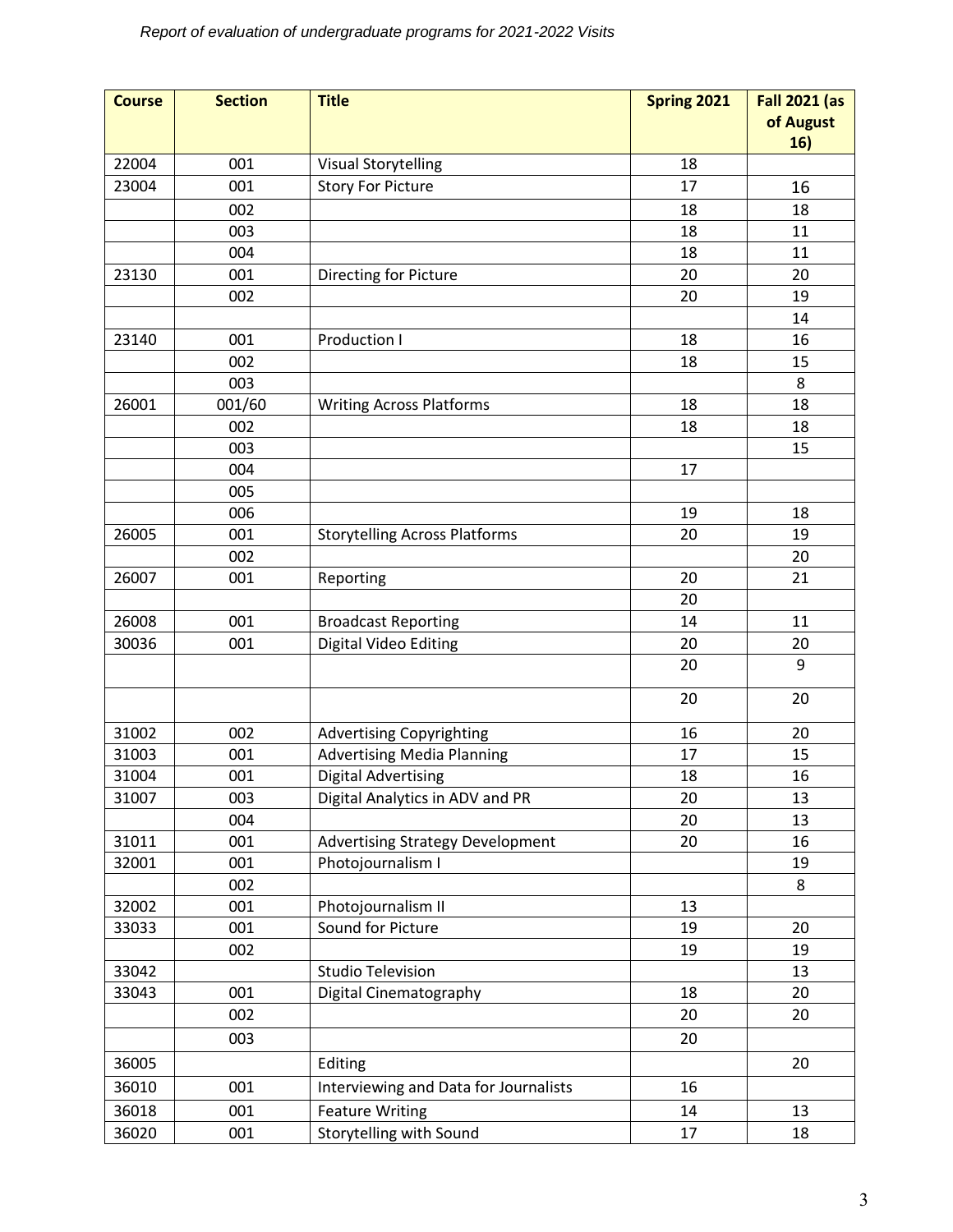| <b>Course</b> | <b>Section</b> | <b>Title</b>                              | <b>Spring 2021</b> | <b>Fall 2021 (as</b> |
|---------------|----------------|-------------------------------------------|--------------------|----------------------|
|               |                |                                           |                    | of August            |
|               |                |                                           |                    | 16)                  |
| 40037         | 001            | Scriptwriting for Video and Film          | 17                 | 18                   |
| 40295         |                | ST: Mixed Reality Storytelling            |                    | 19                   |
| 41111         | 001            | <b>Fashion Publishing</b>                 |                    | 18                   |
| 43035         | 001            | <b>Advanced Television News Producing</b> |                    | 16                   |
|               | 002            |                                           |                    | 16                   |
| 44050         | 001            | <b>Post-Production Sound</b>              | 11                 | 16                   |
| 45001         | 001            | Advanced Lighting for Digital Film & TV   | 15                 | 16                   |
| 45007         | 001            | Producing for Picture                     | 18                 | 21                   |
|               | 002            |                                           |                    | 20                   |
| 46003         | 001            | <b>Producing Television News</b>          | 15                 |                      |
| 46006         | 001            | <b>Opinion Writing</b>                    | 14                 | 18                   |
| 46009         |                | <b>Reporting Public Policy</b>            |                    | 19                   |
| 46016         |                | <b>Business of Publishing</b>             |                    |                      |
| 46020         | 001            | Magazine Design                           | 19                 | 20                   |
| 46021         | 001            | <b>Advanced Magazine Writing</b>          | 16                 |                      |
| 46057         |                | Motion Graphics for Video Editing         | 17                 | 20                   |
| 48001         | 001            | <b>Media Relations and Publicity</b>      | 17                 | 20                   |
| 48002         | 001            | <b>Public Relations Tactics</b>           | 18                 | 18                   |
|               | 002            |                                           |                    | 6                    |
| 48003         | 001            | <b>Digital Public Relations</b>           | 17                 | 21                   |
| 48006         | 001            | <b>Public Relations Publications</b>      | 20                 | 20                   |

**16. Total expenditures planned by the unit for the 2021–2022 academic year:** \$5,560,971 **Give percentage increase or decrease in three years:** 4.83% increase over 2018-19 expenditures of \$5,304,264.

**Amount expected to be spent this year on full-time faculty salaries:** \$2,967,609

**17. List name and rank of all full-time faculty in the accredited unit in fall 2021. (Full-time faculty refers to those defined as such by the university.) Identify those not teaching because of leaves, sabbaticals, etc.**

*In the table below, TT = Tenure Track Faculty; NTT = Non-Tenure Track Faculty. There are no faculty members who teach only at the graduate level.*

|   | Luke Armour                  | <b>Associate Professor NTT</b> |  |  |
|---|------------------------------|--------------------------------|--|--|
|   | Evan Bailey                  | <b>Associate Professor NTT</b> |  |  |
|   | <b>Candace Perkins Bowen</b> | Professor TT                   |  |  |
| 4 | Karisa Butler-Wall, Ph.D.    | <b>Assistant Professor NTT</b> |  |  |
| 5 | Roseann Canfora, Ph.D.       | Professional-in-Residence NTT  |  |  |
|   | Danielle Sarver Coombs,      | Professor TT                   |  |  |
| 6 | Ph.D.                        |                                |  |  |
|   | Michele Ewing                | Professor TT                   |  |  |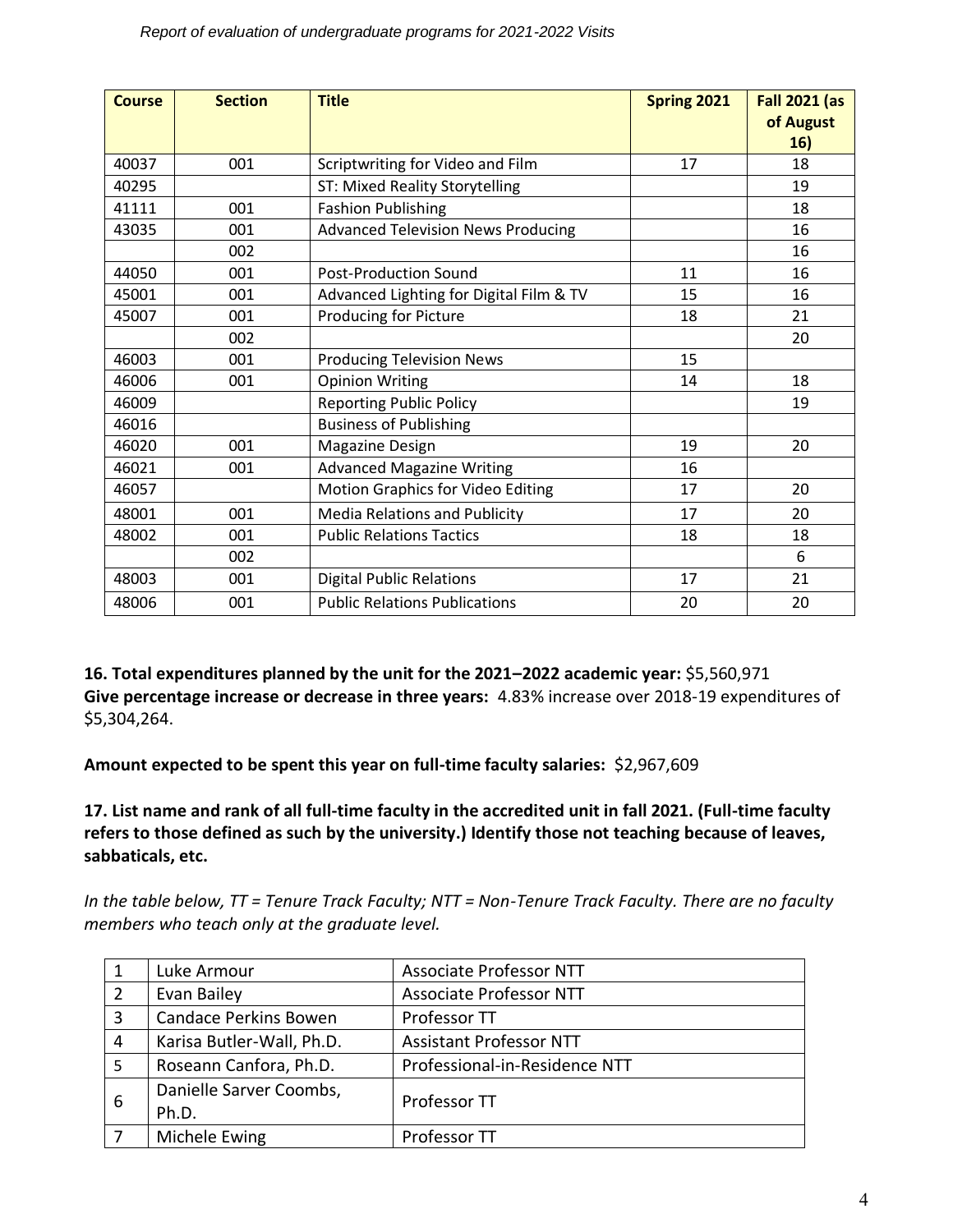| 8  | David Foster              | <b>Associate Professor NTT</b>                           |
|----|---------------------------|----------------------------------------------------------|
| 9  | Jeff Fruit                | Professor TT                                             |
| 10 | <b>Scott Hallgren</b>     | <b>Assistant Professor NTT</b>                           |
| 11 | Gretchen Hoak, Ph.D.      | <b>Assistant Professor TT</b>                            |
| 12 | Karl Idsvoog              | Associate Professor TT*                                  |
| 13 | Christopher Knoblock      | <b>Lecturer NTT</b>                                      |
| 14 | Cheryl Ann Lambert, Ph.D. | <b>Associate Professor TT</b>                            |
| 15 | Jacqueline Marino         | Professor TT*                                            |
| 16 | Mitch McKenney            | <b>Associate Professor TT</b>                            |
| 17 | Emily Metzgar, Ph.D.      | Professor and Director TT**                              |
| 18 | <b>Stefanie Moore</b>     | Professor NTT                                            |
| 19 | Abraham Avnisan Nowitz    | <b>Assistant Professor TT</b>                            |
| 20 | Amy Reynolds, Ph.D.       | Dean, College of Communication and Information<br>$TT**$ |
| 21 | <b>Tim Roberts</b>        | <b>Associate Lecturer NTT</b>                            |
| 22 | Rebecca Rolnick           | <b>Assistant Professor NTT</b>                           |
| 23 | Connie Schultz            | Professional-in-Residence NTT                            |
| 24 | Gene Shelton              | Professor NTT                                            |
| 25 | Stephanie D. Smith        | Professional-in-Residence NTT                            |
| 26 | Tang Tang, Ph.D.          | Professor TT                                             |
| 27 | Wendy Wardell             | <b>Associate Lecturer NTT</b>                            |
| 28 | Thor Wasbotten            | Professor TT                                             |
| 29 | Dana White                | Assistant Professor TT*                                  |
| 30 | Susan Zake                | Professor NTT                                            |

\* Not teaching. Research or Professional Improvement leave.

\*\* Not teaching. Full-time administrative role

**18. List names of part-time/adjunct faculty teaching at least one course in fall 2021. Also list names of part-time faculty teaching spring 2021. (If your school has its accreditation visit in spring 2022, please provide the spring 2022 adjunct list in the updated information.)** 

## **Fall 2021 (As of August 16)**

Justin Armburger Kimberly Barth Joseph Bertoni Brendan Beseth John Bowen Kelly Campbell Charles Chubbuck Michael Donelan Diane Dragus-Zetts Daniel Fisher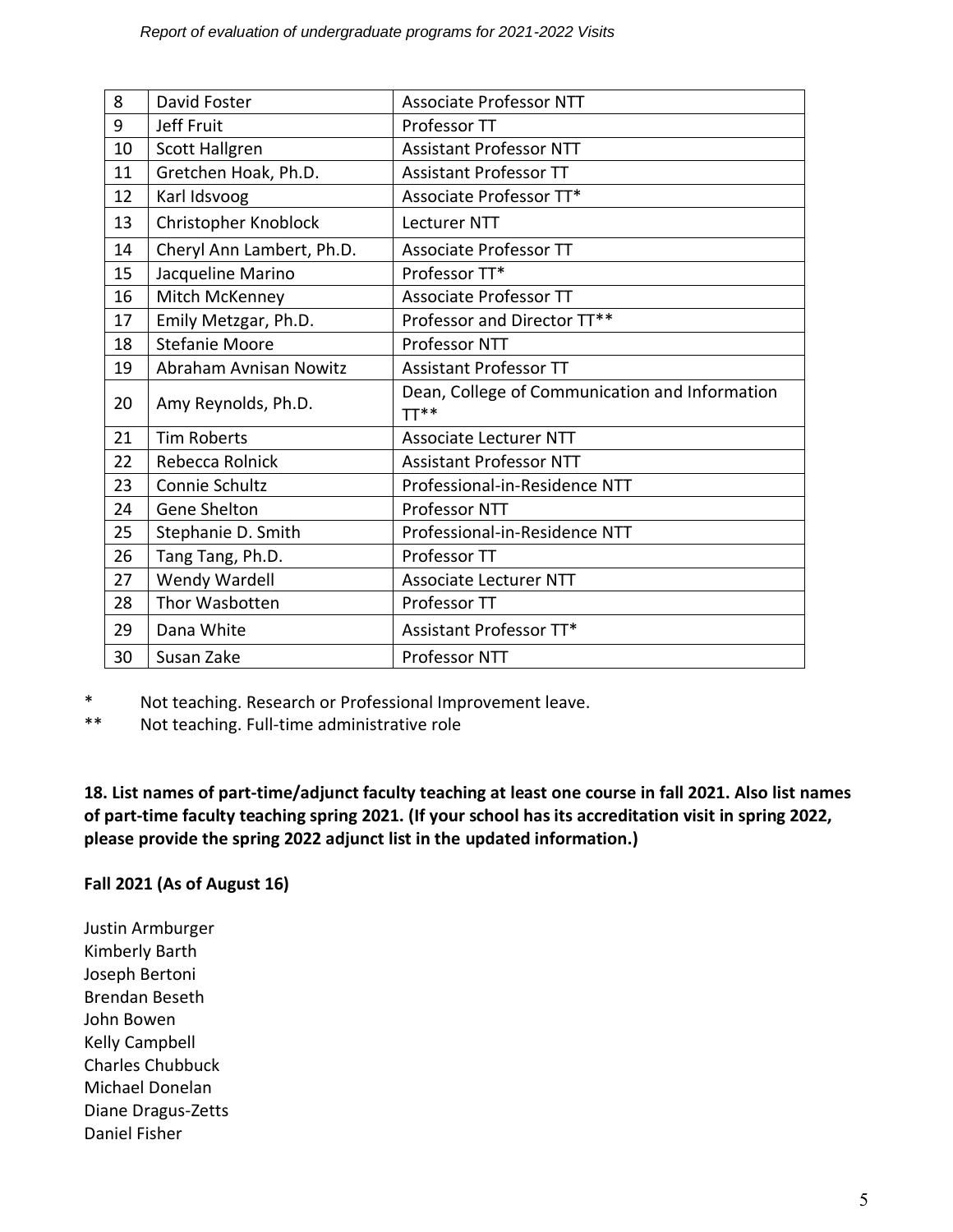Toqa Hassan Ryan Hollingsworth Carol Howell Jaeson Jackson Phil Johnston John Kroll Deborah Lee Dustin Lee Betty Lin-Fisher Sean McArdle Jimmy Miller Casey Nichols Francesca Passeri Amanda Rabinowitz R. Shane Roach Daryl Royer Jerrold Staas-Haught Patricia Sedon Timothy Smith Ashley Spiker Michael Suglio Sarah Szweda Lisa Valendza Vance Voyles Craig Webb Traci Easley Williams Bradley Wilson Susan Zimmerman

#### **Spring 2021**

Deborah Adams-Simmons Justin Armburger Eslah Attar John Bowen Kelly Campbell Roseann Canfora Charles Chubbuck Mark Dawidziak Cindi Deutschman-Ruiz Michael Donelan Diane Dragus-Zetts Tina Fallani Daniel Fisher Jason Gottshall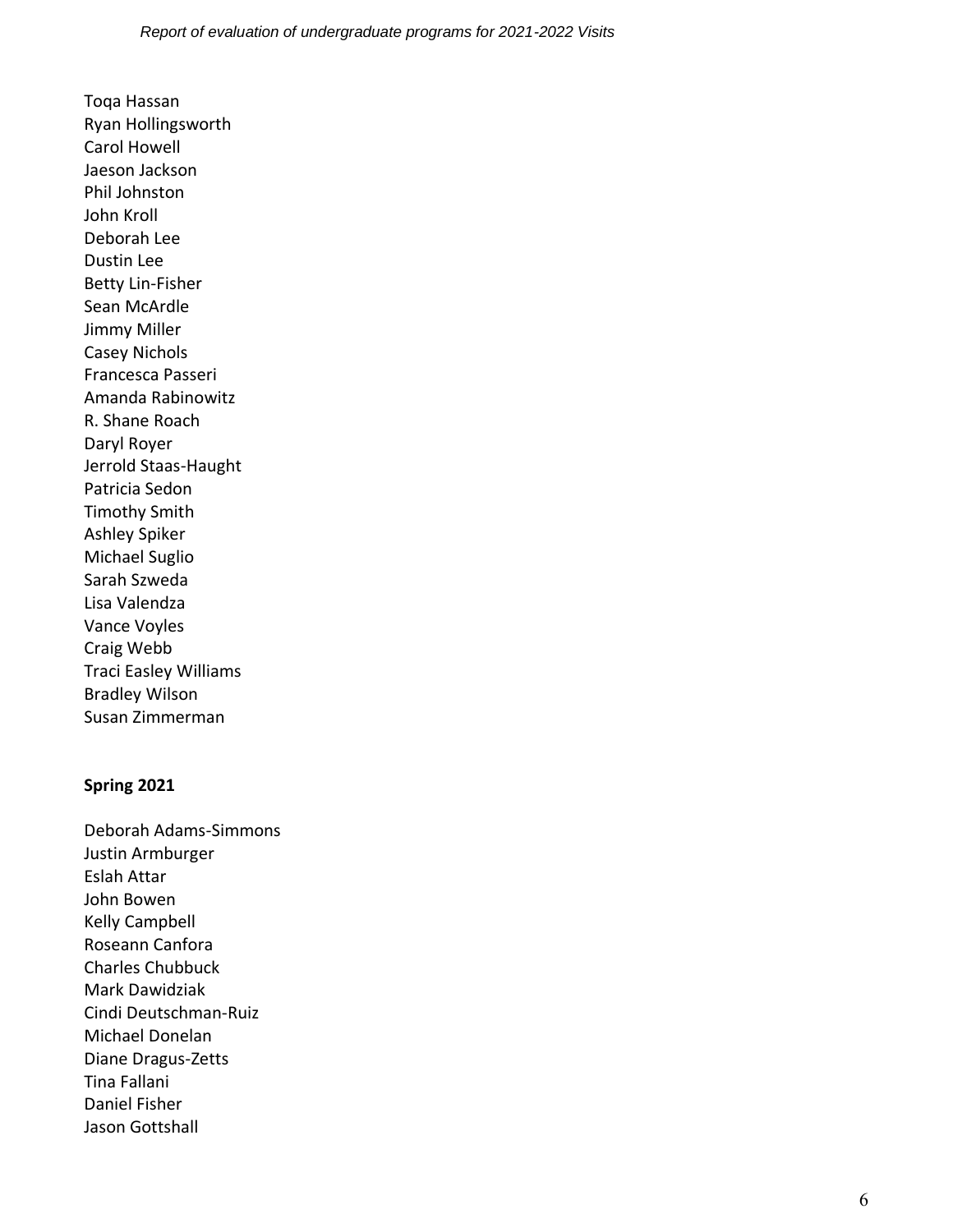Carol Howell Christina Jackson Phil Johnston John Kroll Jacob Kucek Dustin Lee Melanie Long Christine Lange-Meeker Sean McArdle Francesca Passeri Amanda Rabinowitz R. Shane Roach Ron Russo Patricia Sedon Sarah Szweda Mark Turner Lisa Valendza Craig Webb Traci Easley Williams Susan Zimmerman

#### 19. **Schools on the semester system:**

**For each of the last two academic years, please give the number and percentage of graduates who earned 72 or more semester hours outside of journalism and mass communications.**

> 72 or more semester hours outside of journalism and mass communications

| Year<br>2020-2021                                 | Total<br>Graduates | in Compliance | Percent |
|---------------------------------------------------|--------------------|---------------|---------|
| academic year<br>(SU 20, FA 20 SP 21)             | 167                | 167           | 100     |
| 2019-2020<br>academic year<br>(SU19, FA 19 SP 20) | 207                | 207           | 100     |

School of Media and Journalism students must meet the 72-hour requirement to be cleared for graduation with a BS degree. Undergraduate students are cleared for graduation using Ellucian's Degree Works auditing system, which KSU refers to as GPS. The GPS audit tracks and reports each student's progress toward meeting the 72-hour requirement.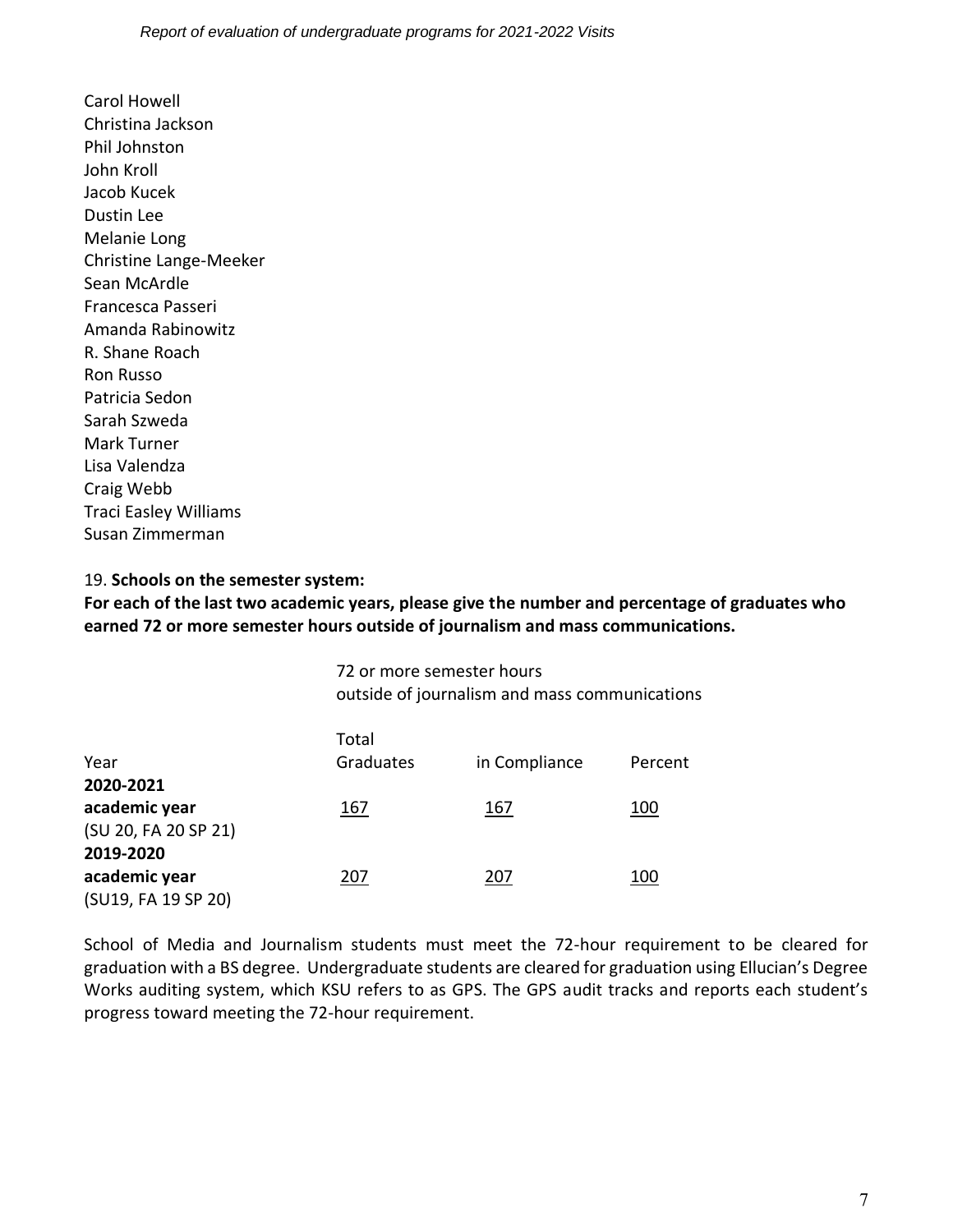#### **PART II — Standard 1: Mission, Governance and Administration**

## **Unit performance with regard to indicators:**

**a). The unit has a written mission statement and a written strategic or long-range plan that provides vision and direction for its future, identifies needs and resources for its mission and goals and is supported by university administration outside the unit. The unit annually updates its data on the ACEJMC searchable database website [\(https://lookup.acejmc.org\)](https://lookup.acejmc.org/).**

The School of Media and Journalism's mission is "to provide students a relevant academic experience that balances both conceptual and practical courses, professional opportunities and multiple internships, all of which are grounded in a foundation of ethics in a diverse and global society."

The school's strategic plan was adopted in 2013 and last updated in 2016. The plan has 10 "SMART" goals, supported by metrics related to research, teaching, community engagement and outreach. The school's plan aligns with the overall university's plan. The school's long-term planning was certainly disrupted by the pandemic, but the process had been in a bit of a holding pattern previously: Changes in university and school leadership, budget uncertainties and more than three years under an interim director all played a part. Director Emily Metzgar, who arrived July 1, 2020, with the school in pandemic triage mode, is committed to opening the discussion of the mission and strategic plan to the faculty in Spring 2022. This timing will align with the university's overall Academic Affairs strategic planning process.

There is a historically and currently strong relationship between MDJ and university administration. The school is treated fairly and its current and emerging strategic direction is supported. "MDJ is critically important," said the Dean of CCI. "They are a jewel on campus and a jewel of the college."

The Provost said, "The school is doing really well. It's a very respected college."

# **b). The unit has policies and procedures for substantive faculty governance that ensure faculty oversight of educational policy and curriculum.**

MDJ has a Faculty Handbook that functions as the unit's administrative operating manual. The Handbook must adhere to university policy and the collective bargaining agreements (CBA) for tenureand non-tenure track faculty. The University Policy Register is the master governance document.

The school governs itself using a mix of standing and ad hoc committees. At the time of the self-study, there were seven standing committees, including Undergraduate Studies and Diversity and Globalization, and three ad hoc, including Recruitment and Outreach. A new Assessment Committee was formed in September 2021. The formal advisory function on policy making is done through the Faculty Advisory Committee, which is a committee of the whole. Votes are advisory to the director. A faculty member acts as a "sequence head" for each of the school's four sequences.

New or revised policies and curriculum often originate in a sequence, and curricular changes must be approved by the Undergraduate Studies committee, and then the Faculty Advisory Committee. Recommendations from the FAC go to the director, who – if she agrees – must then recommend to the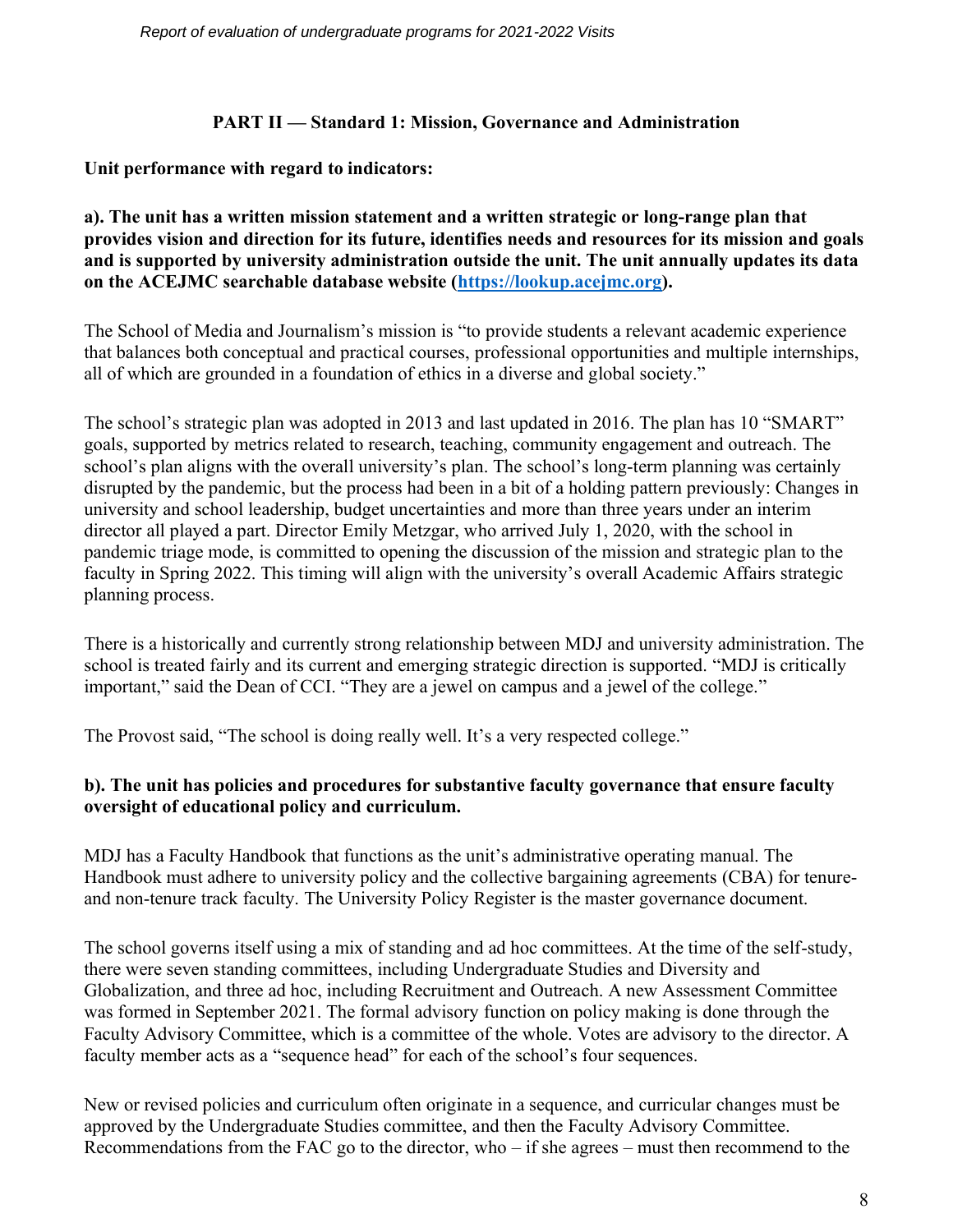dean of the college. If the recommendation is curricular, the College Curriculum Committee votes and makes the recommendation to the dean. MDJ has a tenured representative who sits on the CCC.

# **c). The unit's administration provides effective leadership within the unit and effectively represents it in dealings with university administration outside the unit and constituencies external to the university**.

Praise for Director Metzgar's leadership was fairly universal, especially considering she didn't meet some of her faculty in person until she had been on the job for a full year. University administration, peers outside the unit, and alumni and other professionals called Metzgar innovative and "a convener."

"She's very well-informed and critically relevant," said one university peer.

Another university administrator said of the director: "She is open. She has a 'let's see what we can do' positive approach.

"Emily came in Day One eager to learn and implement," said another. "She is good at problem-solving and engaging. I have a lot of confidence in her leadership."

## **d). The institution and/or the unit defines and uses a process for selecting and evaluating its administrators.**

The director selection process is defined by the CBA. The director is selected by a search committee whose members are volunteer MDJ faculty as well as faculty and administrators outside the school. MDJ requires a member of the Diversity and Globalization committee to sit on all search committees. The dean of the college works with the search committee to create a job description, which is shared with the full faculty for input. Faculty are encouraged to solicit and recommend candidates. After finalists are chosen, they make in-person visits, and then the committee recommends its choice to the dean, who makes the final decision.

The director is reviewed during the third year of a four-year contract, by a review committee of MDJ faculty and at least one member from outside the school. The review committee distributes a questionnaire. The survey results inform the committee's report to the dean, who makes the final decision on whether to reappoint the director.

The director appoints all other unit administrators in consultation with faculty and the Faculty Advisory Committee. At the time of the site visit, the Director's administrative team was depleted by everything from resignations to visa problems. Other schools and the college itself are all contributing administrative assistance to ensure the school keeps moving forward as positions are filled.

## **e). Faculty, staff and students have avenues to express concerns and have them addressed.**

Tenure- and non-tenure track faculty have grievance processes outlined in the CBA. The process for non-represented staff is detailed in the University Policy Register.

The University Policy Register also outlines the pathways for nonacademic and academic student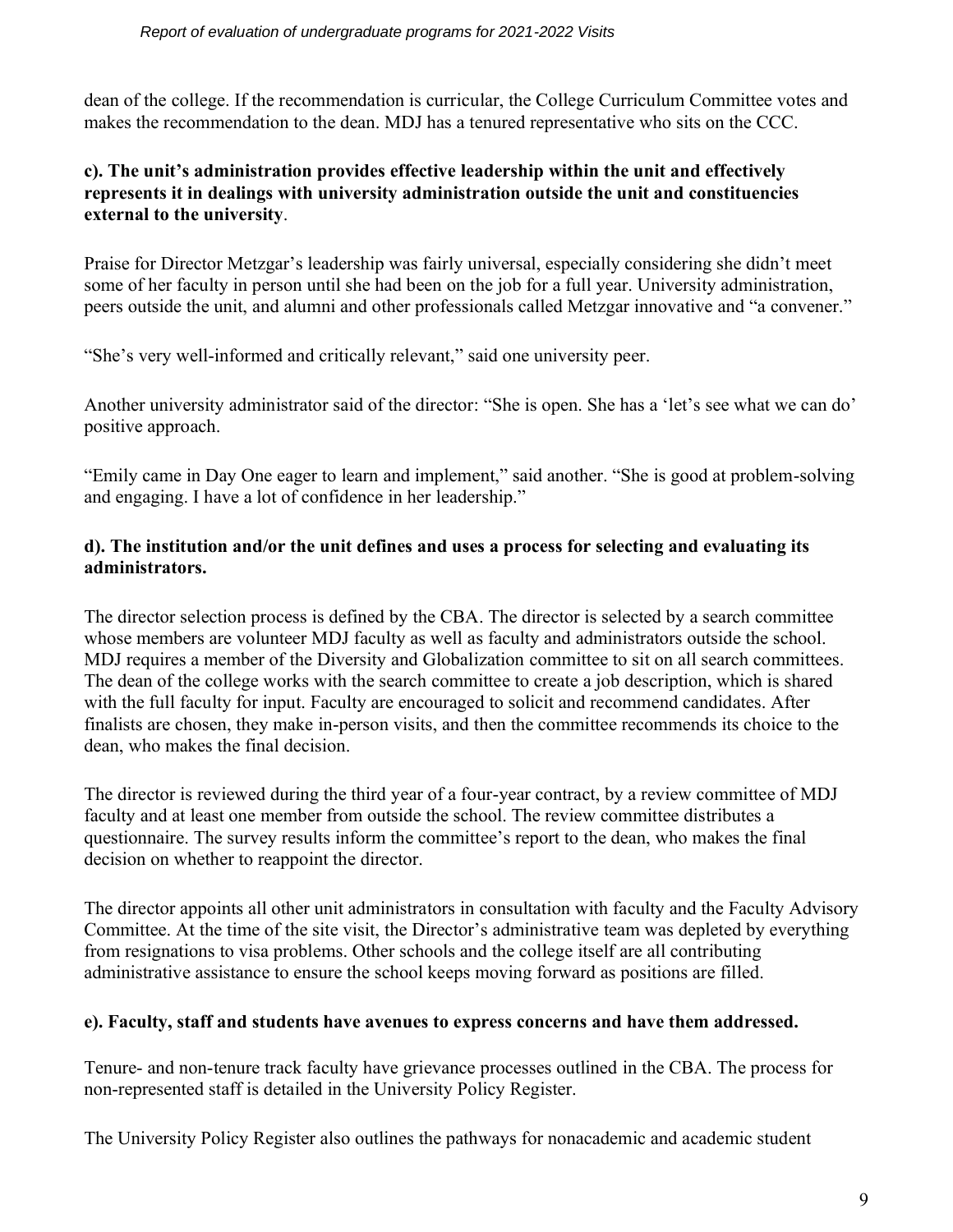grievances. For example, students with faculty grievances are required to first seek a solution directly with the faculty members. If there is no resolution, a formal complaint form is filed. That triggers a seven-day rebuttal period; ultimately the Academic Complaint Committee holds a hearing and makes a recommendation to the director, who decides the outcome. If students disagree with the outcome, they can appeal to the dean. Like many schools, MDJ prizes and promotes respectful conversations as the best way to resolution. In 2020-21, one case appeared before the Academic Complaint Committee; it was not appealed to the dean.

# **SUMMARY:**

The School of Media and Journalism has policies and practices that are the foundation of a fairly and equitably administered program. The mission and strategic plan, while still applicable and directional, are due for an update, and that is in the works.

Overall evaluation compliance/non-compliance: **COMPLIANCE**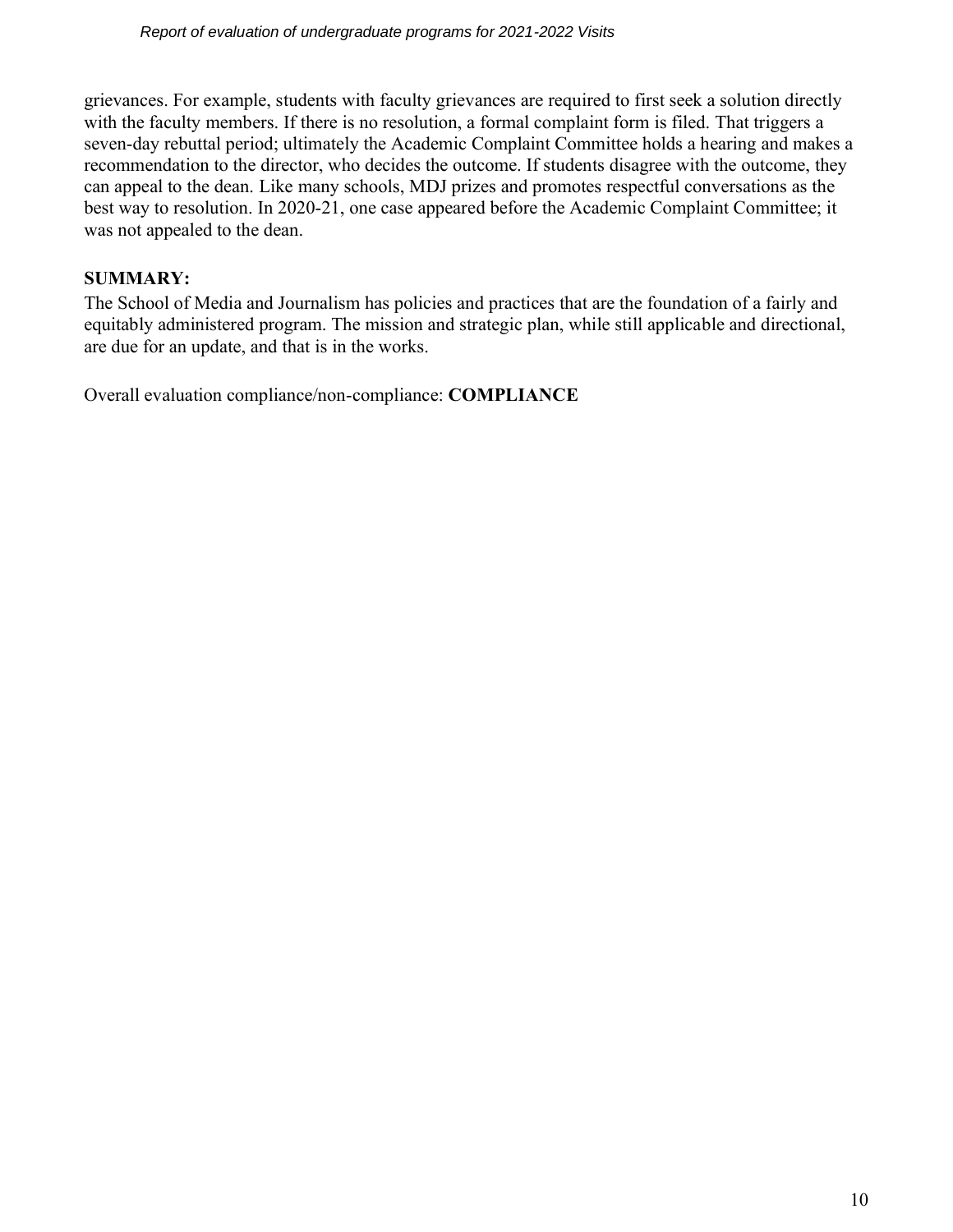# **PART II — Standard 2: Curriculum and Instruction**

**Unit performance with regard to indicators:**

**a). The unit requires that students take a minimum of 72 semester credit hours (or 104 quarter credit hours) required for a baccalaureate degree outside of journalism and mass communications and meet the liberal arts and sciences-general education requirements of the institution. ACEJMC expects at least 95 percent of the graduating classes in the two academic years preceding an accreditation visit to meet this requirement.**

The self-study reports that all graduates of the school's programs in Advertising, Digital Media Production, Journalism and Public Relations had a minimum of 72 semester credit hours in areas outside of journalism and mass communications. The university requires 120 credit hours for graduation, and the majors above range from 43 to 48 required hours, leaving plenty of room in students' curricula for external coursework. Each major also requires between 13 and 20 credits outside of the school, in addition to the University's general education curriculum of at least 36 credits.

The school ensures compliance with the "72-hour rule" through its electronic degree auditing system (in DegreeWorks), which tracks and reports student progress toward achieving this minimum. In addition, if students take more than 48 hours within the journalism and mass communication discipline, these extra credit hours aren't counted toward their graduation requirements.

# **b). The unit provides a balance between theoretical and conceptual courses, professional skills courses, and courses that integrate theory and skills to achieve the range of student competencies listed by the Council.**

During the last accreditation visit in early 2015, the curricular balance of theoretical and conceptual courses with skills courses was identified as a weakness. The site team report said: "Disproportionate focus on skills at the expense of conceptual learning" (p. 32). The school conducted a curriculum map in 2018, to determine each course's focus on ACEJMC's 12 core values and competencies, and the distribution of these courses for each major. The map reported *the two primary values and competencies* emphasized in each course. That report concluded that the school's courses "primarily emphasize teaching writing and digital tools skills."

The self-study identifies the courses by major that are theoretical/conceptual, skills based and both. Syllabi demonstrate that each required major curriculum includes at least some theoretical/conceptual coursework. The school also has made changes to its curriculum since the last accreditation visit to include a requirement of three 3-credit courses external to the school, but part of the larger College of Communication and Information curricula. These courses have significant conceptual learning components and are listed below:

Introduction to Human Communication Intercultural Communication Creative Coding Human-Computer Interaction Information Fluency in the Workplace and Beyond Introduction to User Experience Design Design: Principles, Process and Practice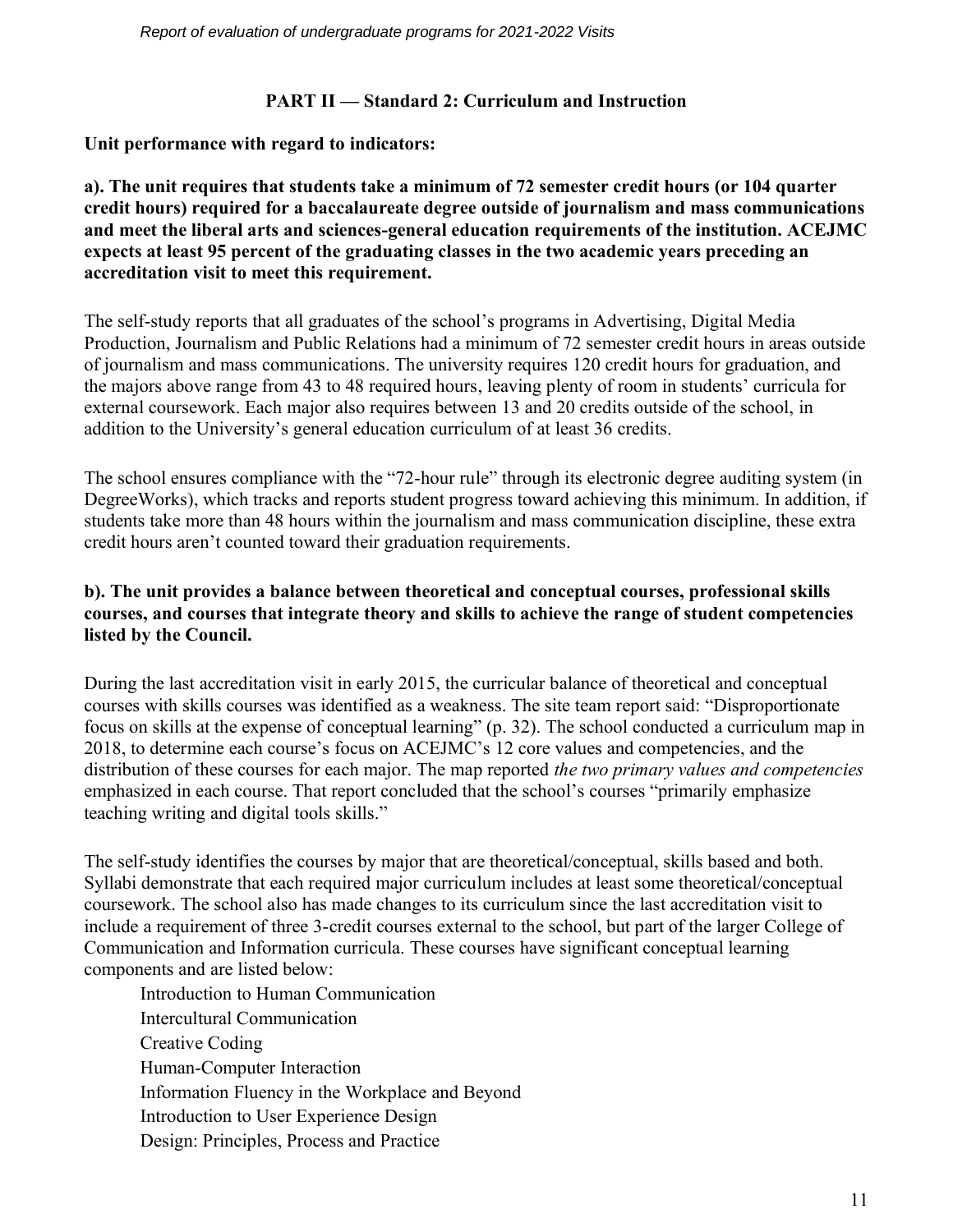#### *Report of evaluation of undergraduate programs for 2021-2022 Visits*

In conversations, some students alluded to some of the above courses when asked about theoretical learning. In looking at syllabi and talking with faculty, there was evidence of theoretical/conceptual content.

The one formal course (not internship) required across all four majors is the introductory Media, Power and Culture class, which includes theoretical/conceptual content. Although the 2018 curriculum map did not list this course as including domestic diversity as one of its primary foci, Kent State University currently recognizes it as a course that fulfills this requirement, and indeed, a review of the course's syllabus underscores diversity content's presence and focus. This class and other major-specific required courses (e.g. ethics and law classes) help address the previously noted lack of conceptual/theoretical curriculum. Assessment findings, too, seem to support a general understanding of theoretical concepts, based upon senior exam results.

Most syllabi across majors list all 12 of ACEJMC's core values and competencies and specifies those values/competencies that are relevant to each specific course. Faculty members are charged with overseeing multiple course sections to ensure consistency. Although this role has not been consistently formalized, examined multi-section course syllabi adhered to a common syllabus, ensuring consistent learning outcomes across sections.

Below, each major and its *required* courses are listed, followed by any curricular gaps noted from the 2018 curriculum map (discussed above).

#### *Advertising (47 major credit hours)*

Aside from the required internship (2 credits) and above mentioned Media, Power and Culture course, which satisfies a University General Education (Social Sciences) requirement, Advertising majors are required to take the following core courses:

Advertising Writing and Storytelling Research and Measurement in Advertising and Public Relations Principles of Advertising Advertising Messaging and Communication Advertising Copywriting Advertising Media Planning Digital Advertising Digital Analytics in Advertising and Public Relations Advertising Strategy Development Ethical Issues in Integrated Communication Law of Advertising and Public Relations OR Law of Mass Communication Advertising Campaigns

Advertising majors also must choose another elective course from an impressive list of options, including public affairs, political advertising, global advertising and PR, and activation advertising, among others, and take an additional three courses from a list of options within the College of Communication and Information.

In examining the 2018 curriculum map, a gap in the required Advertising coursework involved global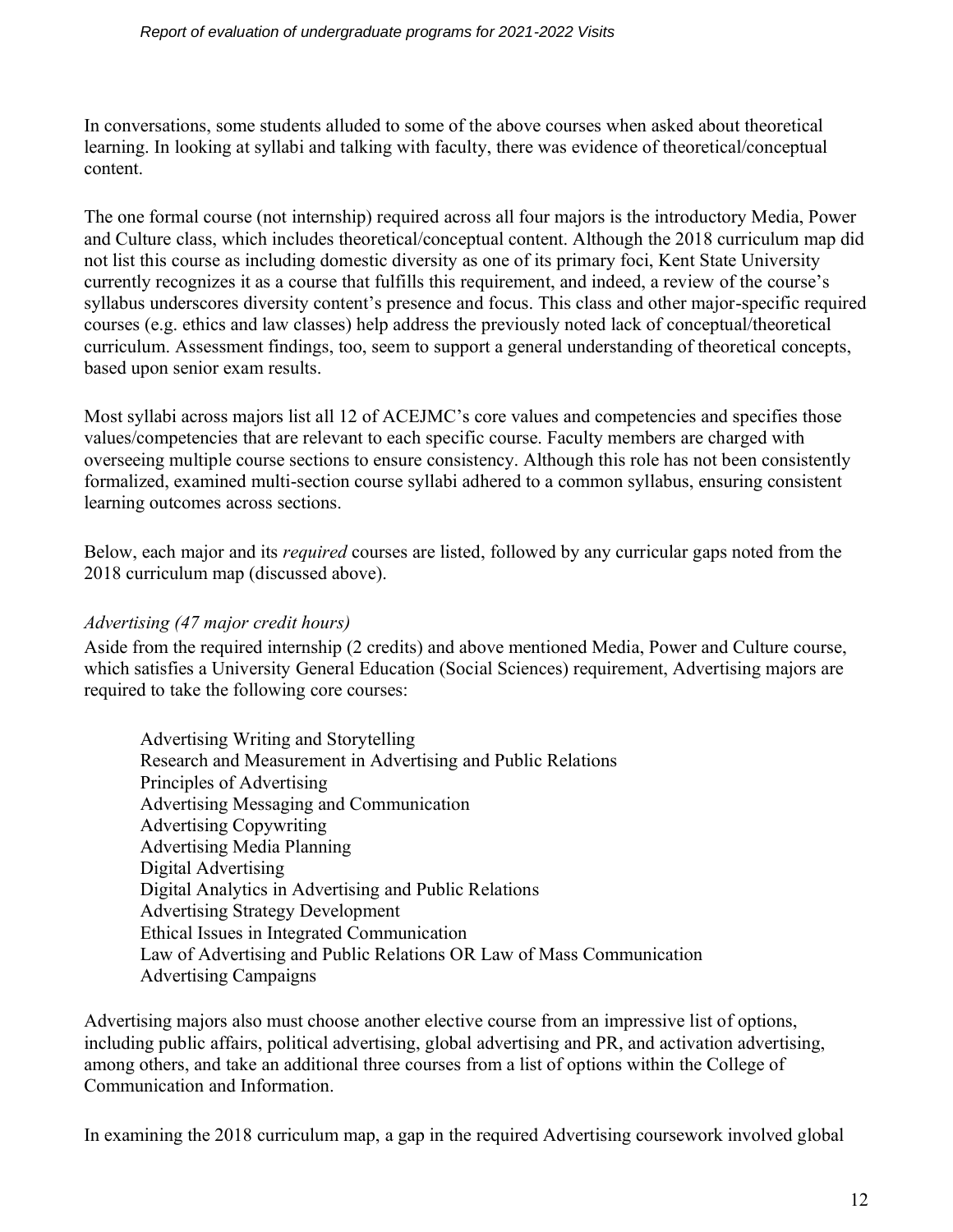diversity, and the one-credit-hour Ethical Issues in Integrated Communication course option is the only noted required course within the major with a focus on ethics. However, in talking with faculty and looking at curriculum, ethical and diversity topics were said to be topics that were long important to and part of the Advertising sequence culture. In looking at syllabi, there is evidence of these topics embedded in multiple courses.

Students were happy with their curriculum, particularly its focus on psychology/strategy as well as creative.

## *Digital Media Production (48 major credit hours)*

Aside from the required internship (1 credit) and above mentioned Media, Power and Culture course, Digital Media Production majors are required to take the following core courses:

 Elements of Film, TV, and Animation Production Safety and Set Protocol Production Fundamentals Story For Picture Directing for Picture Production I Digital Video Editing Sound for Picture Digital Cinematography Law of Mass Communication Ethics and Issues in Mass Communication Producing for Picture Production II

Students also choose two "advanced skills" electives as well from a plethora of options, including scriptwriting, selected topics, aerial cinematography, advanced lighting and many more, and take an additional three courses from a list of options from the College of Communication and Information.

In examining the 2018 curriculum map, gaps in the required Digital Media Production coursework included research, evaluation, statistics, and global diversity. In examining syllabi, theoretical, diversity, and ethical elements were seen, but learning outcomes across sections were sometimes inconsistent and AEJMC values/competencies were not always highlighted.

The largest major in the school, with about 40% of the students, DMP was the center of student discontent during the last accreditation visit. The site team noted it as a weakness, stating that it "is not performing at the level of the others" and that it left "many students deeply unsatisfied." Students were unhappy with the perceived lack of rigor and the feeling that the major was "an afterthought" with faculty and equipment that were not up to date.

Since that time, the school has restructured the major, implementing changes in the 2019-2020 school year. The school reports that the major now has a more balanced mix of courses, with new digital and multimedia offerings, such as Strategic Esports and Mixed Reality Storytelling, and while the site team was there, such courses as People of Color in Film and Queer Cinema, were also offered.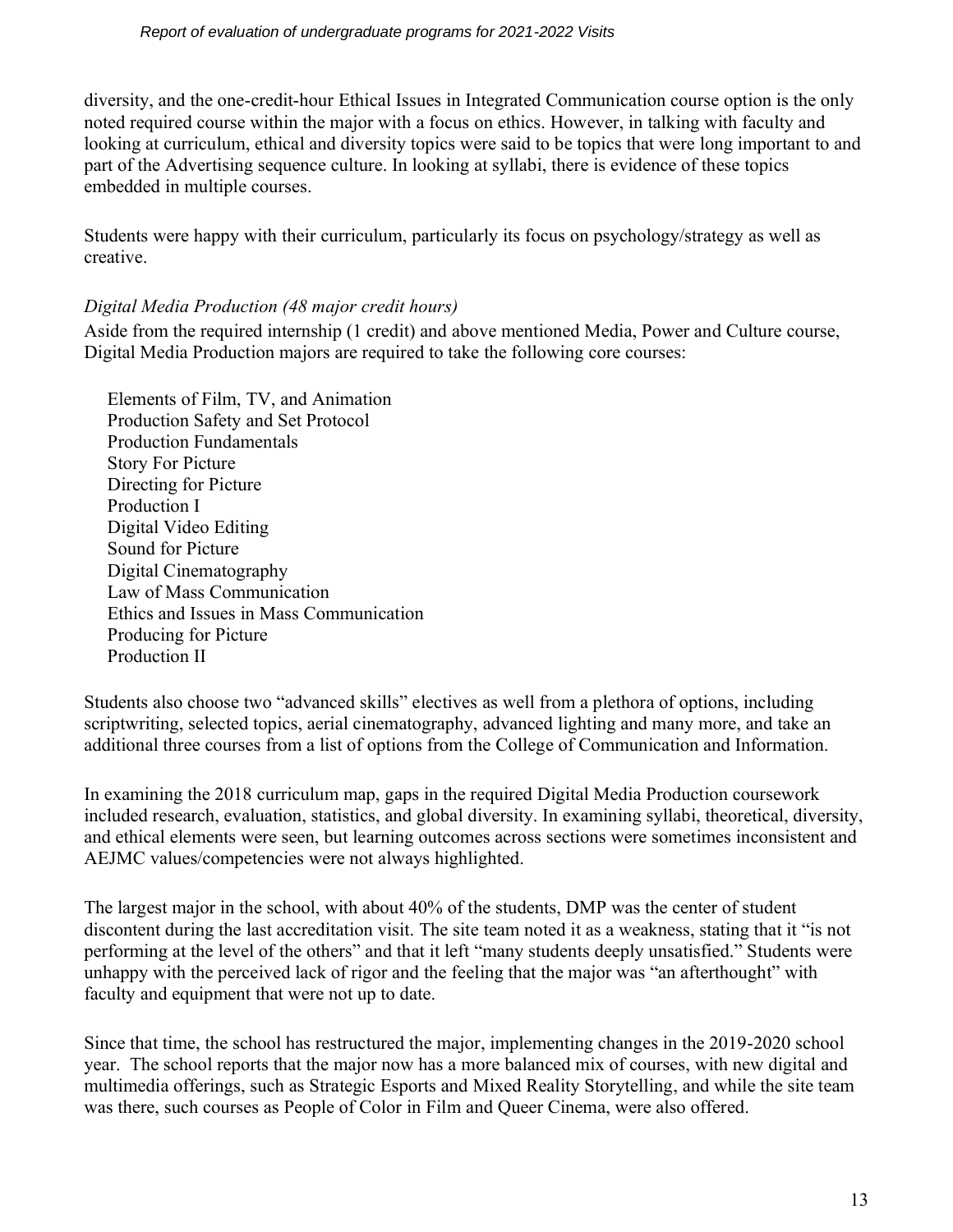New full-time faculty and adjuncts have been hired as well, and students are exposed to equipment and production projects earlier in the program, so they may then apply them more adeptly earlier in their academic experience through the many venues Kent State University offers and through internships. However, school and university administrators admit that the revised curriculum is still a work in progress, and assessment, student and faculty feedback will continue to play a role in this, its third year. In addition, the school is relying on adjuncts and support from the University's TeleProductions unit, after they lost studio-related staff members.

Seven students and an alumnus attended the morning meeting to discuss the major, and two came with typed notes. These students expressed dissatisfaction with the sequence, stating they were not prepared for either television or film industries based on their coursework alone, and complaining that the coursework was redundant. They believed what they had learned came from other students through student media or through their own initiative, such as watching YouTube, and that they did not have access to advanced classes, leaving them with only basics that put them at a competitive disadvantage post-graduation. However, students also gave examples of very positive learning experiences, citing advanced courses, and all unanimously were complimentary of their professors. However, they believed the sequence was understaffed—with only four faculty—and that at least one class was inconsistent in its approach (hands-on production versus writing assignments), and in their opinion, equipment was outdated and inadequate. It should be noted that the process for checking out equipment has been revamped recently, and that no other students or faculty complained about the equipment. (See Standard 7 for more detail.) The Student Resource Lab (SRL) maintains more than 4000 pieces of equipment. The school believes that while not all equipment available through the SRL is state of the art, it is advanced enough to ensure that students develop the skills necessary to succeed in their courses and in their careers following graduation. One person affiliated with the program noted that while the sequence has grown in students over the years, the faculty for that sequence did not, and that is something "just adding adjuncts isn't going to fix."

## *Journalism (42 major credit hours)*

Aside from the required internship (1 credit) and above mentioned Media, Power and Culture course, Journalism majors are required to take the following core courses:

 Writing Across Platforms Storytelling Across Platforms Law of Mass Communication Ethics and Issues in Mass Communication

Journalism majors also choose three additional "skills" electives, which include such options as copy editing and design, broadcast reporting, photography, reporting, feature writing, and storytelling with sound, among others, and then choose an additional three courses in "specialized" electives. These latter electives include some overlap with the "skills" elective courses, but also include higher level courses, such as Photojournalism II, as well as courses such as producing television news, opinion writing, the business of publishing, magazine design, managing media diversity, media marketplace and many more. Journalism students then take two "culminating experience" electives, which include advanced photo techniques, advanced television news producing, advanced magazine writing, reporting public policy, broadcast documentary and more. Journalism majors also choose three courses from a menu of College of Communication and Information electives.

In examining the 2018 curriculum map, gaps in the required Journalism coursework included research,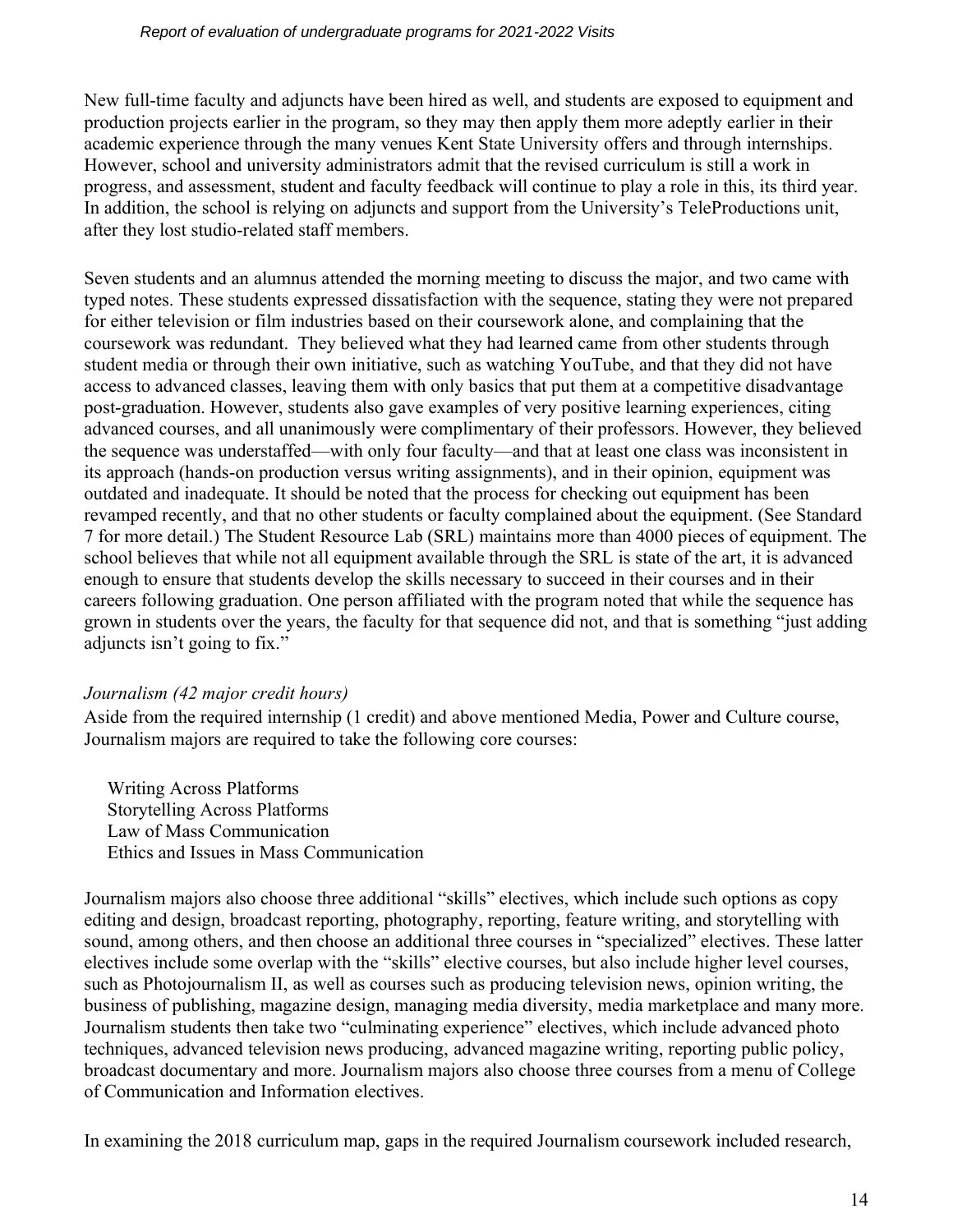statistics, and global diversity. In examining syllabi, there was evidence of these in their few required courses, with the exception of statistics.

Journalism students with whom the site team spoke expressed both appreciation for and frustration with their curriculum. They were grateful for their faculty and the student media opportunities they were afforded at KSU, particularly the live daily television newscast and the newspaper. Some students expressed a desire for more and more coordinated co-curricular efforts. Some student work produced in reporting, feature writing and advanced magazine writing does feed into student media outlets. Some students expressed the difficulty in working for student media owing to their financial needs to work and the lack of time necessary to volunteer with these media. The students also expressed frustration that there were limited opportunities to take advanced, hands-on classes in their particular areas of interest that would help them take their knowledge and skills to the next level.

# *Public Relations (48 major credit hours)*

Aside from the required internship (1 credit) and above mentioned Media, Power and Culture course, Public Relations majors are required to take the following core courses:

 Research and Measurement in Advertising and Public Relations Writing Across Platforms Reporting or Broadcast Reporting Principles of Public Relations Digital Analytics in Advertising and Public Relations Public Relations Case Studies Ethical Issues in Integrated Communication Law of Advertising and Public Relations Media Relations and Publicity Public Relations Tactics Digital Public Relations Public Relations Publications Public Relations Campaigns

Public Relations majors take an additional five credits of elective courses from a wide variety of options including public affairs, crisis communication, fashion publishing, and global advertising and public relations.

In examining the 2018 curriculum map, noted gaps in the required Public Relations coursework included global diversity, and as in the Advertising major, the one-credit-hour Ethical Issues in Integrated Communication course option is the only one in the major noted that has a focus on ethics. However, in talking with faculty and examining syllabi, both ethics and diversity seem to be embedded in some required courses.

A full room of Public Relations students attended the session with the site team and seemed universally pleased with their curriculum and faculty, with the exception of a required journalism reporting class, which most students believed would be more relevant if offered as a public relations–specific writing course. A couple of students also lamented redundancies in the curriculum. Students were overwhelmingly appreciative of their faculty's professional experience, accessibility, the internships that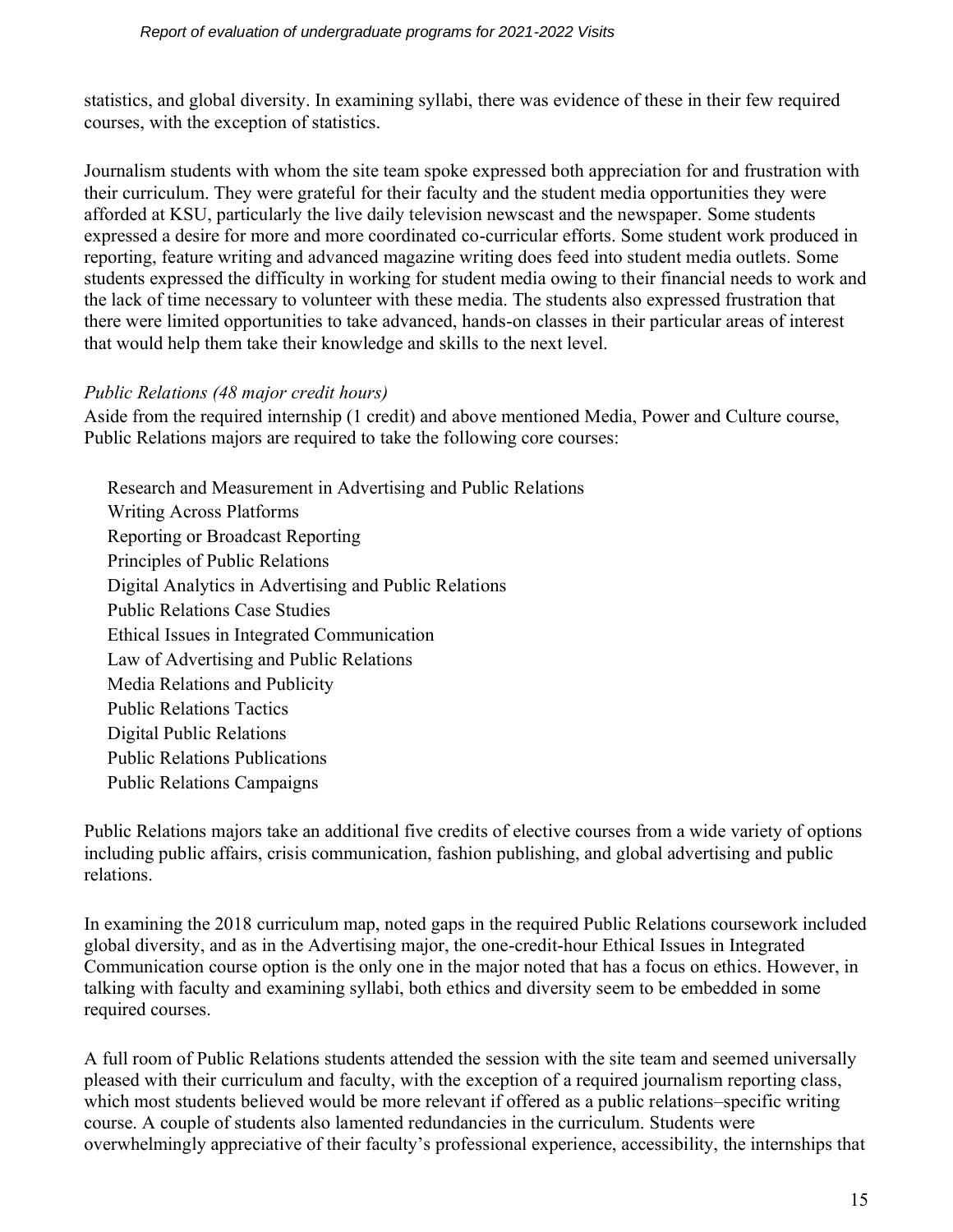were available, the professionals who guest-lectured in classes and in PRSSA, and of the sincere care and attention their public relations faculty provided. One student mentioned that they had such respect for the faculty they wanted to do their best work, so as not to "let them down."

## **c). Instruction, whether on-site or online, is demanding and current, and is responsive to professional expectations of digital, technological and multimedia competencies. Achievements in teaching and learning are recognized and valued.**

As other programs around the country and the world, the school responded to the pandemic in spring 2020 with a shift to online courses. With that shift, the school invested in equipment to facilitate remote and hybrid learning, and faculty engaged with online tools and technologies (e.g. Blackboard Collaborate Ultra, Canvas, Zoom, Kaltura, with webcams deployed throughout Franklin Hall) to reach, teach and engage with students. These tools allowed for guest speakers and adjunct faculty from outside the geographical area to share their expertise with students. Faculty were provided the option of whether to teach in person or remotely for Fall 2021; 70% of the courses were scheduled on ground. When asked about the quality, rigor and engagement of current online courses, students expressed enthusiastic satisfaction.

Each of the school's majors has updated its curricular offerings to include current digital and technological competencies. For example, Advertising and Public Relations majors must take a course in digital analytics; Digital Media Production majors are required to take Digital Cinematography; Journalism majors are required to take Storytelling Across Platforms as part of their core. In addition, all students now must take My Story on the Web, an Adobe-focused software skills course that is offered by the School of Emerging Media and Technology within the College of Communication and Information. Various current special topics and elective courses are available to students as well.

Faculty regularly attend teaching-related trainings and their work has been recognized through teaching grants, serving as a Fulbright Specialist, AEJMC Great Ideas for Teachers, and industry certifications/credentials. Director Emily Metzgar is chair of AEJMC's Standing Committee on Teaching. Since the last accreditation visit, two professionals-in-residence with significant and impressive backgrounds have been hired. Since the last accreditation, three faculty members within the school have been finalists for Kent State University's highest teaching award; two have received it.

#### **d). Student-faculty classroom ratios facilitate effective teaching and learning in all courses; the ratio in skills and laboratory sections, whether on-site or online, should not exceed 20-1. (Campaigns classes are exempt from the 20-1 ratio.)**

With rare exceptions, the school regularly meets the required ratio of students to instructors. This compliance was confirmed through both faculty and students. Spring 2021 skills classes ranged in size from 11 to 20; Fall 2021, from 4 to 21. Typically, some courses with low enrollments (fewer than 10) are canceled, while additional sections for high-demand courses are considered to accommodate demand. Although full-time faculty teach just over half of the course sections offered by the school, they taught 81.5% of core/required courses in spring 2021.

## **e). The unit advocates and encourages opportunities for internship and other professional experiences outside the classroom and supervises and evaluates them when it awards academic credit.**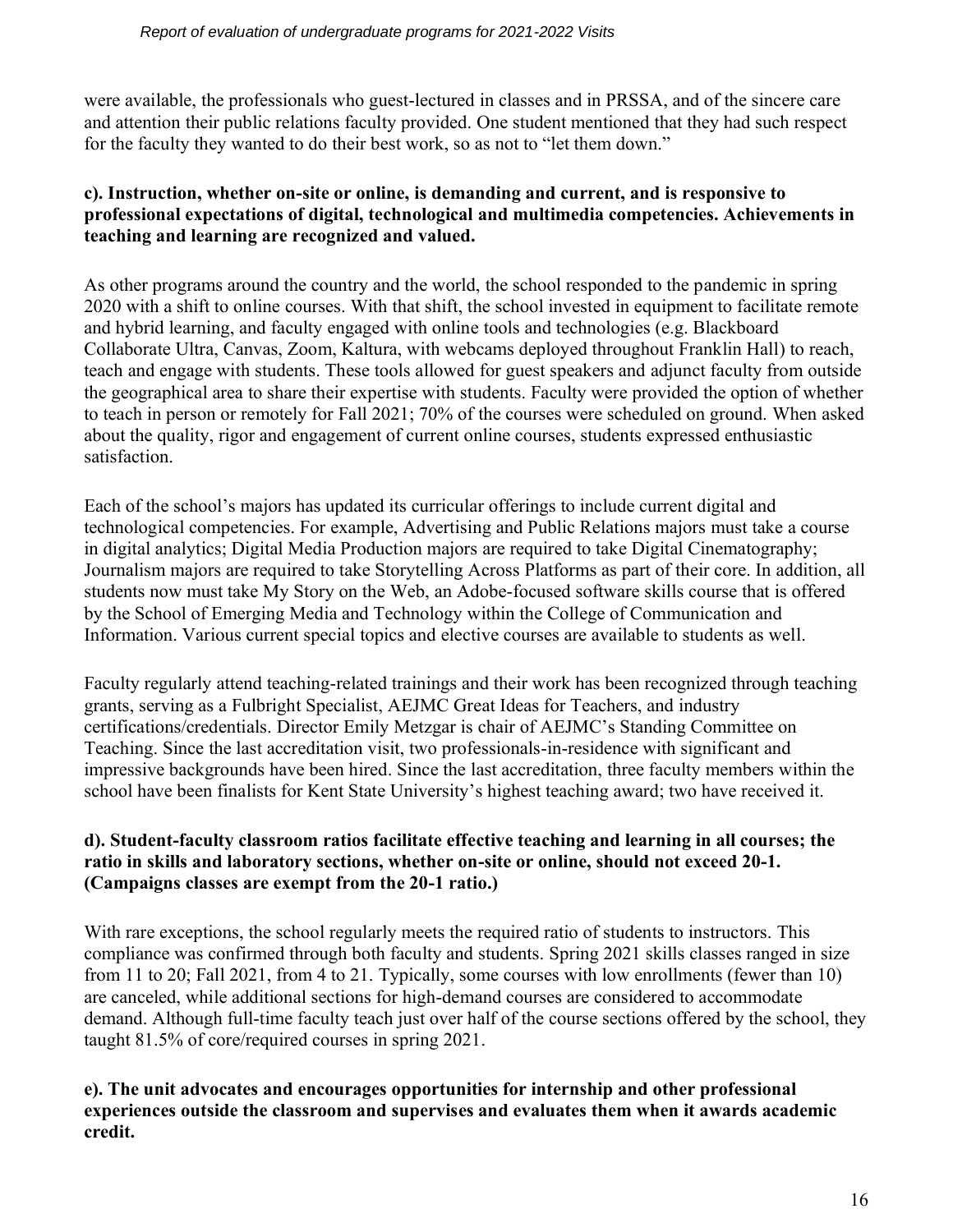All four of the school's majors require at least a one-credit internship for graduation. (Advertising majors must earn two credits.) One credit equals 150 hours working in a position that is supervised by a professional in their field of study. Students are encouraged to find multiple internships, if possible, although there are limits on the credit hours that may count toward each major, with none exceeding six. Another three credits may be earned through a student practicum course.

Each sequence has a faculty member who is responsible for serving as that program's internship coordinator. In that role, they communicate opportunities, evaluate and approve them. Students may also look for internships through Handshake, the University's employment system. Students learn specifics about the internship requirement through a website, where they apply. Students indicated various ways in which they learned about internship opportunities, from one-on-one meetings with professors to emails to school-wide information sessions, although some students discussed anxiety associated with the requirement and seemed unclear as to the specific prerequisites to apply for one.

Internship coordinators vet the students and internship opportunities, ensuring they have the proper prerequisites and that the internship will provide a supervised professional experience. Students submit reports that detail their internship duties and experiences and provide work samples, and their supervisors submit an online evaluation of their performance. Feedback is used to strengthen the curriculum, and examples were provided by faculty as to the curricular changes that were made as a result of student and supervisor feedback. Coordinators assign students a satisfactory or unsatisfactory grade.

Within the last couple of years, the school has worked to update the internship accessibility, evaluation and reporting systems. During the pandemic, faculty worked with students to find virtual opportunities and campus-related professional experiences, such as working remotely for the documentary production company 1895 Films in Los Angeles; for the donor- and grant-funded Collaborative NewsL@b project, which serves as a collaborative newsroom, supplying content to seven local news rooms; and IdeaBase, which is located in the school and provides design, video, website, and other types of communications and promotional work for local businesses and university units.

Aside from formal internships, students at KSU may obtain professional experience through 10 campus media outlets (i.e. newspaper, radio, magazines, newscasts, entertainment programming) overseen by a Student Media Board, as well as Franklin Advertising, a hands-on student organization for anyone pursuing a degree in advertising, marketing, visual design or other related communications studies; the university's TeleProductions operation, including opportunities to work with ESPN+ to cover university sporting events; and IdeaBase, a student-powered design agency.

# **SUMMARY:**

Overall, school curricula seem to be teaching the ACEJMC values and competencies; they are mostly present in syllabi. Changes to the Digital Media Production curriculum are relatively new; however, it seems as though close attention to student and faculty concerns within that sequence remain particularly warranted. In addition, the DMP unit—and other units within the school—could be guided by an updated curriculum map/syllabus audit to identify where core values and competencies are being taught and applied throughout each major's required/core courses.

Overall evaluation, compliance/non-compliance: **COMPLIANCE**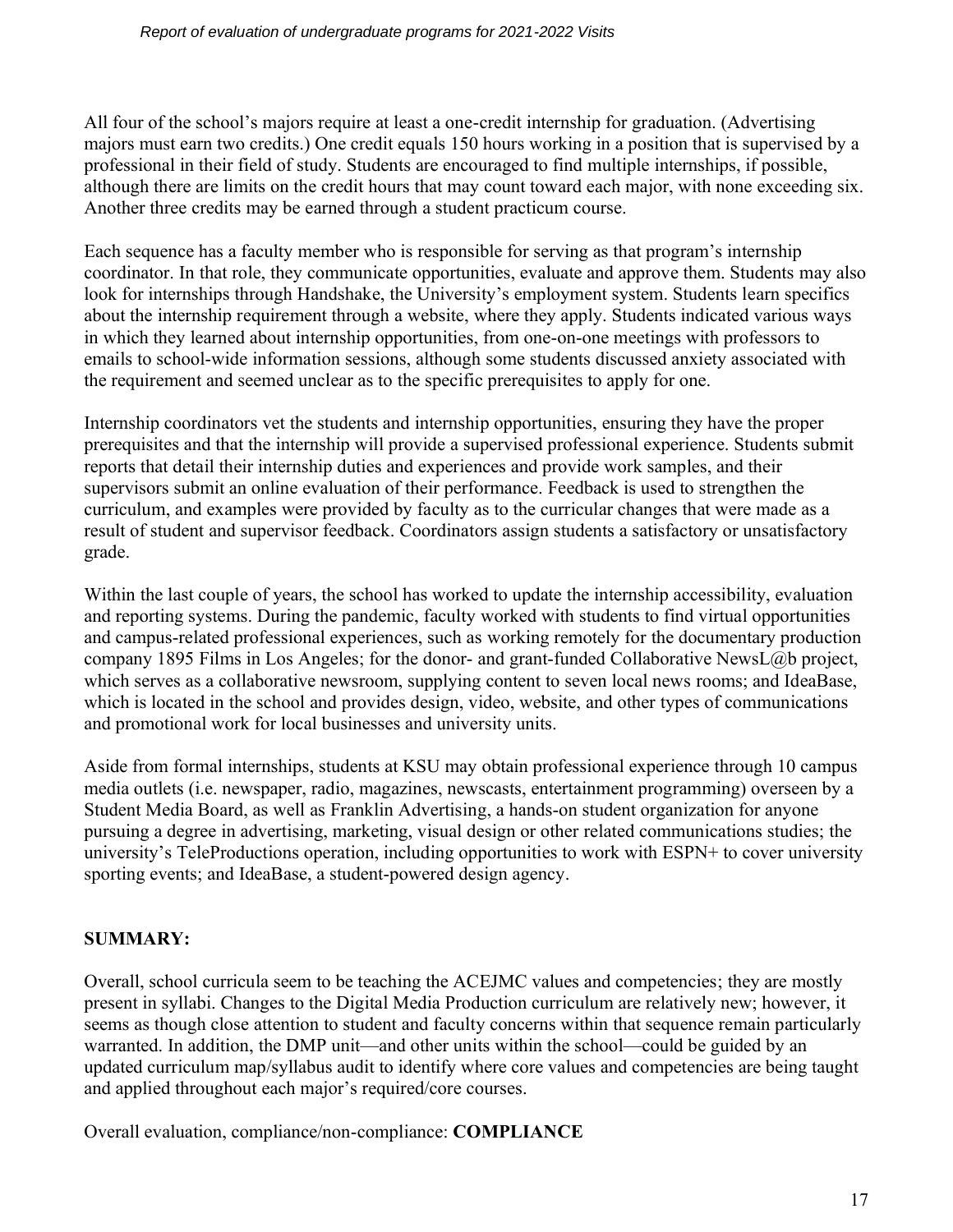# **PART II — Standard 3: Diversity and Inclusiveness**

**Unit performance with regard to indicators:**

**a). The unit has a written diversity plan for achieving an inclusive curriculum, a diverse faculty and student population, and a supportive climate for working and learning and for assessing progress toward achievement of the plan. The diversity plan should focus on domestic minority groups and, where applicable, international groups. The written plan must include the unit's definition of diversity and identify the under-represented groups.**

The unit's diversity plan was created in 2013 and updated in 2016, with progress reports delivered annually. The plan identifies historically underrepresented and underserved students, faculty and staff as its target groups. The plan expands the unit's definition of diversity to include race, culture, national origin, ethnicity, religion, beliefs, social class, socioeconomic status, sex, sexual orientation, gender identity, gender expression, physical or mental ability, age, body size/type/shape, marital status, parental status, and military and veteran status.

The student population of the school closely matches the racial diversity of the service area. Recruitment and retention efforts of undergraduates focus on first-generation college students and students with high financial need.

The faculty makeup reflects a lack of Black and Hispanic faculty members compared to the census of the service area.

The unit works with its college and university on diversity, equity and inclusion efforts and has several annual events devoted to increasing diversity and inclusion awareness. They include a student award for diversity, the longstanding Robert G. McGruder Award and Lectureship and a Diversity Leadership Award, given to a professional in the media.

The plan is thorough in that it outlines a goal, initiatives to reach the goal, expected outcomes and metrics to measure progress. Several stated goals have not been met including diversifying the faculty, increasing the diversity of the applicant pool and embedding instruction in diversity across the curriculum.

## **b). The unit's curriculum fosters understanding of issues and perspectives that are inclusive in terms of domestic concerns about gender, race, ethnicity and sexual orientation. The unit's curriculum includes instruction in issues and perspectives relating to mass communications across diverse cultures in a global society.**

There is one class required of students in all sequences that deals with inclusivity and that is Media, Power and Culture. Students normally take it as freshmen and report that often that is their last instruction in diversity and equity issues. Students report the course is as much about politics as it is about diversity, equity, inclusion and belonging, and a visit by a site team member to class supported that. Electives offered that include some DEI content are Managing Media Diversity, Multimedia Diversity, People of Color in Film, and Queer Cinema.

Syllabi from other courses not specifically focused on DEI reflect a lack of lessons incorporating DEI issues and practices. Students across the majors did not suggest courses (outside those listed above) that included assignments, exercises or discussion of diversity issues.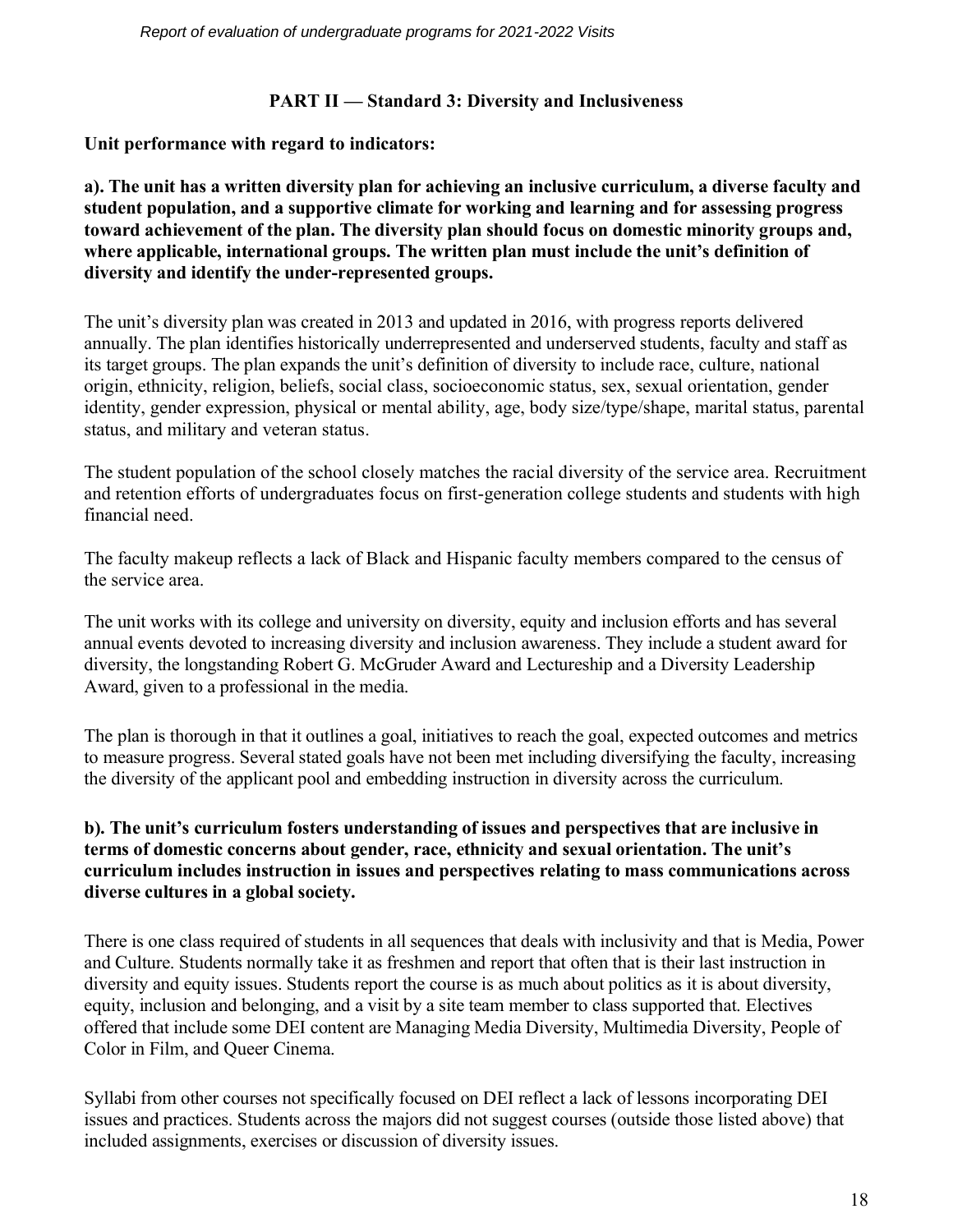A selection of student comments when prompted to discuss the reflection of diversity in the curriculum:

"The professors' diversity could be better, but they are really inclusive."

"In six years I have had one course dedicated to diversity."

"None of the other courses had a unit or emphasized diversity."

"We touch on bits and pieces of it in class but it's not discussed enough I think."

"There needs to be much more work on racial diversity."

The unit encourages study abroad and has created a passport program and an international travel savings account to provide financial assistance and encourage students to gain international experience. At present, the unit's study abroad opportunities, through the college, are primarily focused in Western European countries with the exception of a two-week program in China.The unit is currently exploring new opportunities for partnerships with the University of Rwanda and Universidad Espiritu Santo, Guayaquil, Ecuador.

# **c). The unit demonstrates effective efforts to recruit women and domestic minority faculty and professional staff and, where feasible, recruits international faculty and professional staff.**

The unit falls short in the diversity of its full-time faculty. The census data show the Black population of the identified service region at 12.4%. Black faculty (2) make up 7% of the full-time faculty. One full-time faculty member is Asian and has a .75 appointment in the school. The full-time faculty is 87% non-Hispanic Caucasian, compared to 81% of the region's population. The full-time faculty shows no Latino nor Native American members.

Since the last site team visit in 2015, the unit has had 10.75 openings for full-time faculty, the .75 coming in a split position with another school in the college. Of those 10.75, 1.75 hires have been people of color with a Black faculty member hired in Public Relations and an Asian-American hired in the .75 position shared with the School of Emerging Media and Technology. For context, two of the completed hires were partner/spousal hires. All three Professionals-in-Residence hires were opportunity hires – a Pulitzer Prize winning journalist, a May 4 survivor and nationally recognized scholastic journalism educator, and a globally accomplished advertising and marketing executive (the pending hire). The pending hire is diverse.

Information on hiring in 2017-18 and 2018-19 shows less-than-ideal makeups of the candidate pools. For full-time positions, females in the pool represented 32% and 20% of the total applicant pool, respectively. Minorities comprised 32% and 12% of those applicant pools. No offers were made to minority candidates in the 2018-19 academic year. Hires made from 2019 to 2021 show no information on candidate pools. The hires in those years were either the above-mentioned spousal accommodation hires or search requirements were waived.

In the recruitment of part-time/adjunct faculty, of 15 open positions in 2018-19, no minority candidates applied. In 2019-20, when 14 positions were listed, only one candidate was a minority.

The part-time faculty numbers do not reflect the diversity of the region nor the student body. Black faculty comprise 5.8% of the part-time group, one Asian part-time faculty member represents 2.9% of the group. No Hispanic members are present in the full-time nor part-time faculty despite regional and student census putting Hispanic members at 3.8% of the service area population. No full-time nor part-time faculty are listed as international.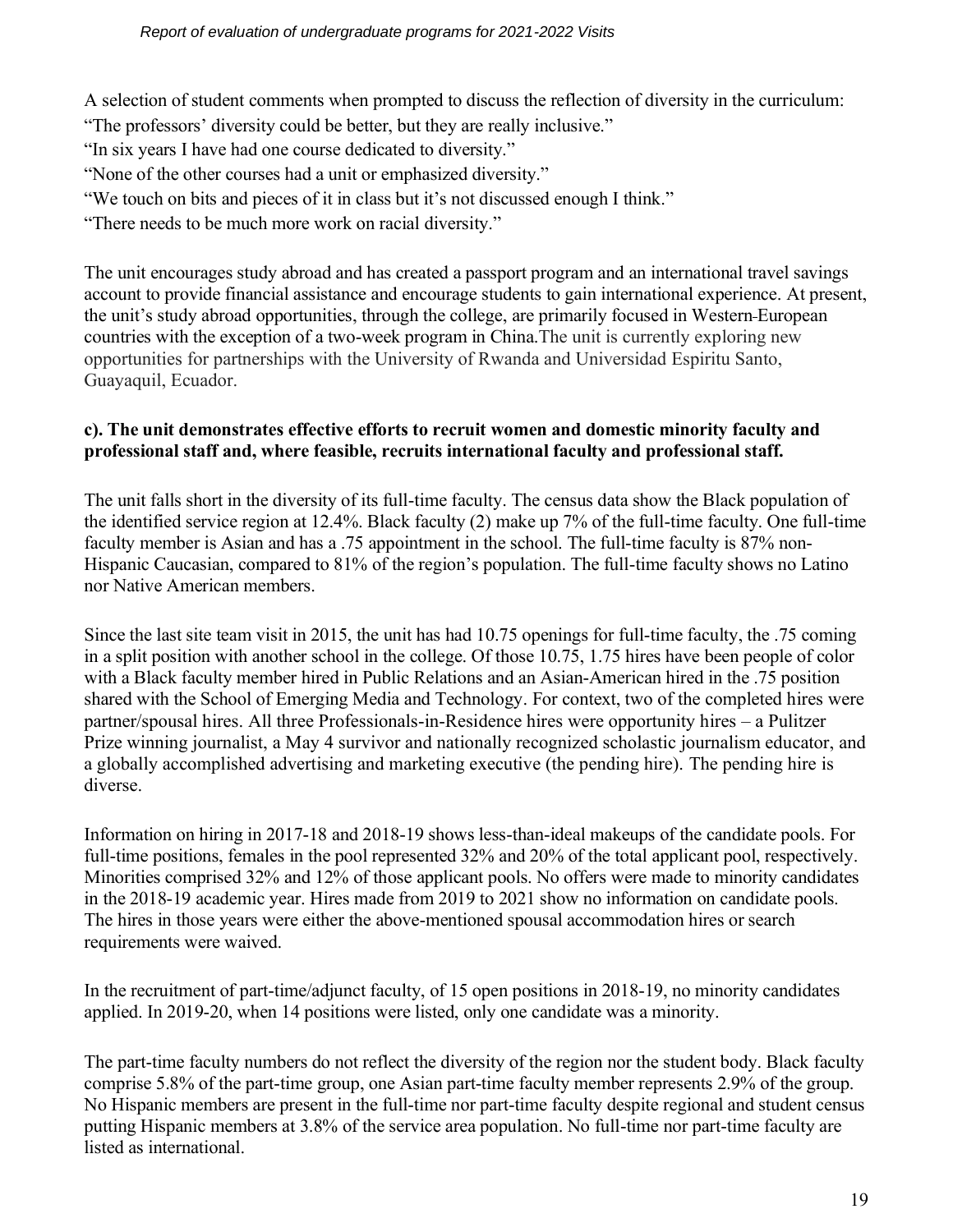The gender split among all faculty members is 52% female to 48% male, but the student population of the unit is weighted more heavily female with female students comprising 59% of the student body of the school.

The unit promoted five women to full professor since the last site team visit, with four of those five women remaining on the faculty.

### **d). The unit demonstrates effective efforts to help recruit and retain a student population reflecting the diversity of the population eligible to enroll in institutions of higher education in the region or population it serves, with special attention to recruiting under-represented groups.**

The student population of the unit reflects very closely the diversity of the area/region it serves. The unit outperforms the institution in this measure. Since the time of the last accreditation visit the unit has improved its population of underrepresented student groups from 15.8% to 18.8%, a 3 percent increase.

#### **e) The unit has a climate that is free of harassment and all forms of discrimination, in keeping with the acceptable cultural practices of the population it serves, accommodates the needs of those with disabilities, and values the contributions of all forms of diversity.**

**Accreditation site visit teams will apply this standard in compliance with applicable federal and state laws and regulations, as well as the laws of the countries in which non-U.S. institutions are located.**

The unit has a full-time, split-appointment Asian professor who was unavailable during the site team's visit. The professor was not teaching undergraduates during the semester the visit was held and did not respond to the site team members' request for a one-on-one meeting.

A student specifically called out that the professors are "really good about SAS accommodations." And several students lauded the university's welcoming LGBTQ+ community.

# **SUMMARY:**

While the student body is appropriately diverse for the service area, that is the bright spot in this standard. In the last site team report, a lack of diversity on the faculty, both full-time and part-time, was called out as a weakness. It remains one. With 10.75 opportunities to hire full-time faculty since 2015, 1.75 openings were filled with people of color and the other nine went to white candidates. The candidate pools for those searches were not appropriately diverse and in one year, no people of color applied for any part-time positions. While the curriculum has one required course that focuses on diversity, DEI lessons, exercises and assignments are not incorporated across the curriculum. In addition, multiple student groups responded with a mix of blank stares and critiques of any diversity issues regularly reflected in their coursework.

Overall evaluation, compliance/non-compliance: **NON-COMPLIANCE**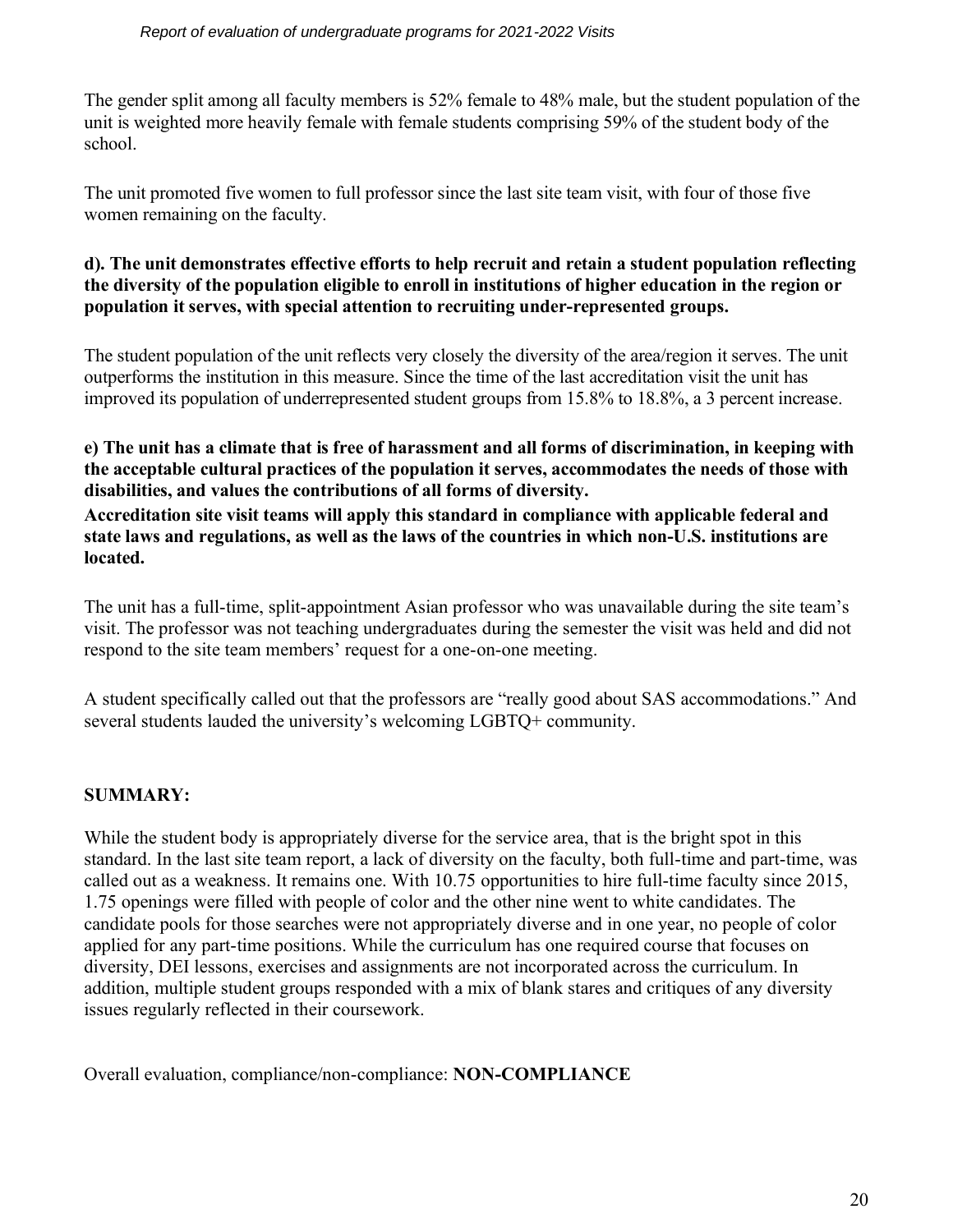\*Note-for two faculty members with split appointments, we are classifying them as full-time with a .75 and .5 appointment, respectively.

| <b>Group</b>           | <b>Female</b> | % of total<br><b>Faculty</b> | <b>Male</b> | % of total<br>faculty |
|------------------------|---------------|------------------------------|-------------|-----------------------|
| Black/African-American |               | 3.5%                         |             | 3.5%                  |
| White                  | 13            | 46%                          | 11.5        | 41%                   |
| Asian                  | .75           | 2.5%                         |             |                       |
| Not Reported           |               | $\blacksquare$               |             | 3.5%                  |
| <b>TOTALS</b>          | 14.75         | 52%                          | 13.5        | 48%                   |

# **Academic year: 2020 – 2021 Full-time faculty**

# **Academic year: 2020 – 2021 Part-time/Adjunct Faculty**

| <b>Group</b>           | <b>Female</b> | % of total faculty | <b>Male</b> | % of total faculty       |
|------------------------|---------------|--------------------|-------------|--------------------------|
| Black/African-American |               | 2.9%               |             | 2.9%                     |
| Asian                  |               | 2.9%               |             | $\overline{\phantom{0}}$ |
| White                  | 12            | 35.3%              | 13          | 38.2%                    |
| <b>Multi-Racial</b>    |               |                    |             | 2.9%                     |
| Not Reported           |               | 5.9%               | 3           | 8.8%                     |
| <b>TOTALS</b>          | 16            | 47.1%              | 18          | 52.9%                    |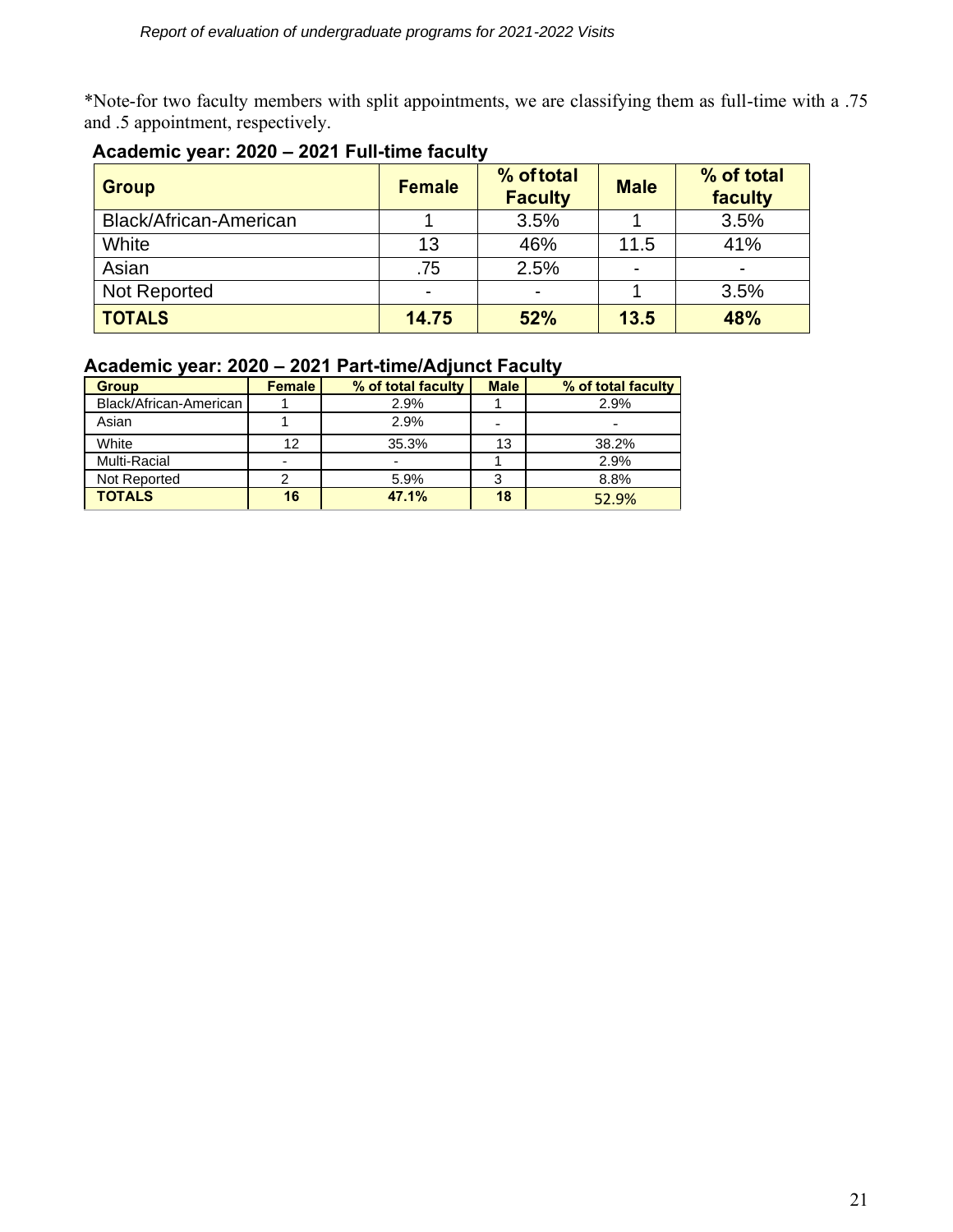# **PART II — Standard 4: Full-Time and Part-Time Faculty**

# **Unit performance with regard to indicators:**

# **a). The unit has written criteria for selecting and evaluating the performance of all full-time and part-time faculty and instructional staff**.

According to the school's Faculty Handbook, the college dean and school director appoint a faculty search committee and chair for full-time faculty searches, who provide input to the dean and director for the job advertisement. A member of the school's Diversity and Globalization Committee serves on every such committee, and the University advertises the position in multiple venues, including those with large minority readerships, e.g. Insight Into Diversity, National Association of Black Journalists, National Association of Hispanic Journalists. University administrators acknowledged that the way job descriptions have traditionally been written can be unnecessarily narrow and discourage or prevent underrepresented candidates from applying, and the university is now incorporating best practices for job descriptions into search processes. Several finalists are brought to campus for extended interviews, and the committee then shares recommendations to the director and dean. Part-time faculty are now recruited through the University's job portal, where a call for adjuncts is posted to help move beyond mere personal recommendations.

The school's Faculty Handbook, updated every three years and most recently in 2020, specifies teaching, research, service, creative and professional activity and the processes and expectations around tenure, promotion and reappointment. There is a collective bargaining agreement that formalizes workload expectations, and the school has worked recently to further specify credit-hour equivalencies to ensure equitable work assignments. Under the agreement, tenured and probationary faculty must submit a workload summary report to the director each spring, which describes the previous year's work and accomplishments. Both tenure-track and non-tenure track faculty are eligible for promotion. Expectations around teaching, research and service are included in the faculty handbook, and the university holds panel and information sessions about tenure and promotion as well. Faculty who are currently on the tenure track and those who had recently participated in the promotion process described the support and mentorship of the college's dean and school director in providing feedback and guidance.

A faculty committee reviews each full-time faculty member annually. Student Surveys of Instruction are included as part of those reviews. Adjunct faculty performance is monitored by the respective sequence heads and the school's undergraduate coordinator. If performance is considered sub-par and does not improve, the adjunct is not rehired.

Faculty who earn tenure are expected to continue to be productive in research and creative pursuits, meaning original work is produced and evaluated through peer review prior to publications/distribution. The individual faculty member must make the case as to how his/her work is significant. Service to the university and professional service through organizations and to entities beyond the university is considered in promotion and tenure decisions as well; however, teaching is considered the core of promotion/tenure within the school and is evaluated through examination of student evaluations and through peer evaluations by senior faculty.

# **b). Full-time faculty have primary responsibility for teaching, research/creative activity and service.**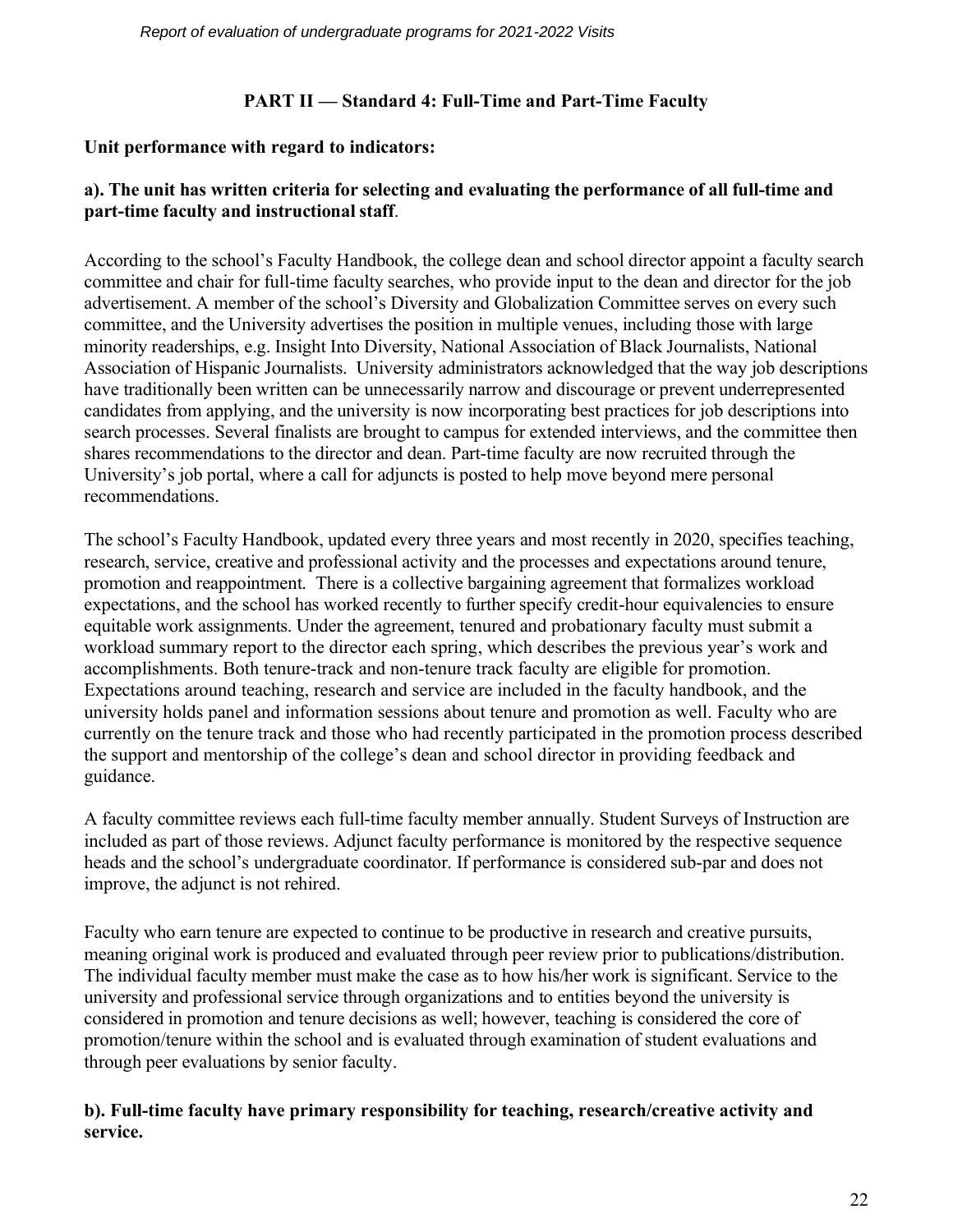Thirty full-time faculty are represented at various ranks, including professionals-in-residence, lecturers and assistant, associate and full professors who are both tenure- and non-tenure track. This figure includes the dean of the college and the director of the school. The numbers of tenure-track faculty and non-tenure faculty are equal at 15 and 15 and they teach an average of 76.6% of *core and required* classes over the past three academic years, with increases each year (from 72.9% to 75.5% to 81.5%, respectively). Overall, full-time faculty teach just more than 50% of the school's course sections.

# **c). Credentials of the unit's faculty represent a balance of professional and scholarly experience and expertise kept current through faculty development opportunities, relationships with professional and scholarly associations, and appropriate supplementation of part-time and visiting faculty.**

As noted above, the school's full-time faculty are equally balanced between tenure track and non-tenure track, with instruction supplemented by 25 adjunct/part-time faculty (who taught in both fall and spring last academic year), particularly for elective courses. On average, full-time faculty have just over 20 years of professional experience; 13 of the 30 full-time faculty have a terminal degree. The two professionalsin-residence bring significant professional experience into the classroom: One is a Pulitzer Prize winner; the other, a long-time strategic communications professional with a Ph.D.

During the last accreditation visit, it was noted that only one woman held the rank of full professor, along with five men. Since then, five female faculty (including four current faculty members) have been promoted to professor. Three non-tenure track faculty hold the rank of full professor.

Faculty are recognized by and actively engaged in professional associations, including the Plank Center for Leadership in Public Relations, Scripps Howard Foundation, Ohio News Connection, Public Relations Society of America, College Media Association, Society of Professional Journalists, National Society of Newspaper Columnists, and AEJMC, among others.

Adjuncts who taught both fall and spring terms in academic year 2020-2021 had an average of more than 27 years of professional experience and more than 13 years of teaching experience.

# **d). The unit regularly evaluates instruction, whether onsite or online, using multiple measures that include student input.**

Student Surveys of Instruction (SSI) and peer reviews are the primary means by which faculty are evaluated on instruction. The SSI is now wholly online, and it includes four university-required questions and eight specific Likert-scale school-required questions. Faculty may choose to add an additional five questions of their own, if desired. Owing to the disruption caused by the pandemic, Kent State University halted SSI administration from Spring 2020 term through Summer 2021. Peer review of part-time instructors has recently (as of Fall 2021) become more formalized, with a standardized peer review form and a charge from the director to the school's Undergraduate Coordinator.

# **e). The faculty has respect on campus for its university citizenship and the quality of education that the unit provides.**

Faculty are widely respected on campus by central administrators, who appreciate their and their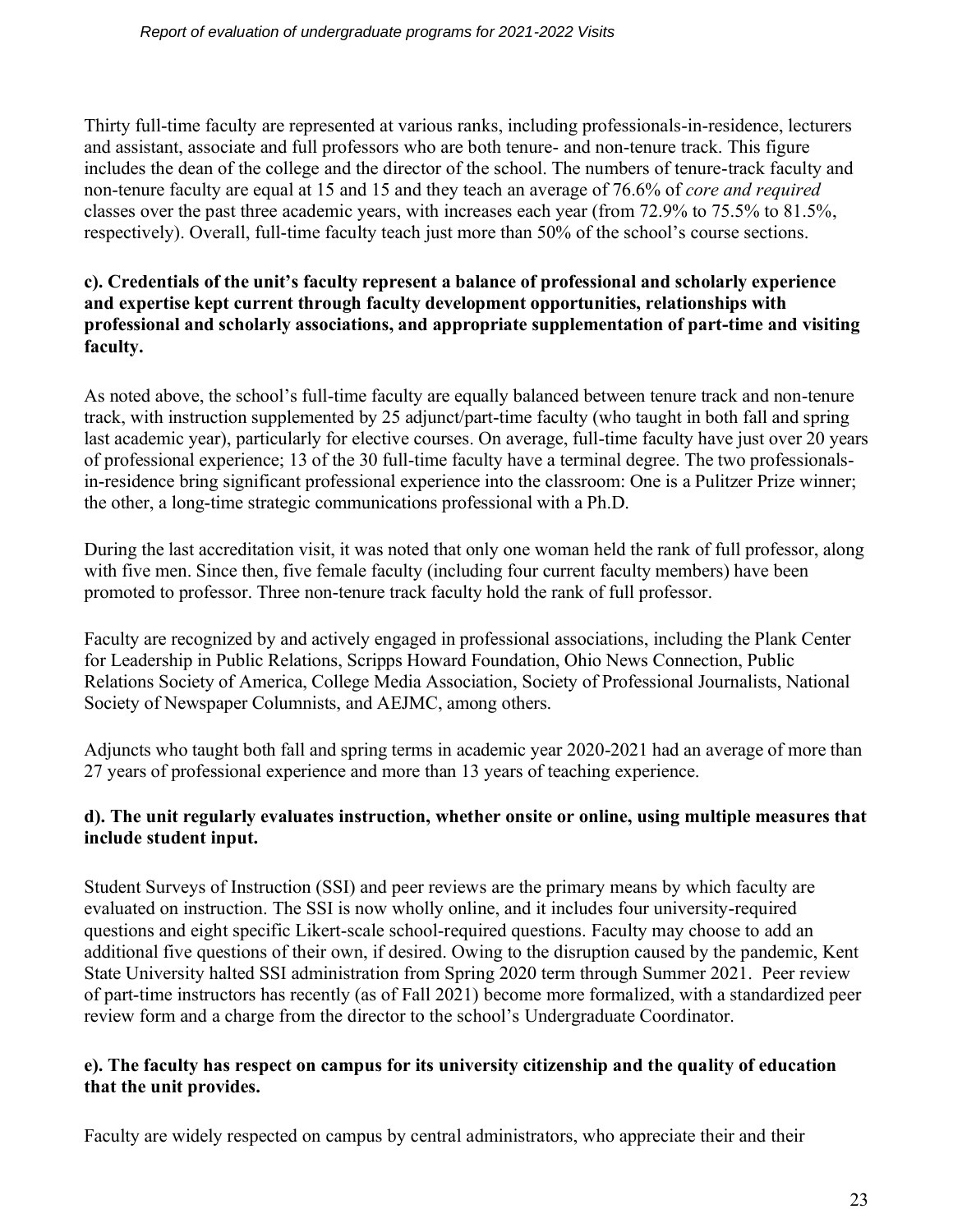students' engagement across campus, their willingness to adapt curriculum as news and communications industries evolve, and their history of student and alumni success. Several faculty have been actively engaged in university-wide Diversity, Equity and Inclusion and educational outreach efforts to underserved communities. Three professors have been finalists for the university's Distinguished Teaching Award in recent years, and two have won it (one in 2017; the other, in 2019). The award is the highest teaching recognition at the university and requires nominations and a teaching portfolio, which is judged by a university committee that then selects the honorees. Only three faculty members university-wide annually receive the award.

# **SUMMARY:**

The School of Media and Journalism has a well-balanced full-time faculty who teach the majority of required courses and are engaged and recognized beyond the campus through professional and scholarly work. Adjuncts also have a wealth of experience, and students respect their real-world approach and authentic care of them as people and young professionals. Teaching, research and service activities are all valued by the university, and promotion and tenure processes are well defined and communicated.

Overall evaluation, compliance/non-compliance: **COMPLIANCE**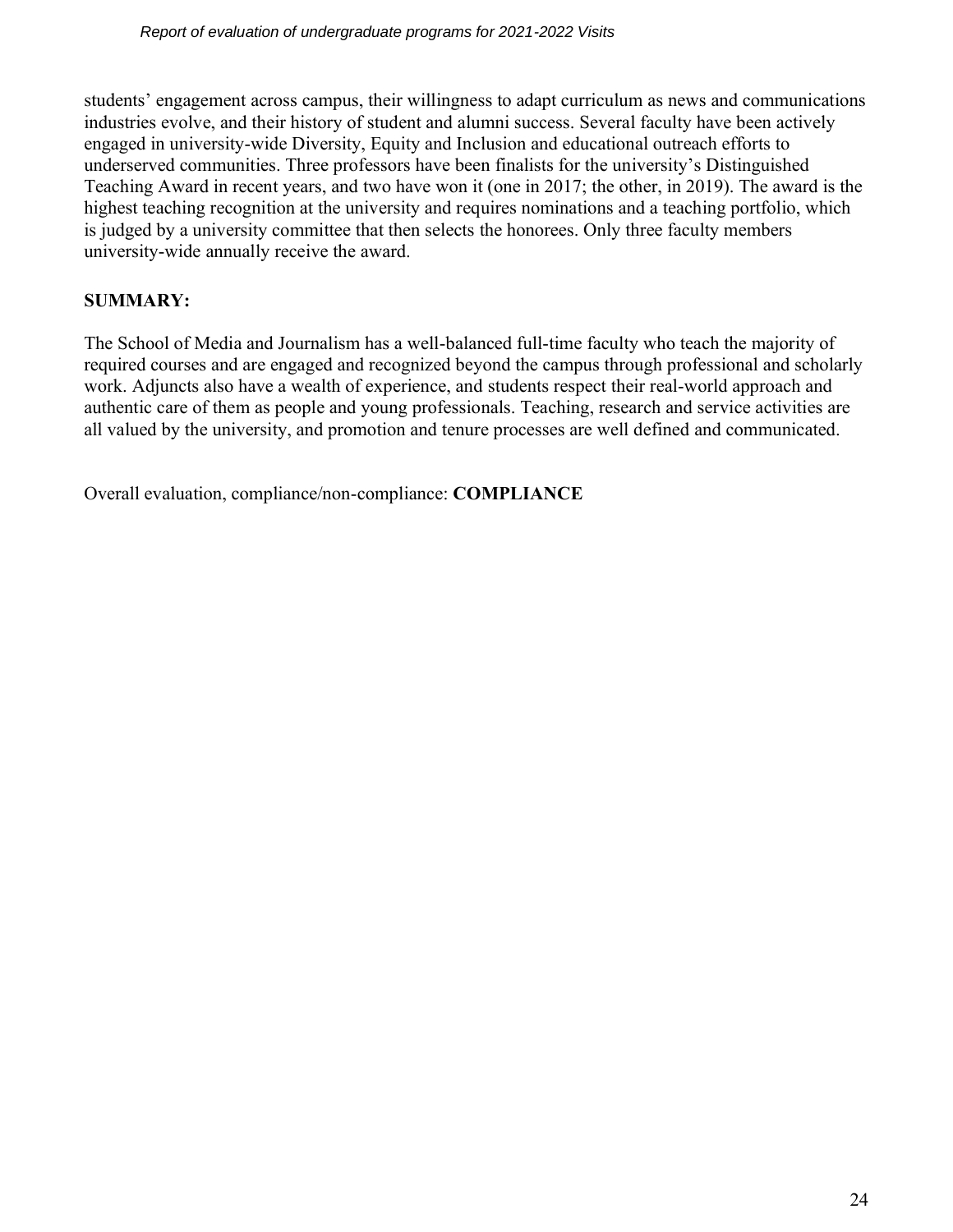# **PART II — Standard 5: Scholarship: Research, Creative and Professional Activity**

# **Unit performance with regard to indicators:**

# **a). The unit requires, supports and rewards faculty research, creative activity and/or professional activity.**

Many of the school's faculty, including several not on a tenure track, publish in academic journals, write for professional or applied publications, or produce creative work, primarily films. Six faculty (including the dean and director) have doctorates and two others have terminal master's degrees. The previous site team was critical of the research productivity of the faculty, a deficiency that has been remedied, at least in part, through hiring of new faculty, promotions to full professor, and additional incentives for current faculty to engage in scholarship.

The school's Faculty Handbook declares that tenured and tenure-track faculty "are expected to be engaged in endeavors that support the school's mission" and to pursue "presentation and then to publication in quality scholarly or professional venues." Faculty engaged in scholarship or creative activity typically receive a workload adjustment (course release), based on criteria in the Faculty Handbook and negotiated annually with the director.

The school provides sabbatical leaves to tenured faculty members with at least seven years of experience, and since the last site visit, eight faculty have taken sabbaticals and one is currently on sabbatical (Fall 2021). Their sabbatical projects include conventional academic research, applied scholarship, professional development to improve teaching skills and journalistic activities. One longtime faculty member took an unpaid research leave (Fall 2019 to Spring 2021) and an untenured faculty member is on a university-sponsored research leave in the current semester.

Typically, every faculty member is eligible to apply for up to \$3,000 a year for travel, as well as \$750 per year from Kent State's Division of Research and Sponsored Programs. After a suspension of sponsored travel in Spring 2020, the university allowed travel to resume in Fall 2021. The school has documented faculty who received travel grants from the school since 2014-2015 to attend conferences for paper presentations or panels, as well as for research on documentaries, papers and books.

## **b). The unit specifies expectations for research, creative activity and/or professional activity in criteria for hiring, promotion and tenure.**

The Faculty Handbook, last revised in 2020 when the unit was known as the School of Journalism and Mass Communication, describes how faculty members are evaluated, along with the tenure and promotion processes. Faculty seeking tenure and promotion to associate professor are expected to be "very good" in research and creative activity; those seeking promotion to full professor are expected to be "excellent" in either teaching or research. An appendix to the Faculty Handbook offers helpful rubrics for evaluating the research and creative activities of faculty for decisions on reappointment, tenure and promotion.

[Newly hired tenure-track faculty members interviewed by the site team indicated their familiarity with these policies.]

## **c). Evaluation criteria for promotion, tenure and merit recognition account for and acknowledge**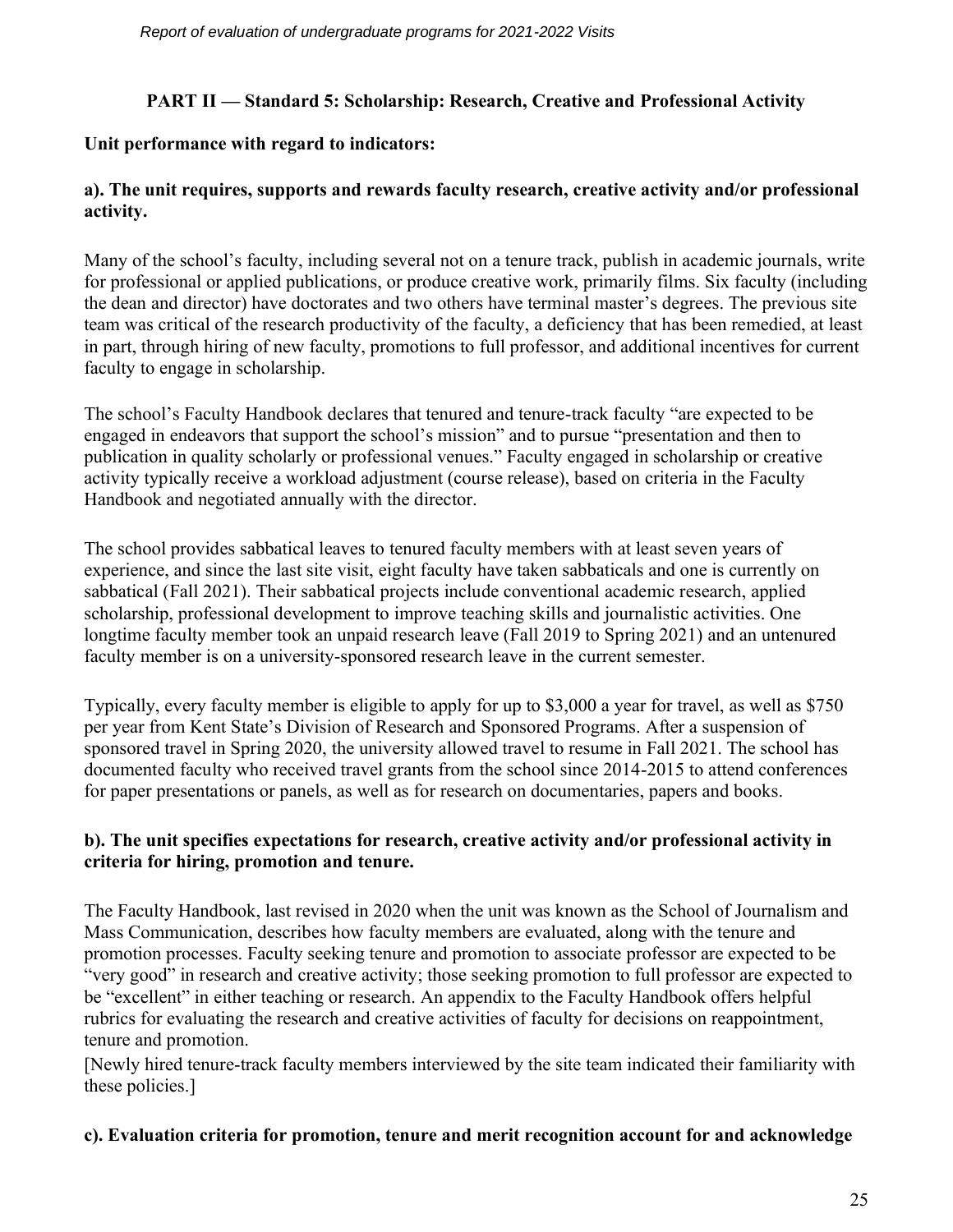#### **activities appropriate to faculty members' professional as well as scholarly specializations.**

Reflecting the professional nature of the school, the Faculty Handbook recognizes a range of professional and creative activities in which faculty members engage. The handbook states: "Given the School's professional mission, published journalism of the highest quality qualifies as published research, using standards defined in more detail [later in the handbook]." The self study's table of faculty activity includes an additional category for "published professional work" to reflect essays and articles for national publications.

The promotion of four associate professors to full professors since the last review reflects the school's success in mentoring mid-career faculty to promotion.

#### **d). Faculty members communicate the results of research, creative and/or professional activity to other scholars, educators and practitioners through presentations, productions, exhibitions, workshops and publications appropriate to the activity and to the mission of the unit and institution.**

The tables of scholarship, creative and professional activities in the self study show work by both tenure-track and non-tenure track faculty. Since the last review, tenure-track faculty produced 70 refereed conference papers, 45 articles in refereed journals, 36 articles in non-refereed publications, 31 book chapters and five scholarly books. Tenure-track faculty produced 13 juried creative works, 33 nonjuried creative works and 10 published professional works, while non-tenured track faculty contributed five juried creative works, 12 non-juried creative works and four professionally published works to the school's output.

## **e). The unit fosters a climate that supports intellectual curiosity, critical analysis and the expression of differing points of view.**

The school's Core Values include "diversity of culture, beliefs, identity and thought," "freedom of expression and the free exchange of ideas," and "respect, kindness and purpose in all we do." These values are reflected in the broad range of courses offered to undergraduates, the variety of research and creative activities undertaken by faculty, and the robust commitment to public service and outreach.

## **SUMMARY:**

The school has made measurable progress on this standard since its 2015 reaccreditation. Pending revisions to the Faculty Handbook will reinforce the recognition of creative activity. Future hiring, which the director and dean indicate will focus on faculty with potential for high scholarship productivity and creative activity, will further strengthen this area of the school's mission.

Overall evaluation, compliance/non-compliance: **COMPLIANCE**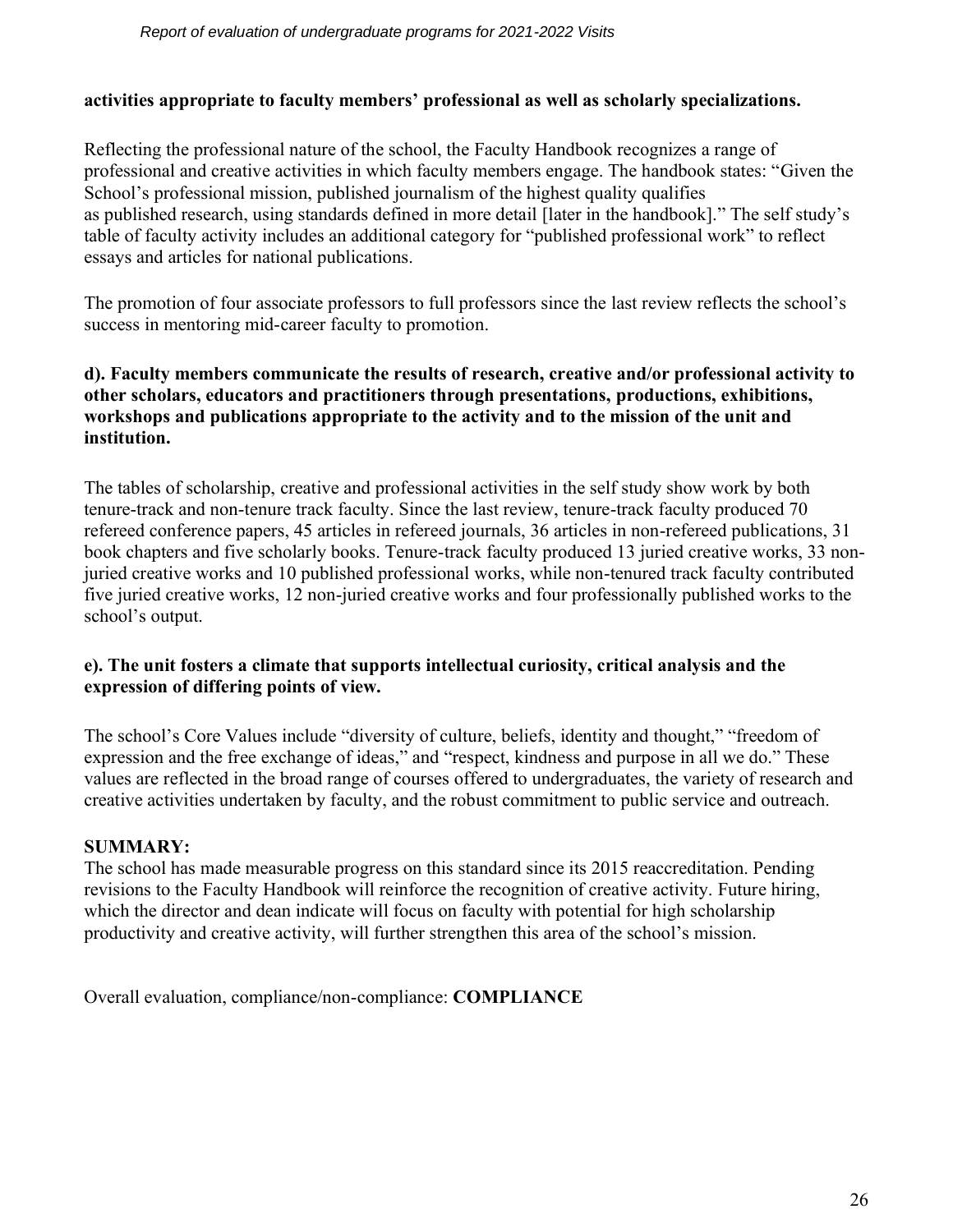## **Tenure-Track Faculty Only**

|                                                                   |                | <b>Individuals</b>           |                          |                          |  |
|-------------------------------------------------------------------|----------------|------------------------------|--------------------------|--------------------------|--|
| <b>Scholarship, Research,</b><br><b>Creative and Professional</b> | <b>Total</b>   | <b>Full</b>                  | <b>Associate</b>         | <b>Assistant</b>         |  |
| <b>Activities</b>                                                 | from           | <b>Professors</b>            | <b>Professors</b>        | <b>Professors</b>        |  |
|                                                                   | Unit*          | (8)                          | (6)                      | (3)                      |  |
| <b>Awards and Honors</b>                                          | 44             | 16                           | 13                       | 15                       |  |
| <b>Grants Received Internal</b>                                   | 8              | $\overline{2}$               | 5                        | $\mathbf 1$              |  |
| <b>Grants Received External</b>                                   | $13*$          | 9                            | 4                        | 1                        |  |
| <b>Scholarly Books, Sole- or Co-</b>                              | 5              | 3                            | $\overline{2}$           |                          |  |
| authored                                                          |                |                              |                          |                          |  |
| <b>Textbooks, Sole- or Co-</b>                                    | $\overline{2}$ | $\mathbf{1}$                 | $\mathbf{1}$             |                          |  |
| authored                                                          |                |                              |                          |                          |  |
| <b>Books Edited</b>                                               | 6              | 5                            | $\mathbf{1}$             | $\overline{\phantom{0}}$ |  |
| <b>Book Chapters</b>                                              | $31*$          | 20                           | 13                       |                          |  |
| <b>Monographs</b>                                                 | $\overline{a}$ | $\overline{\phantom{a}}$     |                          |                          |  |
| <b>Articles in Refereed Journals</b>                              | 45*            | 23                           | 18                       | 6                        |  |
| <b>Refereed Conference Papers</b>                                 | $70*$          | 29                           | 28                       | 15                       |  |
| <b>Invited Academic Papers</b>                                    | 6              | $\overline{2}$               | 3                        | $\mathbf{1}$             |  |
| <b>Encyclopedia Entries</b>                                       | $\overline{2}$ | $\overline{1}$               | $\mathbf{1}$             | $\blacksquare$           |  |
| <b>Book Reviews</b>                                               | 12             | 3                            | $\overline{7}$           | $\overline{2}$           |  |
| <b>Articles in Non-refereed</b>                                   | $36*$          | 30                           | 3                        | 3                        |  |
| <b>Publications</b>                                               |                |                              |                          |                          |  |
| <b>Juried Creative Works</b>                                      | 13             | $\overline{\phantom{a}}$     | $\overline{\phantom{a}}$ | 13                       |  |
| <b>Non-juried Creative Works</b>                                  | 33             | $\qquad \qquad \blacksquare$ | $\blacksquare$           | 33                       |  |
| <b>Published Professional Work</b>                                | 10             | 9                            | 1                        |                          |  |
| Other (please specify)**                                          | 106            | 75                           | 16                       | 15                       |  |

\*Co-authored works only counted once.

\*\* Panel Moderator, Panelist, Presenter, Workshop Creator, Conference Chair, Division Head, Website posts, Reviewer, Pilot, Board member, Filmmaker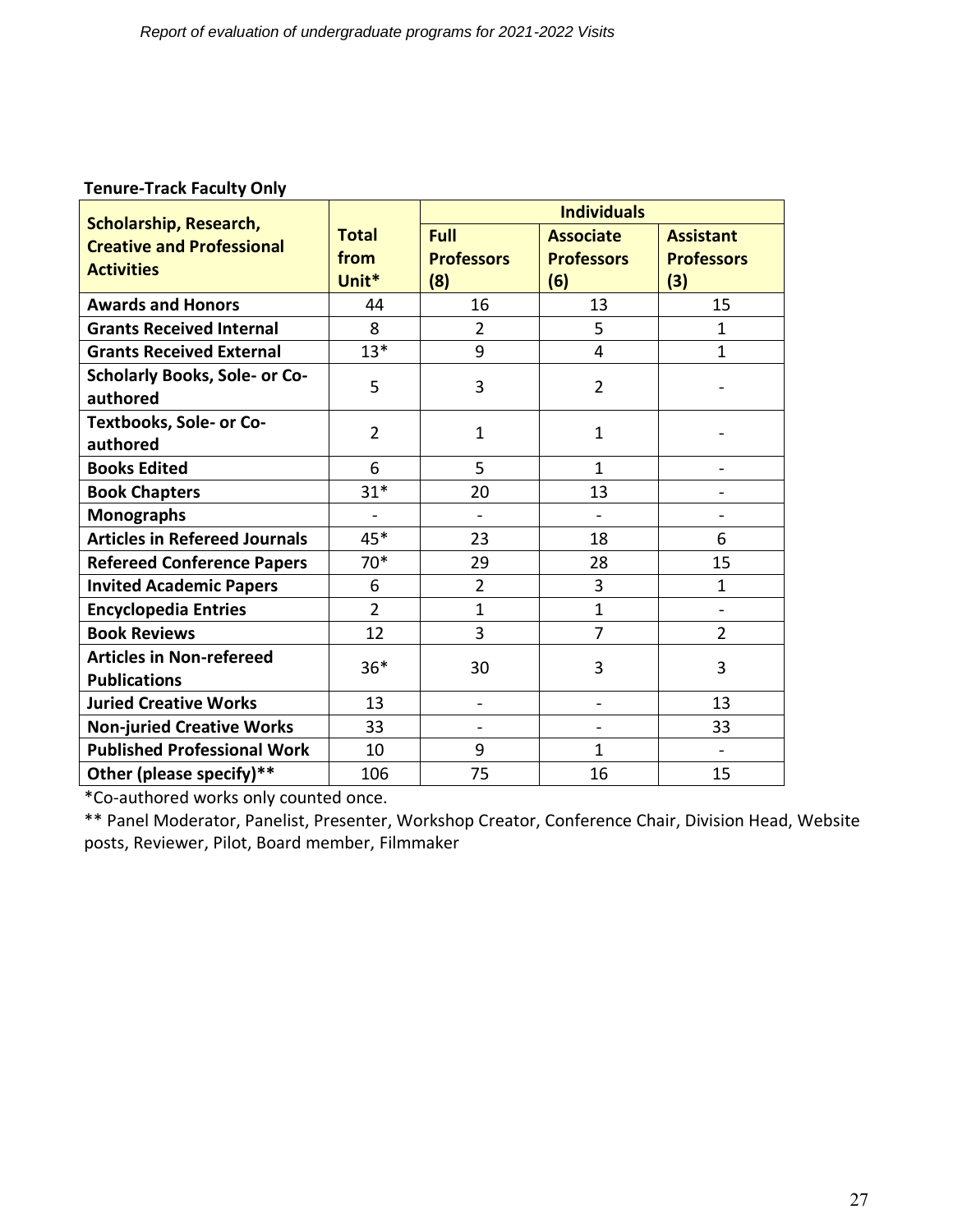| <b>Scholarship, Research,</b>                          |                               | <b>Individuals</b>               |                                              |                                              |                                             |                               |
|--------------------------------------------------------|-------------------------------|----------------------------------|----------------------------------------------|----------------------------------------------|---------------------------------------------|-------------------------------|
| <b>Creative and</b><br><b>Professional Activities</b>  | <b>Total</b><br>from<br>Unit* | Full<br><b>Professors</b><br>(2) | <b>Associate</b><br><b>Professors</b><br>(5) | <b>Assistant</b><br><b>Professors</b><br>(3) | <b>Associate</b><br><b>Lecturers</b><br>(2) | Lecturers <sup>1</sup><br>(2) |
| <b>Awards and Honors</b>                               | 39                            | 11                               | 15                                           | $\overline{2}$                               | 6                                           | 5                             |
| <b>Grants Received Internal</b>                        | $\overline{7}$                |                                  | $\mathbf{1}$                                 | 5                                            |                                             |                               |
| <b>Grants Received External</b>                        | 5                             |                                  | 5                                            |                                              | $\overline{\phantom{0}}$                    |                               |
| <b>Scholarly Books, Sole- or</b><br>Co-authored        | $\overline{2}$                |                                  | $\mathbf{1}$                                 | $\mathbf 1$                                  | $\overline{\phantom{0}}$                    |                               |
| Textbooks, Sole- or Co-<br>authored                    | 0                             |                                  |                                              |                                              |                                             |                               |
| <b>Books Edited</b>                                    | 0                             | $\blacksquare$                   | $\qquad \qquad -$                            | $\overline{a}$                               | $\overline{\phantom{a}}$                    | $\overline{a}$                |
| <b>Book Chapters</b>                                   | 6                             |                                  | 4                                            | $\mathbf 1$                                  |                                             | $\mathbf{1}$                  |
| <b>Monographs</b>                                      | 0                             |                                  | $\qquad \qquad -$                            |                                              |                                             |                               |
| <b>Articles in Refereed</b><br><b>Journals</b>         | 1                             | $\mathbf{1}$                     |                                              |                                              |                                             |                               |
| <b>Refereed Conference</b><br><b>Papers</b>            | 0                             |                                  |                                              |                                              |                                             |                               |
| <b>Invited Academic Papers</b>                         | $\overline{0}$                | $\overline{a}$                   | $\overline{\phantom{0}}$                     |                                              | $\overline{\phantom{0}}$                    |                               |
| <b>Encyclopedia Entries</b>                            | $\mathbf 0$                   | $\overline{\phantom{a}}$         | $\blacksquare$                               | $\qquad \qquad -$                            | $\overline{\phantom{0}}$                    | $\blacksquare$                |
| <b>Book Reviews</b>                                    | 8                             |                                  | $\mathbf{1}$                                 |                                              |                                             | $\overline{7}$                |
| <b>Articles in Non-refereed</b><br><b>Publications</b> | 7                             |                                  | 4                                            |                                              |                                             | 3                             |
| <b>Juried Creative Works</b>                           | 5                             | $\overline{\phantom{0}}$         | $\overline{2}$                               | 3                                            | $\overline{a}$                              |                               |
| <b>Non-juried Creative</b><br><b>Works</b>             | 12                            |                                  | $\overline{\phantom{0}}$                     | 9                                            |                                             | 3                             |
| <b>Published Professional</b><br><b>Work</b>           | 4                             |                                  |                                              |                                              |                                             | 4                             |
| Other (please specify)**                               | 12                            |                                  | 10                                           | $\overline{2}$                               | $\overline{\phantom{a}}$                    | $\frac{1}{2}$                 |

# **Non-Tenure-Track Faculty**

1 Includes Professional in Residence

\*\* Panel Chair, Workshop Co-Founder, Essayist, Conference Chair, Columnist, Author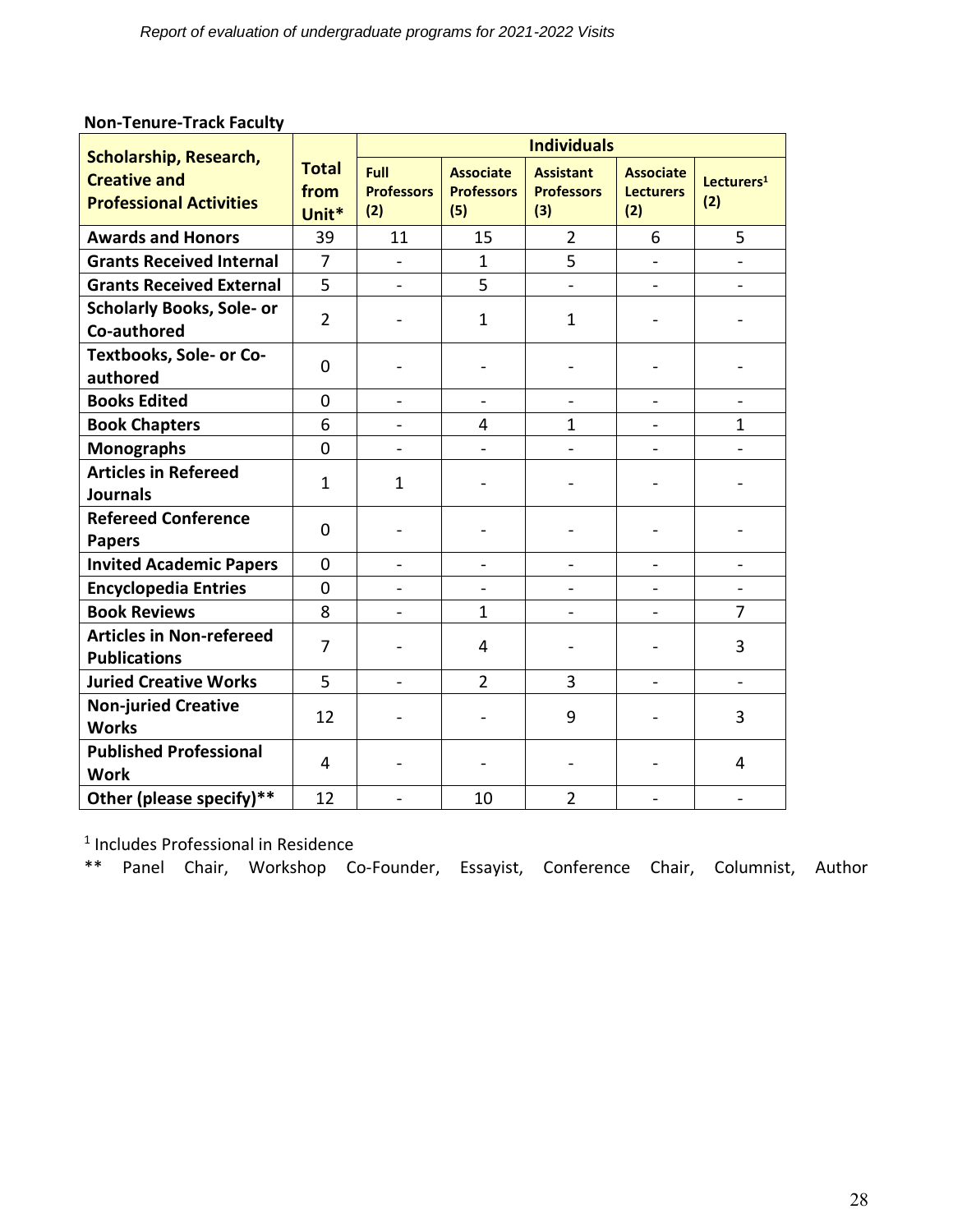## **PART II — Standard 6: Student Services**

# **Unit performance with regard to indicators:**

#### **a). Faculty and/or professional advising staff ensure that students are aware of unit and institutional requirements for graduation and receive career and academic advising.**

Kent State requires academic advising every semester. The school says it provides a "net of support for students throughout their time at the university, both in the classroom and beyond." Its students are served by a team of professional and academic advisers housed in the College of Communication and Information (CCI). The college added a Director of Academic Advising in 2019.

There are multiple touchpoints for students to learn about, and be reminded of, the requirements of the degree and the major, and progress toward those and compliance with the 72-hour rule are proactively monitored.

However, there is an undercurrent of distrust or dismay about the centralization of advising at the college level. Advisers used to be physically located with each school in the college. Now, in an effort to scale their resources, they are both physically grouped together and work as generalists across all five schools in the college. Both students and faculty feel like they no longer have the specialized services they were used to: "They can show you what classes to take in what order to graduate, but they can't help with your path in the actual fields." Other students were complimentary of the advising team's assistance. All students pay a fee for the services of the campus career development office, but that is a separate function from the college's academic advisers.

The college dean said she has heard no complaints about advising and thinks the centralized approach is successful. Unfortunately, during the pandemic half the team of advisers left the university; they have since hired three new advisers. In recent months, other administrators have pitched in to help the advising team manage the workload.

## **b). Faculty are available and accessible to students.**

Faculty are required to keep regular office hours of at least five hours a week, and this requirement carried over to remote methods. Faculty and students report that faculty regularly and willingly schedule time to meet with students outside of those hours, and students praise the accessibility of their instructors. In a phrase repeated in so many words in every student meeting, "The professors always go above and beyond for us." And even more inspiring, "They are willing to make my vision come true."

## **c). The unit keeps students informed about the activities, requirements and policies of the unit.**

There is no shortage of communication to the students. The advising team at the college level, the school and each of the four sequences use both listservs and social media to keep students informed about new courses, internships, job opportunities, registration requirements, scholarships – and of course events, speakers and workshops. There are bulletin boards everywhere in Franklin Hall, filled with fliers on everything from jobs to new courses, workshops to events. Wide-screen digital monitors in the Franklin Hall lobby are an eye-catching and easy-to-update source.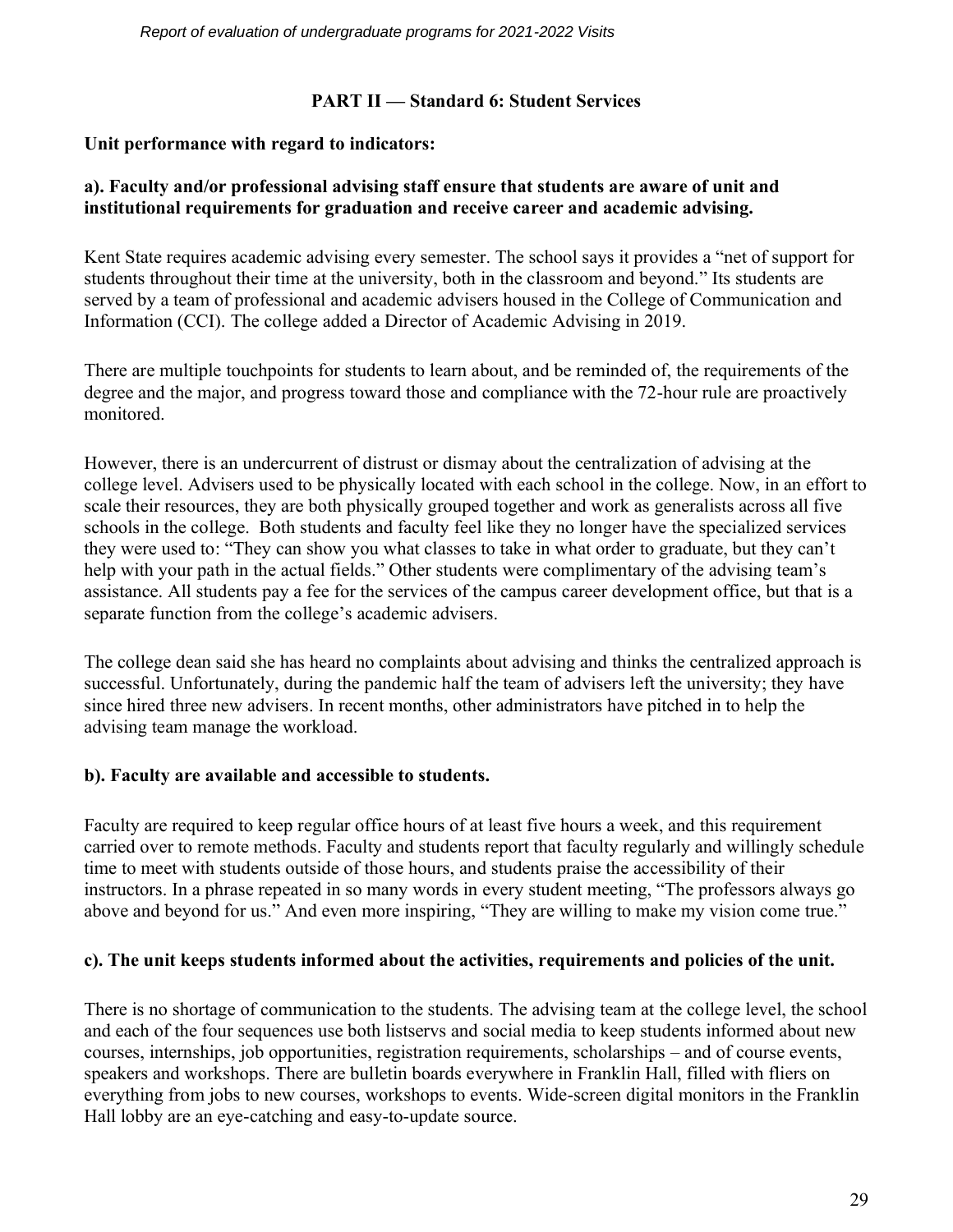Students say that the school is "pretty good" at sending out emails about what's going on, and that the all-college emails are especially good ways to catch up (if a bit overwhelming to some). Students also use the CCI Instagram and Facebook pages. Unsurprisingly, many students who were new or transfers during the pandemic year reported that they felt disconnected and had no idea what was going on even in Franklin Hall. This looks like a pandemic gap in which the online version of the intro class didn't mention the physical opportunities in and around the building – because they weren't accessible. Some students suggested a quick resources-refresher seminar would be well-attended.

#### **d). The unit and the institution provide students with extra-curricular activities and opportunities that are relevant to the curriculum and develop their professional as well as intellectual abilities and interests.**

In 2020-2021, more than 350 students worked in Student Media (in 2019-2020, pre-pandemic, it was more than 500) – 10 media outlets independently operated but with full support from MDJ including advising and class-Student Media coursework convergences. Participation rebounded to about 500 students in Fall 2021, during the time of the site visit. About half the student participants are paid, making Student Media one of the largest student employers on campus.

The Student Media Board is made up of a mix of MDJ faculty and its director, along with students, faculty and staff from across the university. It is a standing university committee and serves as the institutional publisher, responsible for approving budgets and selecting student leaders. All media partners have either faculty or professional advisors. Students are responsible for all day-to-day editorial and advertising operations.

## **National award-winning Student Media outlets include:**

TV2. A TV station in Franklin Hall that produces 20 hours of original programming every week, including a live 30-minute newscast at 6 p.m. on weekdays. Its programming reaches an estimated 26,000 households in the country via cable. It is the only county-based TV station.

The Kent Stater. A weekly newspaper published Mondays with a circulation of 6,000. Students in MDJ reporting classes contribute – at editors' discretion – as a co-curricular initiative. The print edition was suspended during the pandemic and has returned in Fall 2021.

KentWired. This is the shared website of the Kent Stater and TV2, and also distributes on Facebook and Twitter, reaching more than 350K UUs/month. After classes were canceled in March 2020, KentWired became the most active outlet in Student Media, and traffic spiked.

Black Squirrel Radio. An internet radio station housed in Franklin Hall that produces 56 student-hosted shows that air from 10 a.m. to 2 a.m. during the school year. The shows are a mix of music, news, sports and alternative media. A website and social media accounts are additional platforms for BSR content.

Kent State University Independent Films. A production company that produces web series, short films, documentaries and TV shows. It also runs film festivals.

A Magazine. Annual print fashion, beauty and culture publication is augmented by three social accounts and a multimedia website.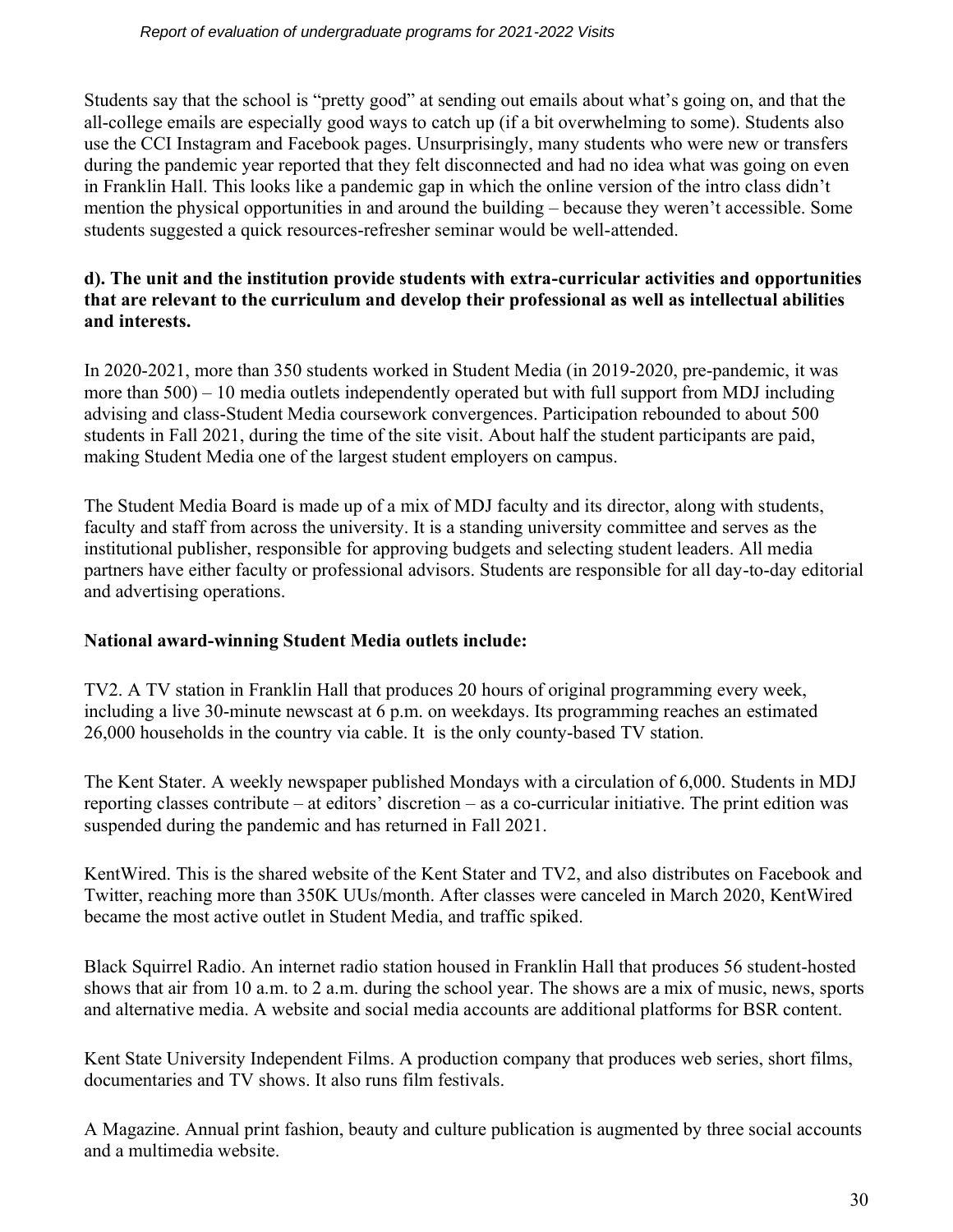The Burr Magazine. Annual magazine featuring topical long-form journalism on relevant issues. Throughout the school year, original multimedia content is posted at TheBurr.com and on three social media channels.

Fusion Magazine. An annual LGBTQ+ print publication that also regularly updates content on its website and two social media channels.

Luna Negra. An annual literary arts journal that publishes throughout the school year on its website and three social media accounts.

Uhuru. An annual print publication that examines racial, social and political issues through writing, photography and design. It is named for the Kiswahili word for freedom. It also regularly updates its website and three social channels.

Student Media Advertising and Marketing. Team helps campus departments and local business reach their target audiences through the Student Media partners.

## **In addition, there are five pre-professional associations:**

- Female Filmmakers Association
- Focal Point (for aspiring photographers)
- Franklin Advertising (serving real-world clients)
- National Association of Black Journalists
- Public Relations Student Society of America (named outstanding chapter of the year in Fall 2019; placed second in the 2018 Bateman case-study competition; a KSU team has received honorable mention in Bateman every year since 2015)

**The College of Communication and Information also has a living-learning community.** Students in the five schools that comprise the college are eligible to live in Olson Hall, an eight-minute walk from Franklin Hall. In 2019-2020, 113 of the 202 residents were MDJ majors. The Commons offers 30-plus programs every school year, from grammar assistance to internship panels, and has a design studio that hosts design clinics, matches students with mentors who live in the Commons and has an in-house director who serves as a resource for students' academic and general issues.

## **e). The accredited unit must gather, maintain and analyze enrollment, retention, graduation rates and other aggregate information for improving student services and reducing barriers to student success. The unit annually publishes retention and graduation information on its website.**

## From the self-study:

Retention and degree completion information below was provided by Kent State's Office of Institutional Research. MDJ statistics reflect first-time, full-time college students who started in an MDJ major and returned/graduated in any Kent State major.

- Goal: MDJ students persist and graduate from KSU programs at rates that meet or exceed institutional goals (85% retention, 65% 6-year graduation).
	- o MDJ's freshman retention rate (2019 cohort) of 83.9% is 2.3% higher than the overall Kent Campus rate of 81.6%.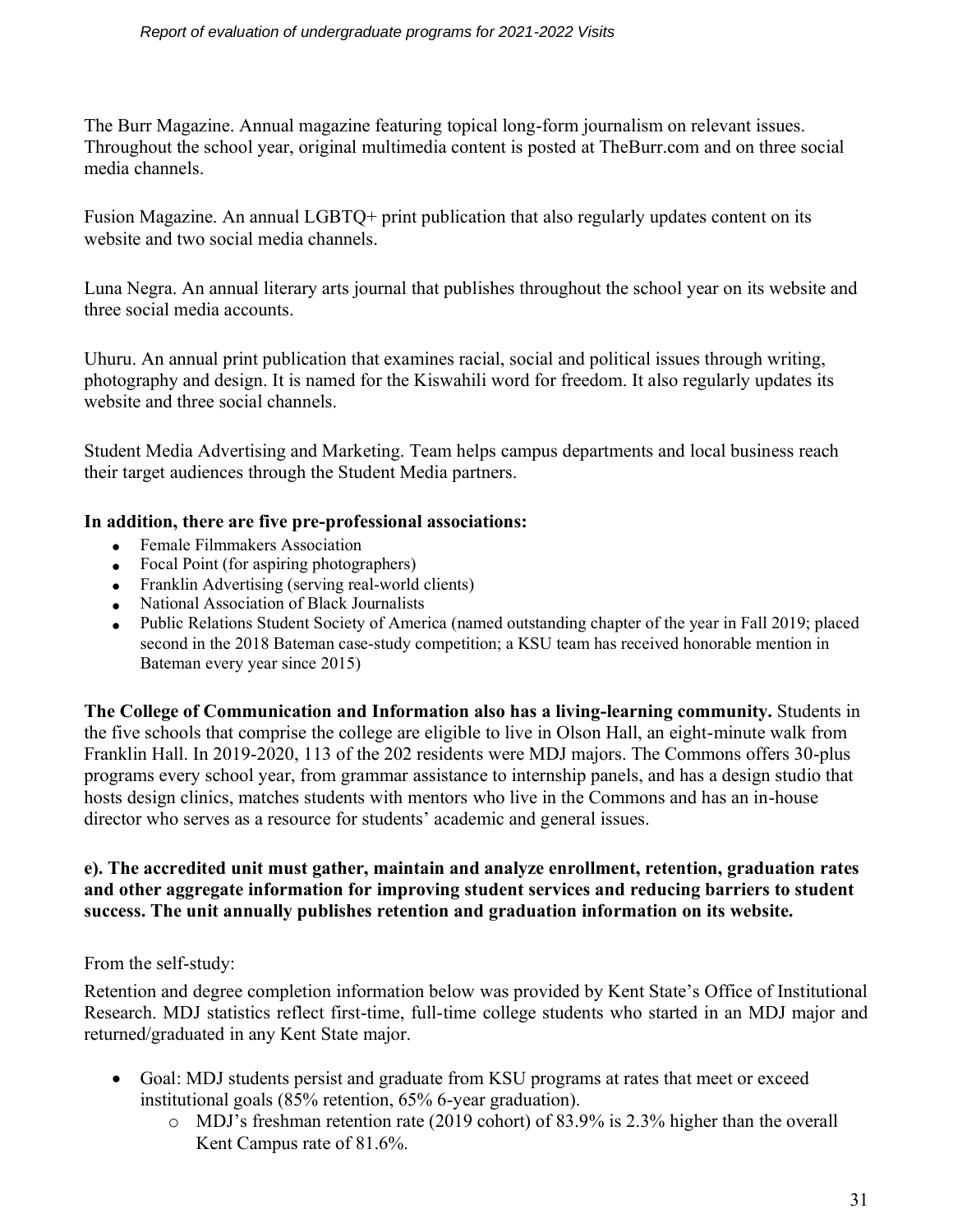- o MDJ's second-year retention rate (2018 cohort) of 77.6% is 4.1% higher than the overall Kent Campus rate of 73.5%.
- o MDJ's four-year graduation rate (2016 cohort) of 55.1% is 5.6% higher than the overall Kent Campus rate of 49.5%
- o MDJ's six-year graduation rate (2014 cohort) of 75.7% is 10.2% higher than the overall Kent Campus rate of 65.5%.

While MDJ's retention and graduation rates are higher than the Kent Campus as a whole, first-year retention rates still fall below the University's goals (85 percent).

The school [publishes the rates](https://www.kent.edu/mdj/retention-rates) on their website.

## **SUMMARY:**

The opportunities for students to gain real-world experience in a safe and educational setting are stellar. Advising is on-point and appropriate and faculty accessibility is widely praised.

Overall evaluation, compliance/non-compliance: **COMPLIANCE**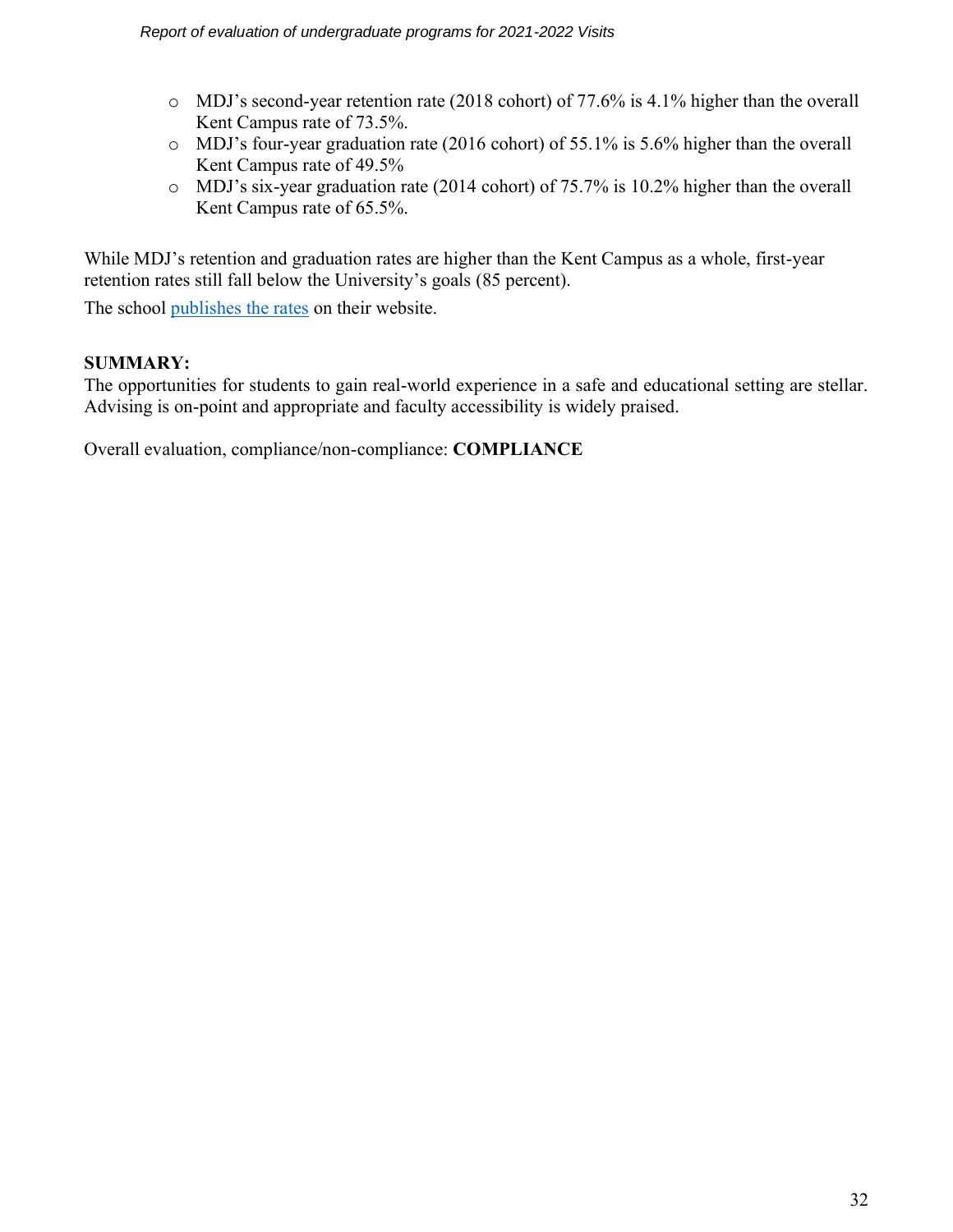# **PART II — Standard 7: Resources, Facilities and Equipment**

#### **Unit performance with regard to indicators:**

#### **a). The unit has a detailed annual budget for the allocation of its resources that is related to its long-range, strategic plan.**

The School of Media and Journalism is one of five schools in the College of Communication and Information operating under an RCM model where CCI serves as the financial unit. The school faces a budget cut of \$1 million in the 2021-2022 academic year. Changes to the cost-sharing agreements among the schools and college mean the unit has assistance in navigating the budget reductions attributed to declining enrollment and the pandemic. For example, functions such as advising and marketing are now centralized at the college level.

The unit lists several long-range strategic goals in its budget including:

- Cost sharing with the College
	- o Technology & infrastructure
	- o Recruitment & outreach
	- $\circ$  Diversity, equity, inclusion & belonging initiatives
	- o Advising

The college and school are working together on all of the cost-sharing goals listed above. The college is taking the lead on the above initiatives, hiring personnel and administering the effort from the dean's office. The schools in the college will contribute to the financial support of the initiatives.

- Student support
	- o Scholarships
	- o Improved teaching
	- o International engagement

The college has created several scholarship programs, especially targeting students with high financial need and first-generation students. Just more than 35 percent of the school's students are first-generation college students, most with financial need. The college has created an annual, renewable scholarship pool to support these students. Six in-state students in the school were offered a \$4,000 scholarship in fall of 2020, one student was awarded \$3,000.

There are several other scholarships directed to underrepresented students and a dean's scholarship program also supports students with financial need. The overall pool of scholarships controlled by the unit is modest, considering there are more than 375 students in the school classified as first in their families to attend college, most of whom have significant financial need.

The school has a program to assist students in paying for a passport. This is part of the effort to create more international engagement. The unit also encourages students to maintain a study abroad savings account to plan ahead for the financial burden of international study.

A laptop loaner program supports students in need of a computer. Since the program was established in 2017, 65 students in the school have benefited from the program.

- Faculty support
	- o Research funding
	- o Instructional & classroom
	- o Entry level course relief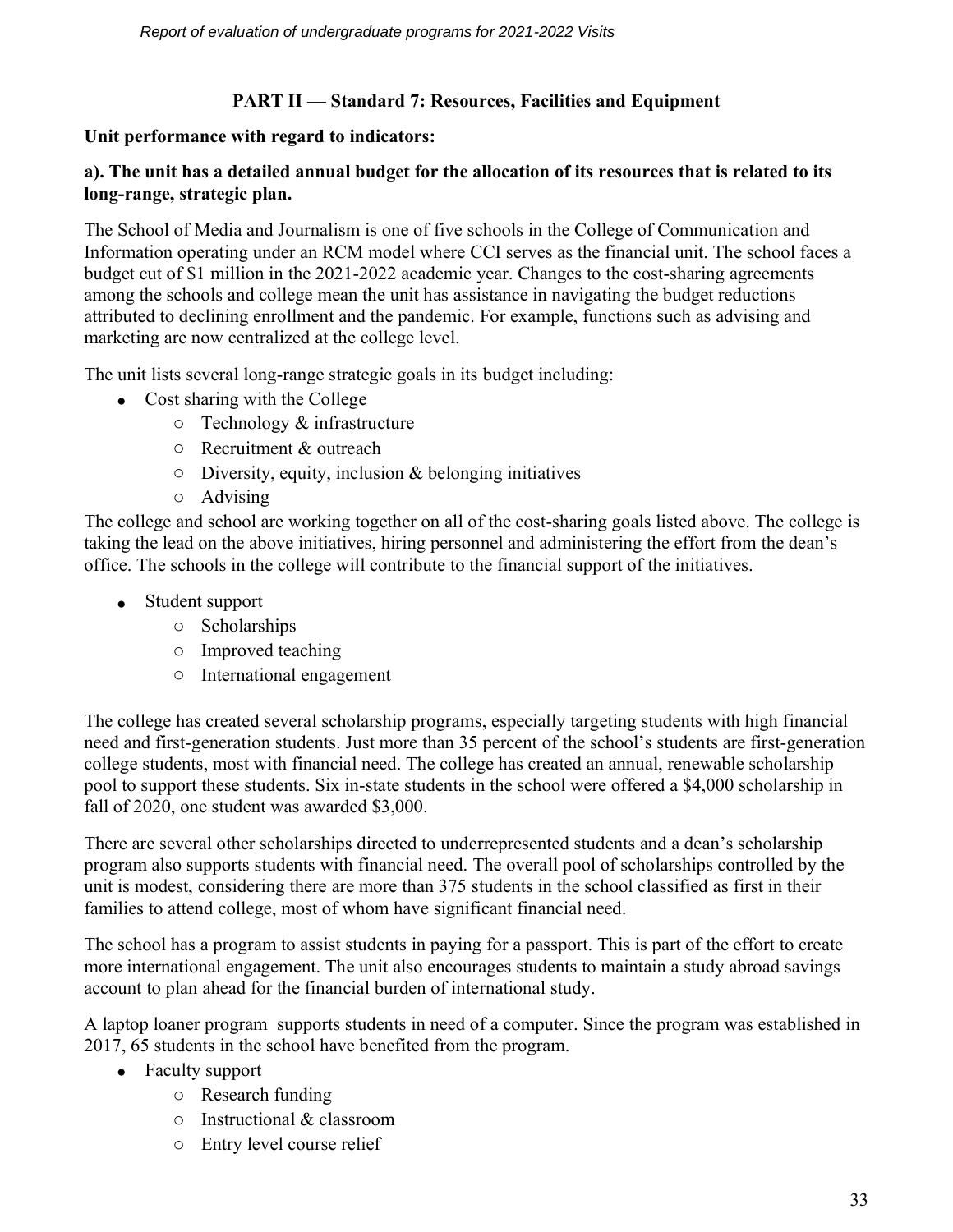The college has created a faculty research award pool to encourage scholarship. Faculty are able to work with an instructional designer to improve their course content and teaching.

The 2020-2021 budget shows cuts that could impact the unit's ability to meet some of its strategic goals. The budget for the school was \$5.2 million in 2019-20 and was reduced to \$4.2 million in 2020-2021. Specifically diminished in the budget: allocations for increasing support for entry-level course instructors and research support to increase faculty productivity.

The strategic plan calls for support for part-time faculty who primarily teach entry-level courses. The budget line item for part-time teaching faculty dropped from more than \$600,000 in 2018-19 to \$229,000 in 2020-21, making it difficult for the unit to meet its stated goals of improving pay for parttime faculty. Strategic planning also calls for breaking large, entry-level courses into smaller sections to improve teaching and learning. The reduction in the line item for salaries for part-time instructors means these support measures for part-time faculty may be difficult to fund.

The line item for research support dropped from \$25,000 in 2019-2020 to \$10,000 in 2020-2021.

The unit says its strategic priorities include retention, recruitment, diversity and advising initiatives but there is not money earmarked for those efforts in the budget. These initiatives are administered at the college level but the school is also expected to make its own contribution to these efforts.

#### **b). The resources that the institution provides are adequate to achieve the unit's mission. The resources are fair in relation to those provided other units.**

The unit feels fairly treated in its budget allocation compared to other units on campus. However, the overall budget of the unit is down more than \$1 million over last year. There is no question the pandemic has caused a downturn in budget for the unit, the college and the university at large, as the state allocation is directly tied to enrollment.

Specific line items that have reduced budgets include part-time faculty, which has seen a 60 percent reduction since 2018-19. With nearly 50percent of the teaching staff being adjunct and/or part-time, this reduction will hit hard, especially in the DMP sequence, which is the sequence with the fewest full-time faculty and the most students in the school.

The budget line for teaching assistants is less than half what it was in 2018-2019. The unit has a commitment to provide teaching experience to graduate students and the graduate teaching assistants are often assigned to teach entry level courses.

The budget for equipment is less than 50% of what it was in last year's cycle. Some students expressed concern about the functionality of the student checkout gear, especially high-end video and still cameras. Others said they had trouble being able to check out the gear they needed because of the high demand on certain items. A new checkout process has been installed that is intended to address concerns about faulty equipment.

## **c). The facilities of the unit enable and promote effective scholarship, teaching and learning.**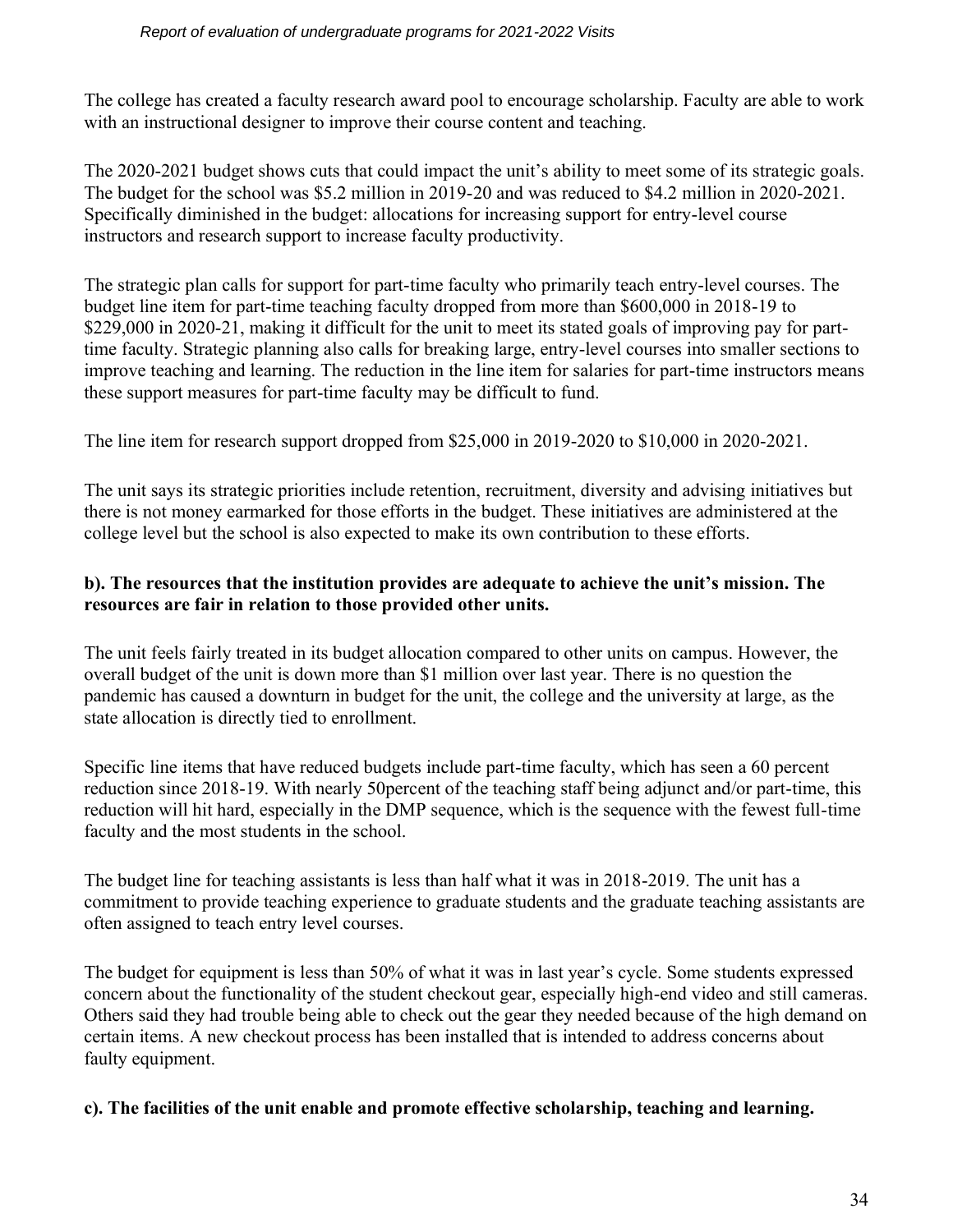The facilities in Franklin Hall are bright, open and equipped with adequate technology to support effective scholarship, teaching and learning. Classroom upgrades have assisted with the teaching and learning environments for large lecture courses. Computer labs are up-to-date and functioning well. Lab spaces in both video and audio have seen improvements, some significant, since the last accrediting team visit.

Especially impressive are the working newsroom spaces including the offices of Kent Wired, the Kent Stater and TV2. The equipment and work spaces are open and up-to-date, showcasing the work of Student Media throughout Franklin Hall.

The unit lost its broadcast engineer and some other support staff in the television studio from retirements and resignations. The TeleProductions Center on campus, a non-academic unit, has stepped in to temporarily fill the gap. There are fewer resources in the broadcast TV area of study, and students say the curriculum for broadcast news and broadcast production has diminished with the loss of faculty. The unit will need to determine if the TV news emphasis can continue with the loss of faculty and staff around this area of study.

#### **d). The institution and the unit provide faculty and students with equipment or access to equipment to support its curriculum and the research, creative and professional activities of the faculty**.

The unit's faculty say they have the facilities and support they need to complete their scholarship and creative work.

The Student Resource Lab tracks and manages more than 4,000 pieces of equipment. Faculty can use this equipment for their scholarship, but students enrolled in MDJ courses come first, followed by students working in Student Media.

## **e). The institution and the unit provide sufficient library and information resources to support faculty and student research and professional development.**

The access to library and information resources is adequate for both students and faculty working on scholarly and creative works.

# **SUMMARY:**

The unit has an attractive home in Franklin Hall with updated classroom, lab and studio spaces. The school has a robust student and faculty equipment-checkout system with adequate support and maintenance. Scholarships are made available both internally and externally, with special attention being given to students who are first-generation college students or having high financial need. The unit faces a budget reduction and has created cost-sharing opportunities to absorb some of the downturn. The unit will need to find a means to deliver on its stated goal to improve support for entry-level courses taught by adjunct or part-time faculty.

Overall evaluation, compliance/non-compliance: **COMPLIANCE**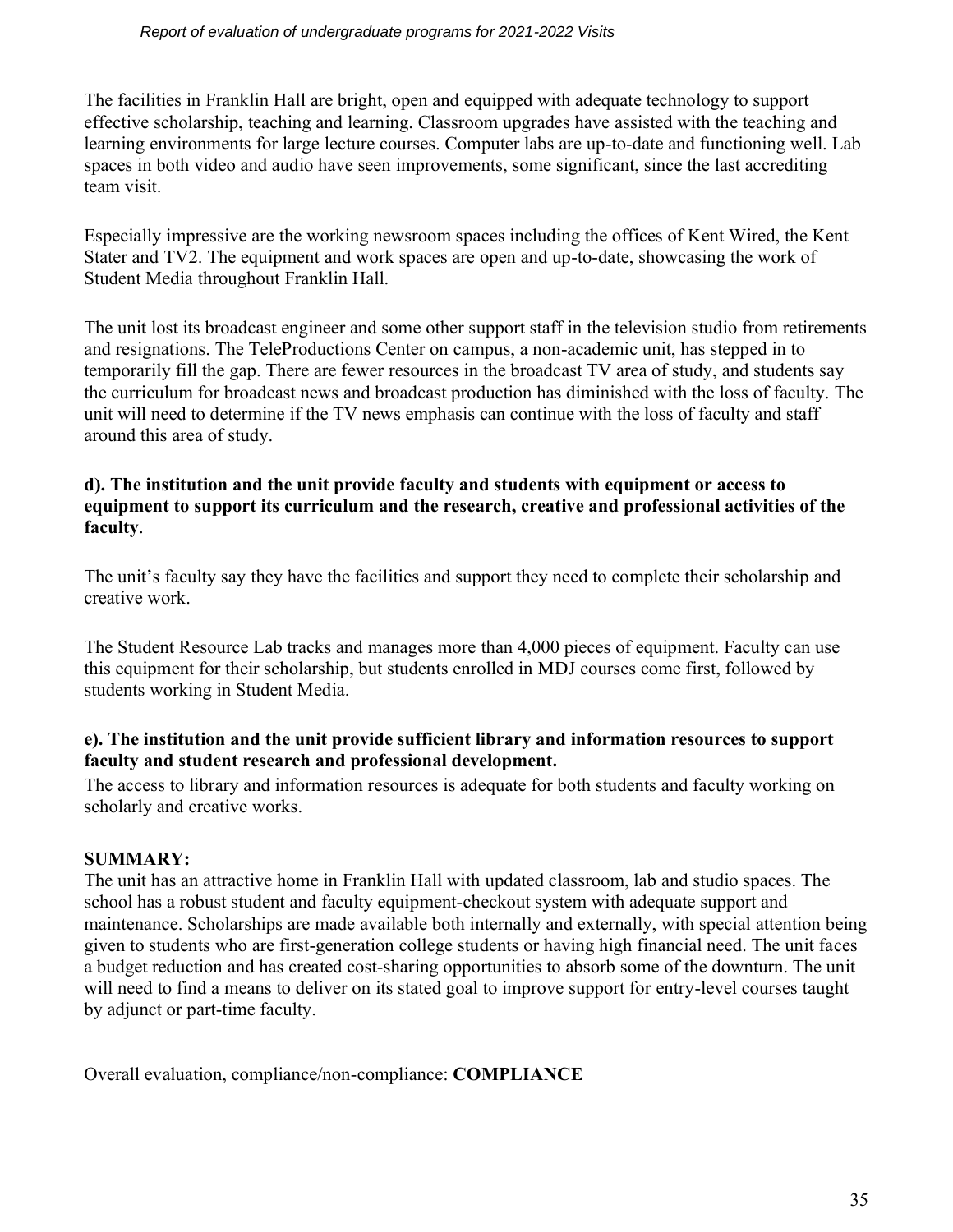# **PART II — Standard 8: Professional and Public Service**

# **Unit performance with regard to indicators:**

# **a). The unit consults and communicates regularly with its alumni and is actively engaged with alumni, professionals and professional associations to keep curriculum and teaching, whether onsite or online, current and to promote the exchange of ideas.**

For more than 60 years, the school published a magazine, *Jargon,* with news and photographs of student, faculty and alumni achievements. The most recent printed edition, published in Fall 2019, contained 32 pages. Two new initiatives are scheduled to begin in Fall 2021: a monthly digital newsletter of Jargon for alumni, and a podcast, "Around the Sphere," whose 19-minute first edition is posted on the school's website and second episode goes live the day the site team leaves. A variety of social media, including Facebook and Twitter accounts, are managed by the school. There are Facebook groups for alumni of each of the school's four majors. The parent College of Communication and Information oversees a YouTube channel.

The school's former Professional Advisory Board was reconstituted in 2018 as a Professional Advising Team with more than 50 members. The team did not meet in 2020. School Director Emily Metzgar plans to rebuild the team in 2021-2022, beginning with the launch of the new Jargon newsletter. The school regularly invites alumni and other professionals to speak on campus, evaluate student work in culminating experience (capstone) courses, serve on the Student Media Board and develop internships.

These activities are supplemented by informal contacts among the school's director, faculty and staff, and alumni. Alumni interviewed by the site team say they have frequent contacts with faculty seeking internship opportunities for students and mentors for recent graduates. A slideshow of successful alums plays on a loop on one of the lobby TVs.

# **b). The unit provides leadership in the development of high standards of professional practice through such activities as offering continuing education, promoting professional ethics, evaluating professional performance, and addressing communication issues of public consequence and concern.**

The School of Media and Journalism has developed an impressive series of outreach and engagement events that serve current students, media professionals in the region, high school students and the public at large. These include the Poynter-KSU Media Ethics workshop (2015-2019), an annual media ethics lecture (offered in 2019 and 2020, to be resumed in 2022), a "YouToo" social media conference (presented since 2008), and a Media and Movements seminar coordinated by a faculty member and professional in residence in the school (2018-2021).

Of special note was the school's exemplary work to commemorate the  $50<sup>th</sup>$  anniversary of the 1970 shootings on the Kent State University campus. Students and faculty collaborated on an interactive exhibit, an ethics workshop, documentary projects and a retrospective of student journalists' coverage of the 1970 events. An eyewitness to the May 4 shootings, Roseann Canfora, is a professional-in-residence for the school in Fall 2021. She is teaching two courses and working with the Kent State president's office to plan future commemorations of May 4.

## **c). The unit contributes to the improvement of journalism and mass communication as academic**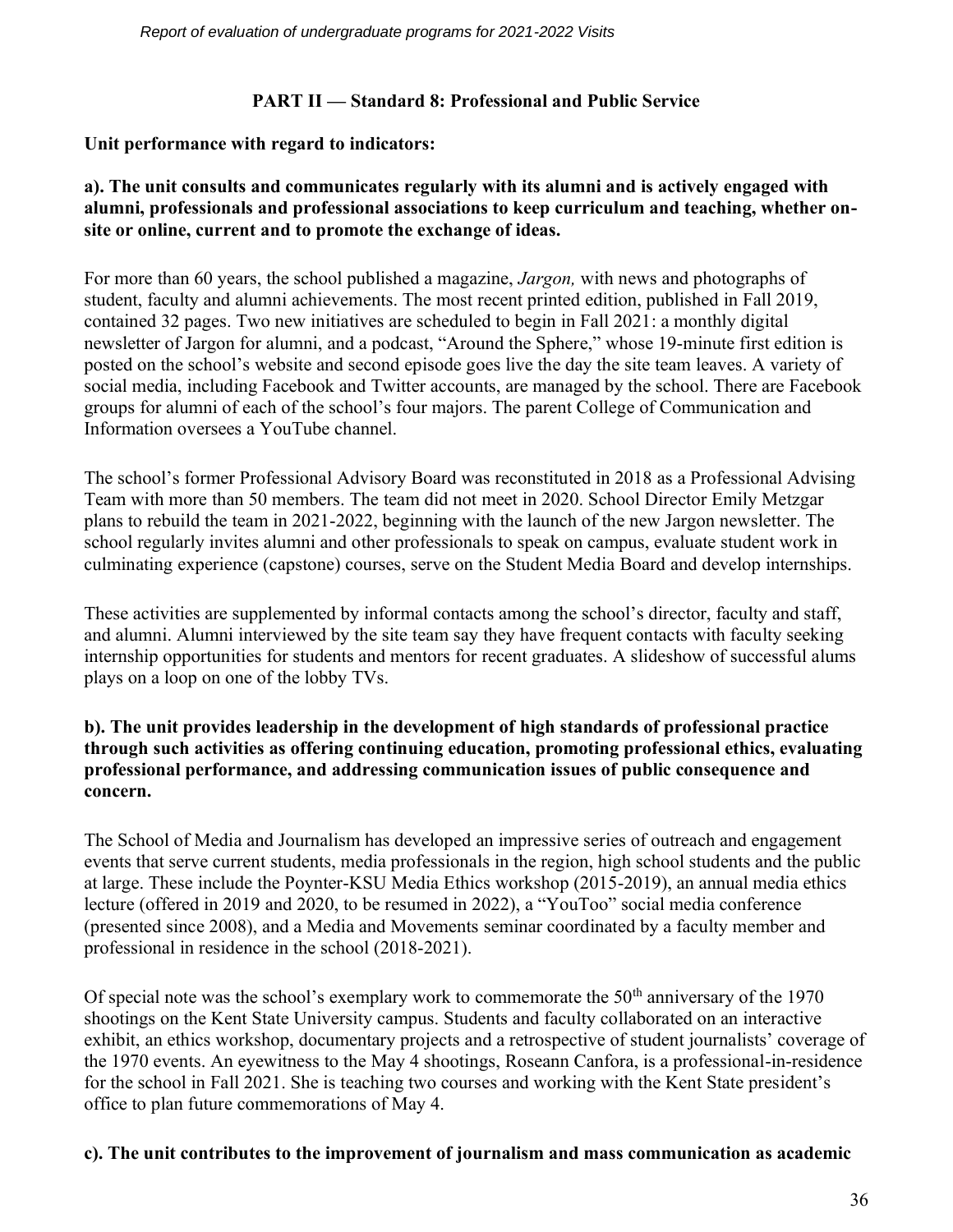## **disciplines by supporting the faculty's involvement in academic associations and related activities.**

Faculty members participate in national and international academic and professional organizations, often in leadership positions. These groups range from the Association for Education in Journalism and Mass Communication, the International Communication Association, the Public Relations Society of America, and Kappa Tau Alpha honor society. This participation provides networking opportunity for these faculty members while enabling them to stay abreast of current issues in media education.

# **d). The unit contributes to its communities through unit-based service projects and events, service learning of its students and civic engagement of its faculty.**

The school's faculty engages with media partners in northeast Ohio through a variety of outreach and service-learning activities. The NewsL@b collaborative gives Media and Journalism students an opportunity to write for professional publications and community websites. Since 2020, at least 15 news outlets across Ohio have carried more than 70 stories by 11 student reporters. A grant from the Cleveland Foundation gave students an opportunity to investigate environmental justice issues in the city. Another expression of the school's commitment to civic engagement is Project Citizen, a partnership with three other universities in spring-summer 2021 to report on climate change's effects. Carol Costello, an alumnus of the school and former CNN anchor, leads this program, which continues for the 2021-2022 academic year.

# **e). The unit supports scholastic journalism through such activities as faculty workshops, visiting lectures and critiques of student work.**

The school's support for First Amendment rights of high school journalists is recognized by educators nationwide. The school is home to the Center for Scholastic Journalism, a center for research and advocacy on press freedom in schools. Professor Mark Goodman, who retired in 2021, directed the center and was head of AEJMC's Scholastic Journalism Division. Goodman remains an important resource on student free speech issues. The school also sponsors the Ohio Scholastic Media Association, which before the pandemic hosted a two-day state convention that brought hundreds of students and teachers to the KSU campus. The school sponsored a journalism workshop for elementary school students in 2019 and sponsored a Summer Storyteller Workshop for high school students in a virtual format in 2021.

## **SUMMARY:**

The school has a long tradition of professional and public service that elevate its profile across the state and region. Its symposia, speaker series, community partnerships and outreach to high school journalists are remarkable in their breadth and depth.

Overall evaluation, compliance/non-compliance: **COMPLIANCE**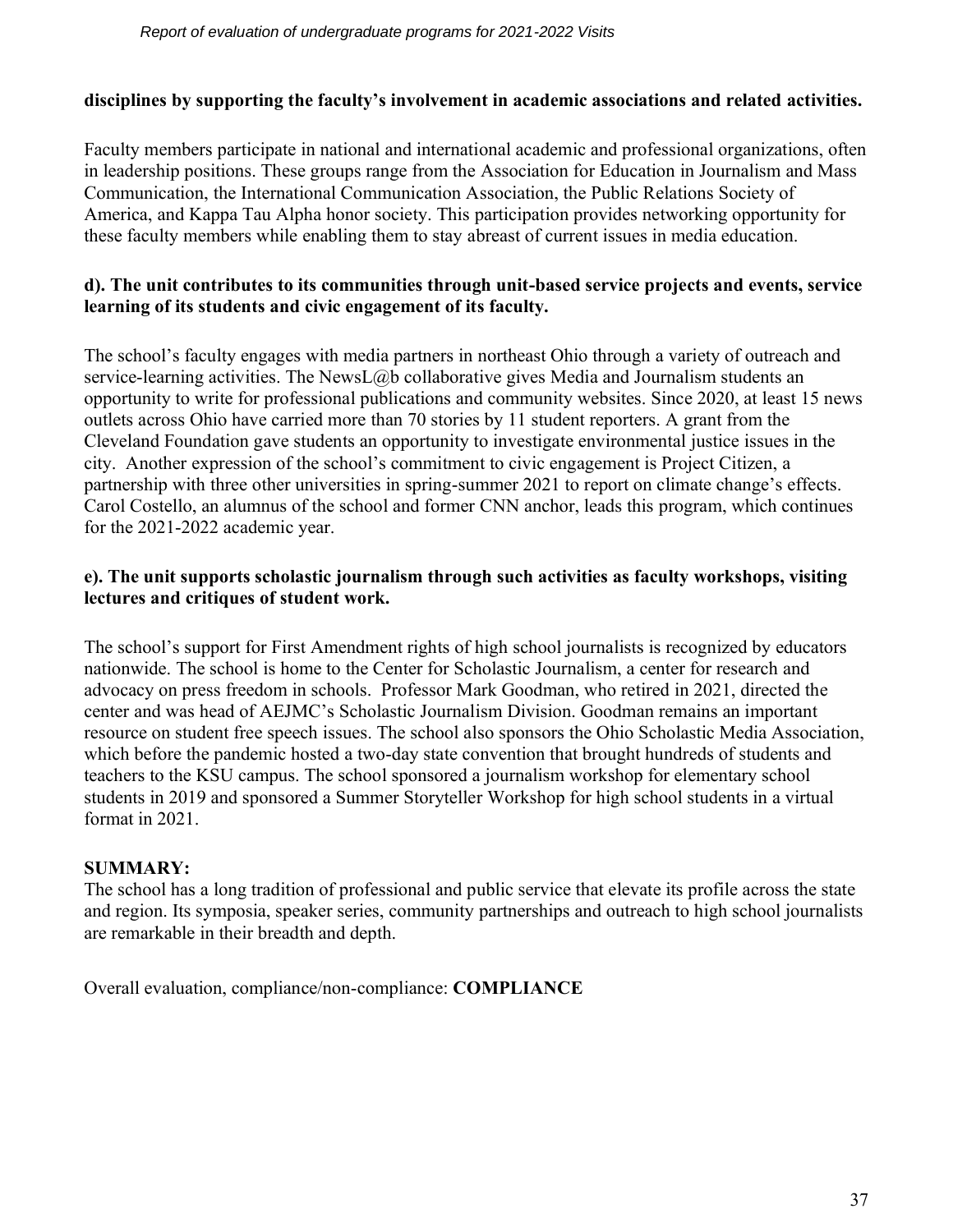*Report of evaluation of undergraduate programs for 2021-2022 Visits* 

# **PART II — Standard 9: Assessment of Learning Outcomes**

# **Unit performance with regard to indicators:**

# **a). The unit defines the goals for learning that students must achieve, including the "Professional Values and Competencies" of the Council.**

#### *• Who is in charge of the assessment program (e.g., administrator, sequence coordinator or faculty committee)?*

For five years, the school assigned one faculty member to oversee assessment, including data collection, analysis and revision of assessment strategies. He produced four thorough and detailed assessment reports, most recently in August 2019 based on the 2018-2019 academic year. Because of the pandemic, no assessment report was written for 2019-2020 or 2020-2021, although some information was collected. The faculty member responsible for assessment left the university in Spring 2021. Going forward, Director Emily Metzgar has created a standing Assessment Committee of five faculty members, which first met in September 2021.

## *• How has the unit verified that core and required courses cover all 12 of ACEJMC's professional values and competencies?*

The school has broken into five clusters the 12 values and competencies that address communication strategies, creative thinking, evaluation of information, legal and ethical considerations, and awareness of diversity, both in the United States and globally. A curriculum map developed in 2018 matches the 12 values and competencies against all courses in the school. One matrix shows the school's core courses; subsequent tables show each of the four majors. Although the Digital Media Production curriculum was revised in 2019-2020, the curriculum map for that sequence has not been updated to reflect those changes.

A weakness of the curriculum map is that it shows required and elective courses, including some courses that are not regularly offered. Because students have considerable freedom in choosing electives, it is not apparent from the map that all students become aware of the values and develop all of the competencies in their required coursework.

## *• How has the unit ensured that the syllabuses for these courses state learning outcomes that address the values and competencies appropriate for each course?*

The school has provided syllabi for all courses taught from Spring 2015 through Fall 2021. With a few exceptions, every syllabus lists the school's "Core Competencies" near the end of the document. In most cases, the course's learning outcomes indicate which of the values or competencies will be addressed during the term. Faculty are asked to indicate in boldface which competencies are specifically addressed in the course and underline ones that are more tangentially addressed in the course.

Both the school and the college provide syllabus statements (diversity statements, the university's Title IX language, information about student accommodations, etc.). The 12 values and competencies are also listed in the Student Learning Assessment plan adopted in 2013 and most recently updated in 2020.

#### **b). The unit has a written assessment plan that uses multiple direct and indirect measures to assess student learning.**

*• What direct measures of assessment does the unit use, where in the curriculum and when?*

The following direct measures of assessment are used: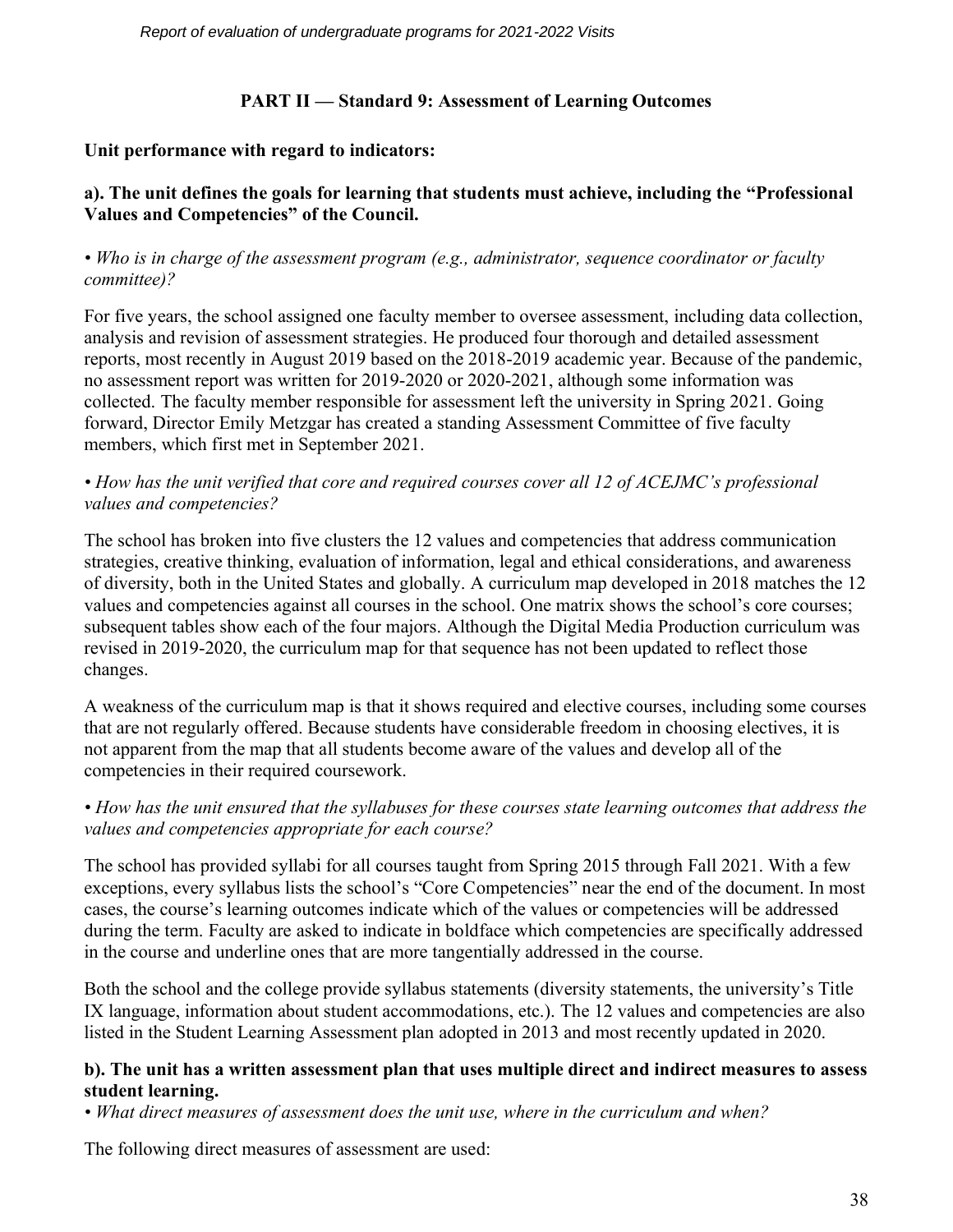- First-Year Entrance Exam (FYEE). All students in the required First Year Experience class take a multi-choice test to measure their competency in the ACEJMC values and competencies.
- Graduating Senior Exit Exam (GSEE). Graduating seniors take the same exam. Neither of these exams was administered in 2019-2020 or 2020-2021, again due to the pandemic. The 2018-2019 assessment report contains exam results from 169 freshmen and 38 seniors.
- Internship supervisors' assessment. Every student in the school must complete an internship to graduate. All students and supervisors submit reports to the faculty using a Qualtrics site.
- Culminating Experience Team Assessment (CETA). Professionals outside the school are invited to review student work from "culminating experiences" (capstone classes) in each sequence. Faculty members are not involved in this evaluation process.

# *• What indirect measures does it use, where and when?*

The following indirect measures are used:

- Retention and graduation rates as indicators of student satisfaction and achievement.
- Curriculum map analysis (last carried out in 2018).
- Alumni surveys to measure graduates' satisfaction with their education and report on their careers.
- Student surveys of instruction (SSI), course evaluations conducted near the end of each term. The university decided that surveys taken during the four terms most affected by the pandemic (Spring 2020 to Summer 2021) could be viewed by instructors but not used for evaluative purposes. The regular surveys are scheduled to resume in Fall 2021.
- Student awards and competitions.

# *• Are these measures effective for assessing ACEJMC's professional values and competencies?*

The first-year and graduating-senior surveys specifically address values and competencies, and as a result, are especially effective in assessing knowledge of the key concepts and skills. However, there will be a two-year gap in the data as a result of suspending the surveys during the pandemic. The alumni surveys, which use a convenience model, generated 343 responses in 2018-2019. These surveys address skill areas in which the graduates indicate they would like additional training as well as overall satisfaction with the program.

# **c). The unit collects and reports data from its assessment activities and applies the data to improve curriculum and instruction.**

# *• How does the unit collect and analyze the findings and identify unsatisfactory learning of specific values and competencies?*

Before 2020, the annual assessment report provided results of direct and indirect measures in one document, which was circulated to the faculty for review and response. Since then, owing to the pandemic and the departure of the faculty member who coordinated assessment, the measures have been less consistent. The newly created Assessment Committee will be challenged to resume the measures already included in the Assessment Plan, as well as identify other strategies.

# *• What specific values and competencies had graduating classes not mastered satisfactorily?*

The professional evaluation of student work in capstone classes (2018-2019) identified two needs: better research and measurement and more attention to detail, particularly in presenting written material.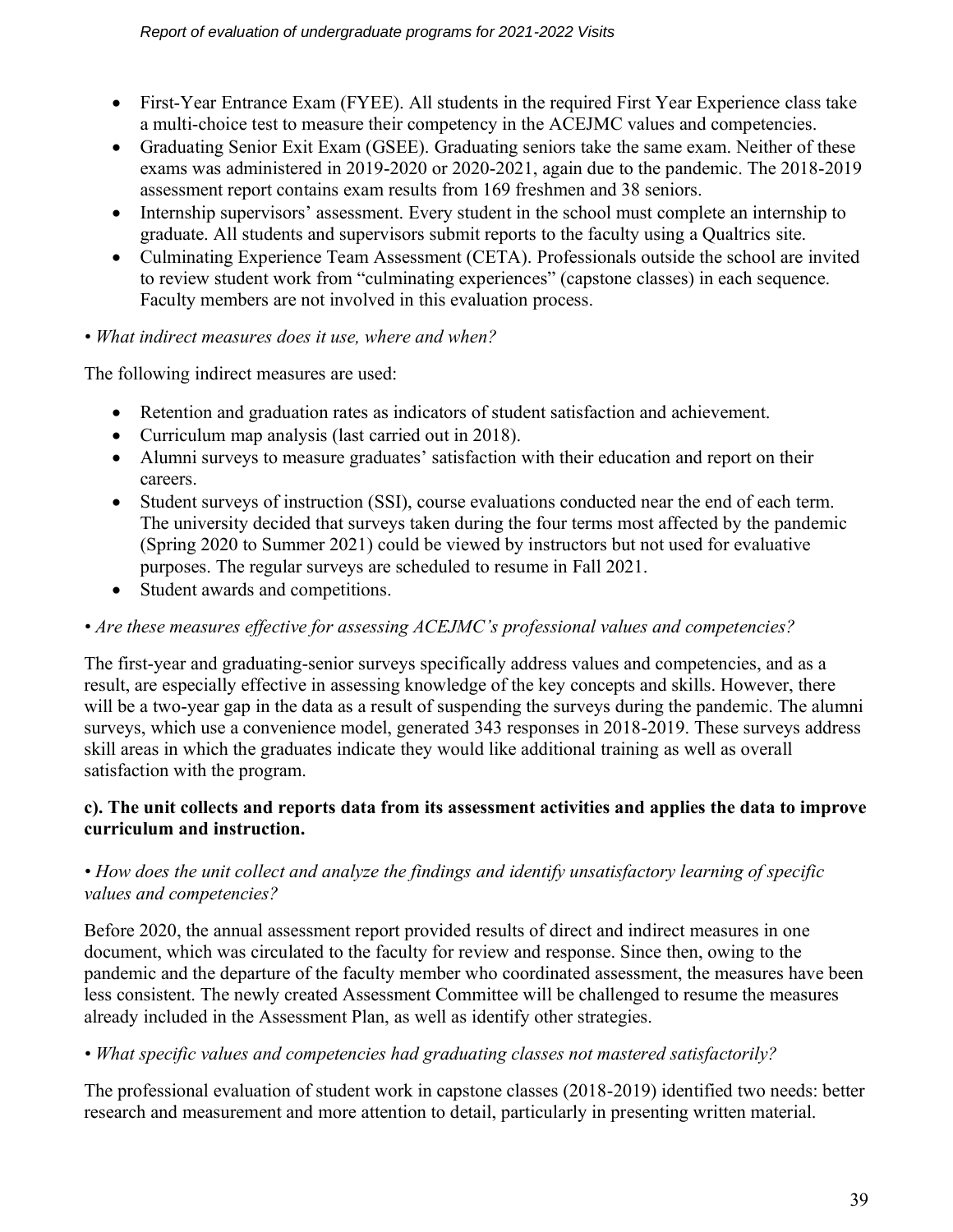The internship supervisors' most recent evaluations indicated that students were deficient in soft skills, including communication with their supervisors.

The most recent alumni survey indicated students would like more instruction in photo editing, data analysis and statistics, web design and mobile application design. Recent curricular changes have addressed some of these areas.

#### *• How does the unit decide how to address these areas of concern and what actions did it take to do so?*

Internship coordinators and faculty in each sequence review supervisor evaluations and recommend ways to enhance strengths and address weaknesses. Responses to other assessment measures have been inconsistent during the pandemic, especially without an assessment coordinator on the staff. According to the Assessment Plan, sequence coordinators are asked to present assessment results to faculty, who plan and implement changes to improve curriculum and instruction. Those results are then to be reported back to the assessment coordinator, which has been replaced by the faculty Assessment Committee.

#### *• How does the unit evaluate whether its actions overcame the weaknesses in student learning and what were the results?*

Because of the pandemic, few assessment measures have been carried out since 2019. The next assessment cycle (2021-2022) will determine the effectiveness of changes made in response to previously identified weaknesses. In addition, the next cycle will be the first opportunity to address the 2019 changes to the Digital Media Production curriculum.

## *• Was the program of data analysis and action effective for identifying and overcoming unsatisfactory student learning?*

Before 2020, assessment produced solid data from multiple measures, which were effectively compiled and analyzed. The 2019-2020 revisions to the Digital Media Production curriculum, described in Standard 2, are the most recent example of the school's attempt to address concerns about student learning and mastery of skills.

#### **d). The unit maintains contact with the alumni to assess these experiences in the professions and to provide suggestions for improving curriculum and instruction.**

The alumni survey referenced above provides an annual opportunity to collect graduates' opinions of the courses and their overall experience. However, this survey was only conducted three times since the last self study. Faculty members in each sequence indicate they regularly consult with alumni about changes in their field and ask alumni to review syllabi. The new Assessment Committee will be charged with reinstating the survey or finding another method to assess alumni experiences.

## **e). The unit includes members of journalism and mass communication professions in its assessment process.**

Media professionals are involved in two ways: as internship supervisors, who evaluate student performance, and as members of teams reviewing student work in capstone courses (culminating experiences). At least two professionals with expertise in the four sequences are selected through a purposive sampling method. More than 40 professionals have reviewed students' materials since the last self study.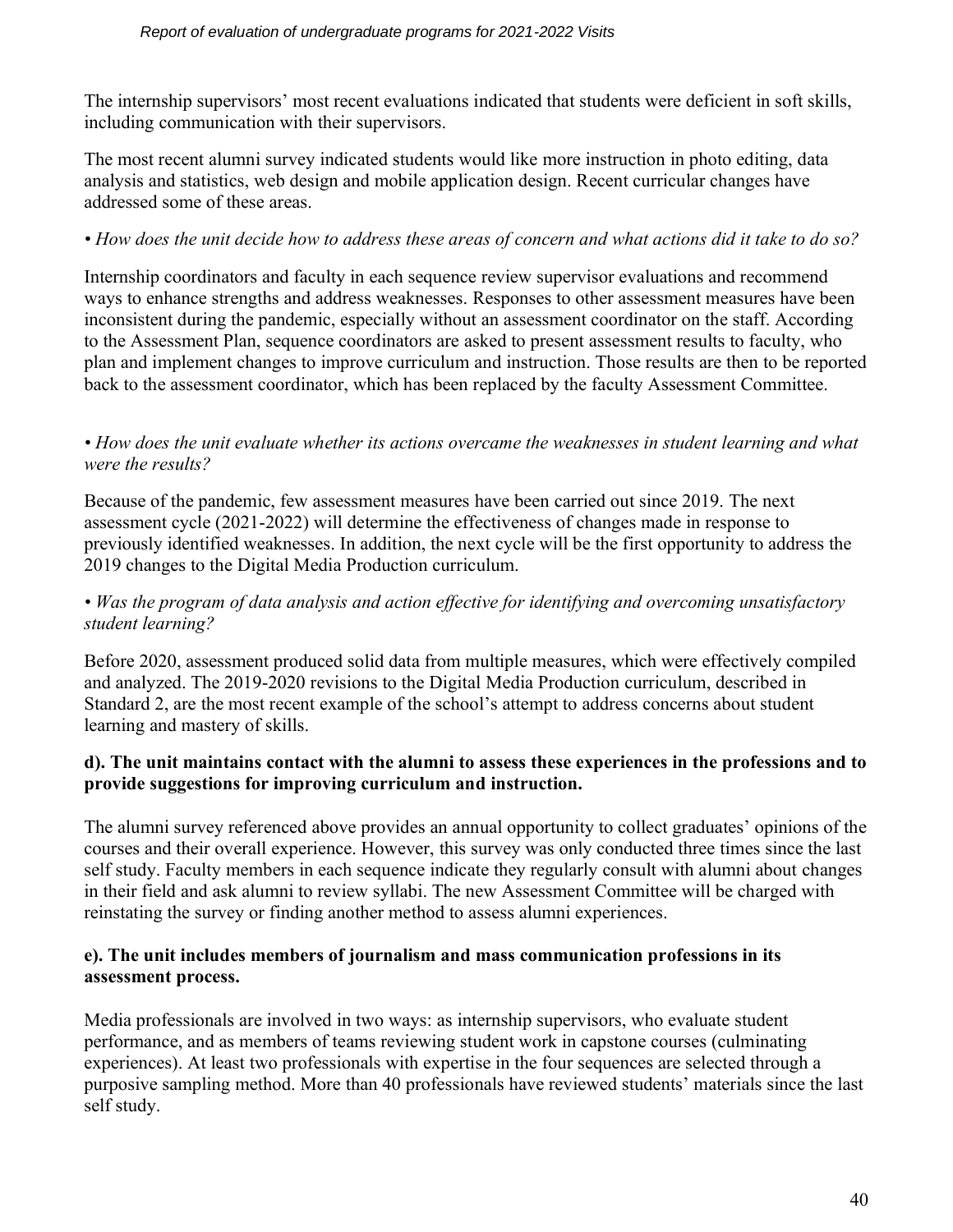#### **SUMMARY:**

The School of Media and Journalism has a solid assessment plan and five years of detailed reports summarizing assessment findings. With a few exceptions, assessment was put on hold the past two years due to personnel changes and the pandemic. The new Assessment Committee will need to revise the plan going forward while overseeing ongoing assessment measures.

Overall evaluation compliance/non-compliance: **COMPLIANCE**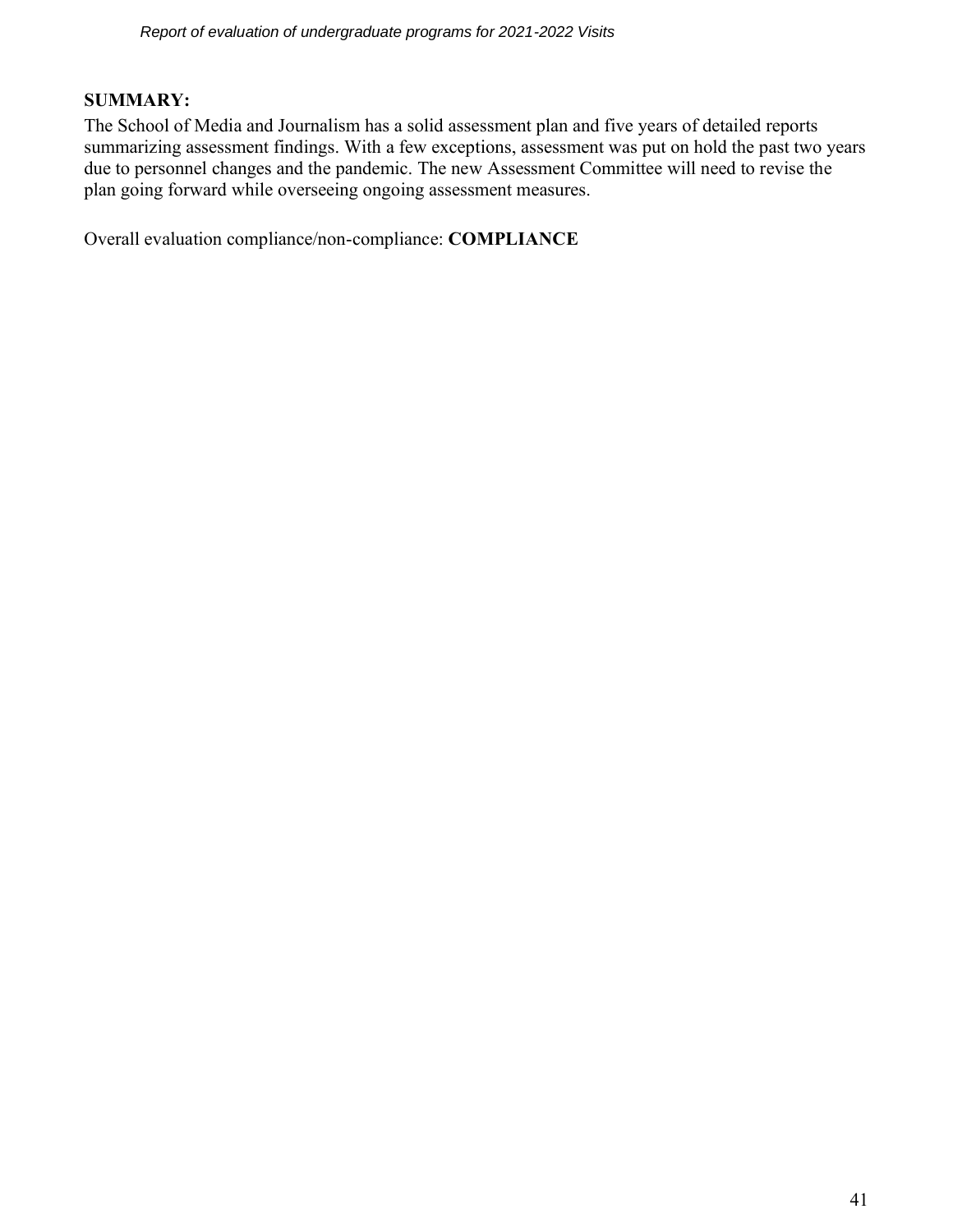# **PART III: Summary by site visit team**

1) Summarize the strengths and weaknesses of the unit.

Strengths:

- Engaged and involved new director
- Support from the college
- Dedicated, student-centered, professionally oriented faculty
- Outstanding student media with 10 outlets, 500 students participating
- Modern beautiful facilities
- Strong public service and outreach
- Students graduating prepared to work in the real world

Weaknesses:

- A sequence (Digital Media Production) in which students seem dissatisfied with higher-level skills-based course options and frequency of offerings
- The biggest major (DMP) has only four full-time faculty for more than 250 students
- Assessment needs to make up for lost time after two years of little testing or analysis
- Lack of diversity on the faculty
- Lack of awareness of diversity as a subject in coursework

2) List the standards with which the unit is not in compliance.

Standard 3: Diversity and Inclusiveness

3) Summarize the problems or deficiencies that should be addressed before the next evaluation (i.e., related to non-compliance with standards).

- Lack of racial diversity in the full-time and part-time faculty
- Lack of curricular Diversity, Equity and Inclusion content in courses throughout the curriculum, resulting in a lack of awareness among students of DEI issues and concepts

4) In the case of a recommendation for provisional accreditation, list the deficiencies that should be addressed before the provisional status can be removed. n/a

5) In the case of a recommendation for denial of accreditation, clearly and fully explain the reasons that led to the recommendation.

n/a

6) If the unit was previously accredited, summarize the significant deficiencies noted in the previous report and the actions taken to correct them. If the unit was in noncompliance in the same standard(s) on the previous two visits, identify the standard(s) and the problems noted. Explain actions taken to correct the problems.

*Lack of diversity in the faculty, both full-time and adjunct, despite progress in strategies and actions* – Little to no change; laudable recent initiatives and energy have yet to yield results.

*Small number of research-focused faculty, and limited faculty productivity, both scholarly and creative* – This has been addressed through new hires, additional workload adjustment for faculty engaged in scholarship and creative activity, and by resuming travel grants for research or presentation of scholarship.